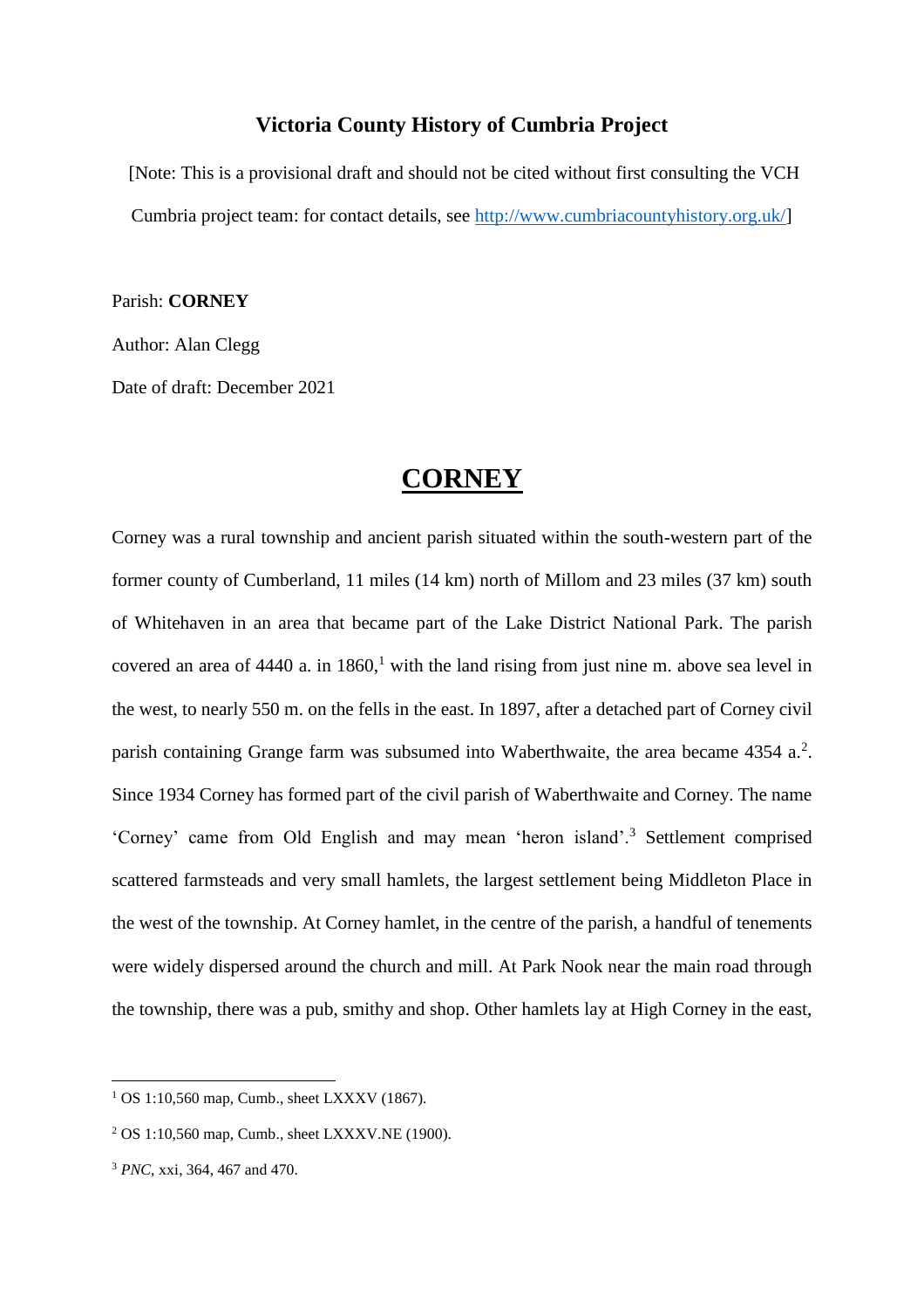and at Kinmont Low Houses, the location of which is unclear, but it may have been between Low Kinmont and Middle Kinmont farms.

#### **LANDSCAPE, SETTLEMENT AND BUILDINGS**

# **Boundaries**

The township was surrounded by Waberthwaite in the north, Ulpha and Thwaites in the East, and Bootle in the south and west. It had the approximate shape of two abutting rectangles arranged as an inverted 'L'. The western rectangle measured approximately 1.5 miles (2.4 km.) from north to south and 1 mile (1.6 km.) east to west and the eastern one measured 2 miles (3.2 km.) north to south and 3 miles (4.8 km.) east to west.

The boundary with Waberthwaite ran north-west from Burn Moor, traversing topographically featureless open fell, where it was marked with piles of stones, before turning west to follow field boundaries to a boundary marker-stone near Lane End, and thence to Eskmeals Pool at Stockbridge. The eastern boundary ran south from Burn Moor following the water shedding line, where it was marked by piles of stones, to Guide Crag then to Buckbarrow where Corney, Thwaites and Ulpha boundaries met. From there it briefly followed the Thwaites boundary to Great Paddy Crag where Corney, Thwaites and Bootle boundaries met, then turned briefly north-west following the Bootle boundary to meet a field wall which it followed south to meet Kinmont Beck, which formed the township's southern boundary as far as Kinmont Wood. At Kinmont Wood the boundary left the beck and turned north passing over fields east of Near Swallowhurst and Swallowhurst and north of Swallowhurst Hall, all of which are in Bootle, before it turned west then south and followed the Whitehaven – Millom road. After 500 yds (460 m.) the boundary left the road and turned west to follow field boundaries before turning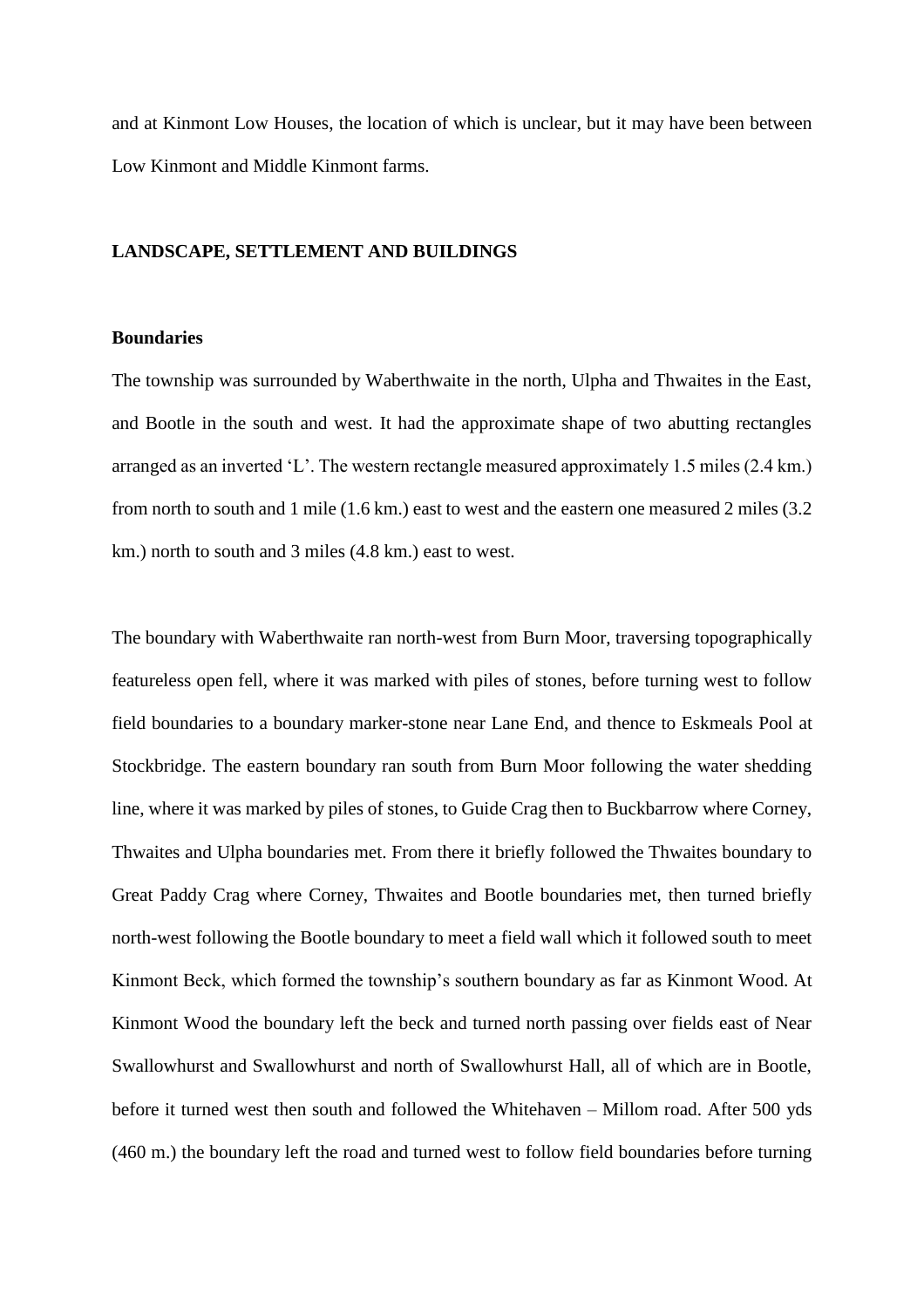south to take in Langley farm, then west to meet Eskmeals Pool 330yds (300 metres) south west of Langley farm. From there the western boundary followed Eskmeals Pool north to Stockbridge.<sup>4</sup>

#### **Landscape**

 $\overline{a}$ 

The land rises from the shallow valley cut by Eskmeals Pool 9 m. above sea level in the west to the township's highest points of 540 m. at Burn Moor and 549 m. at Buckbarrow in the east. Above 120 m. the land is steep open fell that covers almost half the township.

The overburden across the western part of the parish below 90 m. is principally Devensiandiamicton till, but a band of alluvium clay runs through the parish from north to south along the 90m. contour, and patches of glaciofluvial deposits of Devensian sand and gravel occur in places. In the east above 120 m. the overburden is peat.<sup>5</sup> The underlying rock in the extreme west of the township is sandstone. In the east of the township it is granodiorite and microgranodiorite of the Eskdale intrusion.<sup>6</sup> The soil on the high ground above 440 m. is naturally wet blanket bog peat of low fertility useful only for seasonal extensive grazing. Between 440 m. and 250 m. the soil is shallow, very low fertility, very acid peaty soil over rock suitable for rough grazing only. Between 250 m. and 97 m. the soil is slowly permeable, wet, very acid upland soil of low fertility with a peaty surface that supports rough grazing of low or moderate grazing value. Between 97 m. and 76 m. soils are freely draining, slightly acid and loamy with low fertility suitable for spring and autumn sown crops. Under grass the soils

<sup>4</sup> OS 1:10,560 map, Cumb.. Sheet LXXXV NE (1900); OS 1:10,560 map, Cumb. Sheet LXXXVI (1867); OS

<sup>1:10,560</sup> map, Cumb., Sheet LXXXV.7 (1899); OS 1:10,560 map, Cumb., LXXXV (1867).

<sup>5</sup> <http://mapapps.bgs.ac.uk/geologyofbritain/home.html> (accessed Dec. 2019).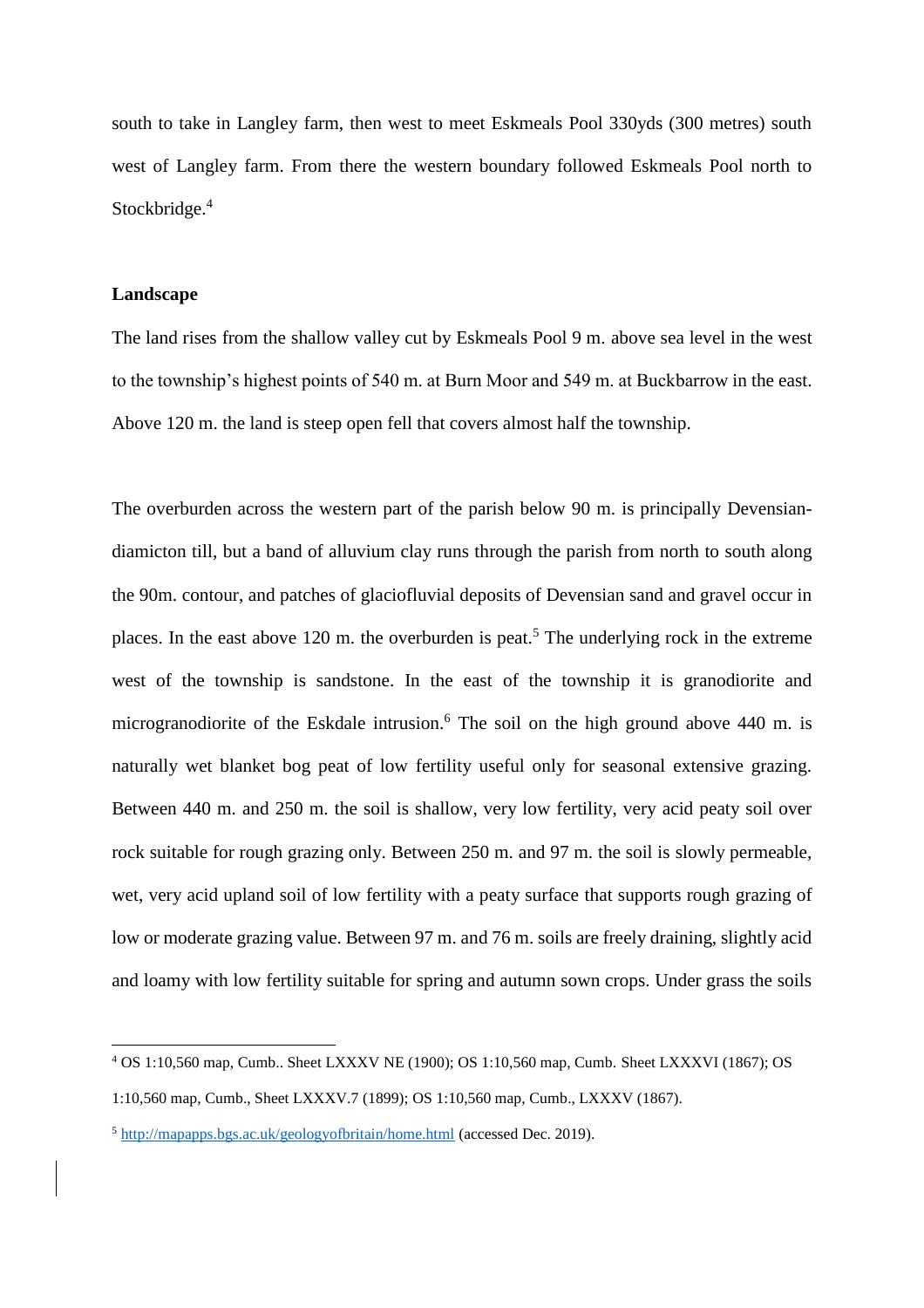have a long grazing season. Between the 76 m. contour and Eskmeals Pool the soils are slowly permeable, seasonally wet, slightly acid but base-rich loamy and clayey soils with impeded drainage and moderate fertility that are mostly suited to grass production for dairying or beef and some cereal production.<sup>7</sup>

# **Communications**

#### *Roads*

Farmsteads, tenements, hamlets and the church were interconnected by a network of footpaths, bridleways and tracks, and a local road ran south through the centre of the township connecting it to Bootle. By 2021, much of the network remained as public rights of way, and some routes had been made into metalled roads after the Second World War.<sup>8</sup>

A route from Whitehaven to Millom (and on to Lancaster and London) went through the western part of the parish having first passed over Muncaster Fell and through Waberthwaite. A road from Duddon Bridge on the Lancashire-Cumberland border passed over Stonehead Fell (now Stoneside) and Corney Fell, to join the Whitehaven - Millom route at Mill Place (now Millgate) in Waberthwaite.<sup>9</sup> This road was tarmacked after the Second World War and was still in use in 2021. An early/mid 19th century guidestone indicates that a branch of this road turned west one and a half miles (2.5km.) before Mill Place and went to Whitehaven via Barrow's End (now Barras Meadow), Park Nook, Langley Park, Monk Moors and Ravenglass,

<sup>7</sup> http://www.landis.org.uk/soilscapes/# (accessed 5 Dec. 2019)

<sup>8</sup> Local Inf.

<sup>9</sup> J. Ottley, *The District of the Lakes,* Keswick (1818); D. Lysons and S. Lysons, *Magna Britannia,* London (1816), Vol. 4, cx.; J. Hodskinson and J Donald Map of Cumberland 1774; Greenwood., Map of the county of Cumberland, surveyed 1821-2, published 1823.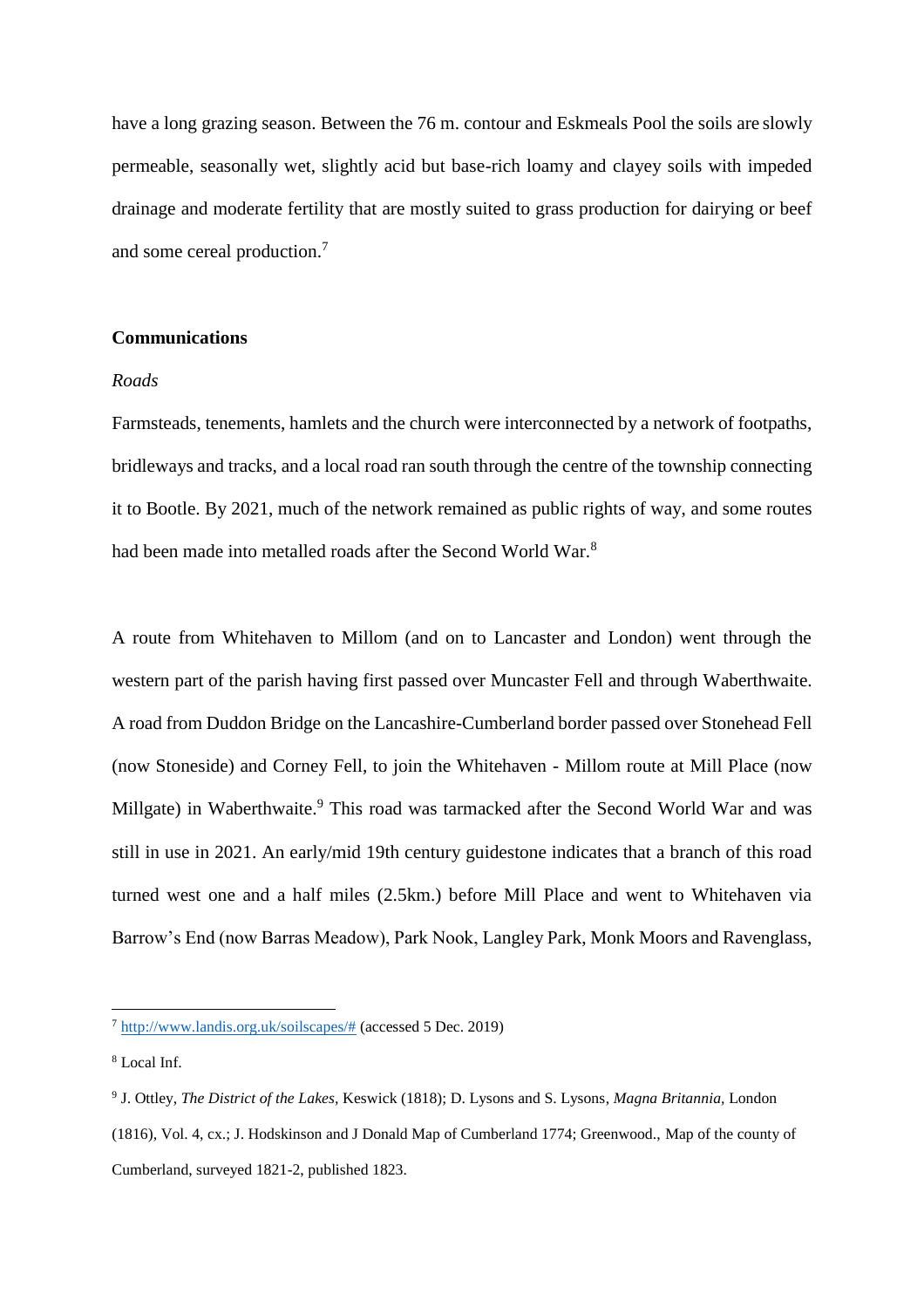crossing the Esk at a ford at Eskmeals.<sup>10</sup> This branch road does not appear on maps till 1823.<sup>11</sup> Parts of it remain as public bridleways, but the section from Park Nook to Monk Moors lost its public right of way status in the 1970s. None of these routes was ever turnpiked. A Parliamentary Bill authorising turnpikes to be built from Egremont to link the turnpikes of Whitehaven to Santon Bridge, Duddon Bridge and the sands crossing at Salthouse (Millom) that was passed in 1750 would have served the township well, but it was not implemented.<sup>12</sup> Renewed attempts to establish turnpikes in the area in 1805 and 1842 were either not followed through, or never received approval. $13$ 

The road over Muncaster fell became the main route between Whitehaven and Millom. After road numbering was introduced in 1913, that road became part of the A595 trunk road and underwent major improvement in 1927 (see WABERTHWAITE). In 2006 the A595 was detrunked.<sup>14</sup>

### *Railways*

 $\overline{a}$ 

The Whitehaven and Furness junction railway, completed in  $1850<sup>15</sup>$  did not pass through Corney, but there were stations at Eskmeals and Hycemoor (Bootle Station) each about one

<sup>&</sup>lt;sup>10</sup> NHLE l List No., 1086643, Guidestone at the junction of Corney Fell road and the track to Barras Meadow and Normoss (accessed 20 December 2019).

<sup>&</sup>lt;sup>11</sup> Greenwood, Map of the County of Cumberland, surveyed 1821-2, published 1823.

<sup>&</sup>lt;sup>12</sup> Act of Parliament, 23 George II c.40.

<sup>13</sup> *Carlisle Journal*, 17 Aug.1805, 1; *Cumberland Paquet*, 22 Nov. 1842, 1.

<sup>&</sup>lt;sup>14</sup> A595 Trunk Road (Calder Bridge to A5092 at Grizebeck) (Detrunking) Order 2006, Statutory Instrument 296.

<sup>15</sup> HERR, Monument No. 1372719 (accessed 1 Dec. 2019).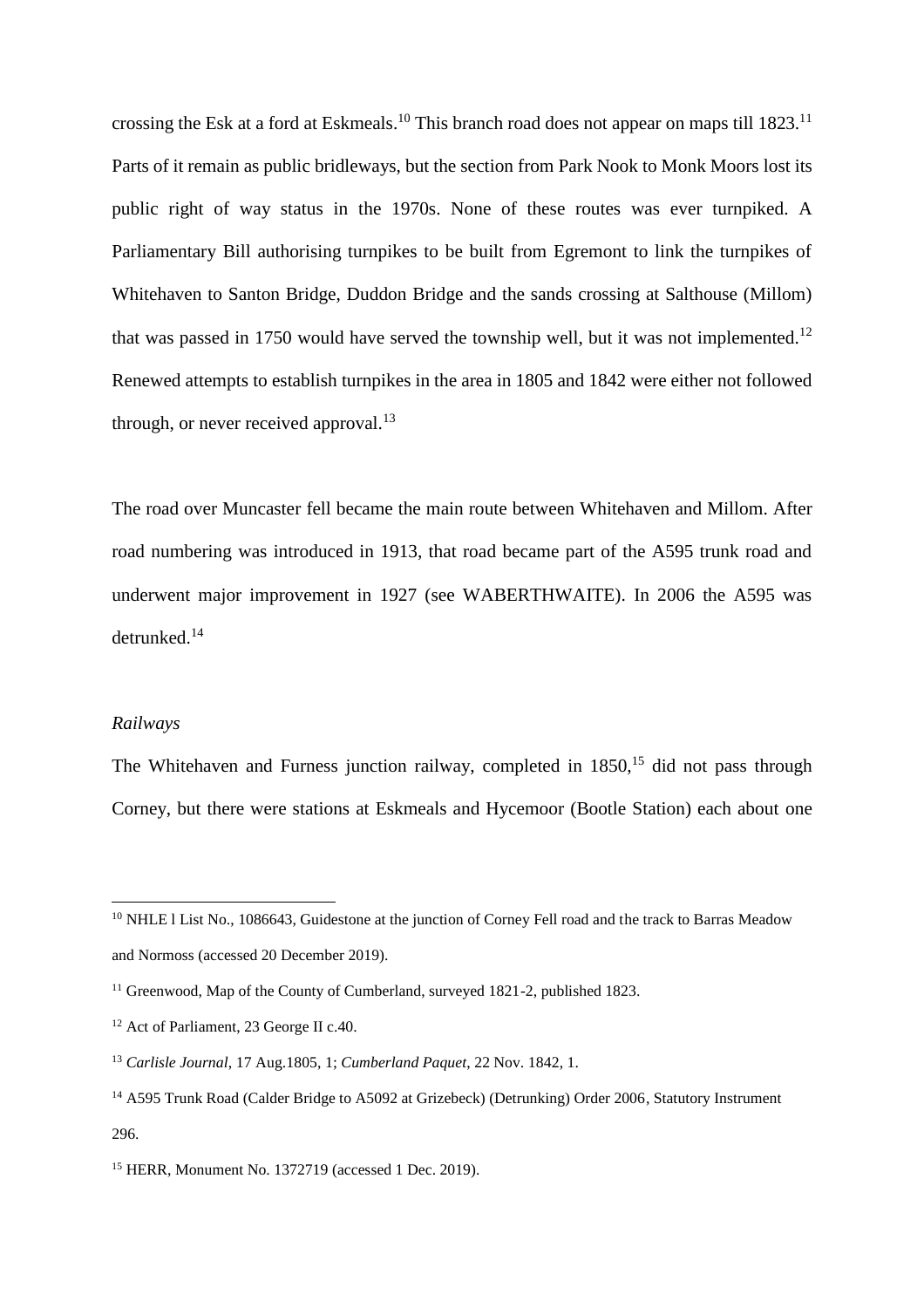mile (1.6 km) outside the township boundaries. The station at Eskmeals closed in 1959.<sup>16</sup> Bootle Station at Hycemoor was still in operation as a request stop in 2019.<sup>17</sup>

*Post, carriers, buses, and telecommunications*Daily postal deliveries to Corney started in 1897.<sup>18</sup> Prior to that, in 1781, Joseph Crosby of Corney Hall advertised his services as a public carrier of goods between Whitehaven and Broughton.<sup>19</sup> His services including forwarding goods from Kendal and Lancaster, and a passenger service between Ulverston and Whitehaven with pick-ups at Ravenglass and Broughton. A Cumberland Motor Services route ran through the parish on the A595 from the early 20th century<sup>20</sup> till about 1970.<sup>21</sup> The Muncaster Microbus, set up by volunteers in 1996, continued to run regular bus services from Corney and the surrounding parishes.<sup>22</sup> In 2019 the bus was the only public transport available in the parish, and ran services to Whitehaven twice a week, and day trips every other Saturday. The bus was also made available for the use of community groups. $^{23}$ 

Whitehaven along the A595.

<sup>&</sup>lt;sup>16</sup> G Daniels and LA Dench, *Passengers no More 1952-1962: Closure of Stations and Branch Line, 2nd edition,* Brighton (1963), 13.

<sup>&</sup>lt;sup>17</sup> Local inf. (Author 2019).

<sup>18</sup> *Millom Gazette,*16 Jul. 1897, p.3

<sup>19</sup> *Cumberland Paquet,* 20 Mar. 1781, p.3

<sup>&</sup>lt;sup>20</sup> Sheffield Daily Telegraph, 3 May 1929, p.2, the 'good bus service' referred to ran between Millom and

 $21$  Local inf.

<sup>22</sup> Inf. from Mrs E. A. Clegg (founding member) Mar. 2019.

<sup>&</sup>lt;sup>23</sup> [http://muncastermicrobus.org.uk/html/about\\_us.html](http://muncastermicrobus.org.uk/html/about_us.html) (accessed 3 Mar. 2019).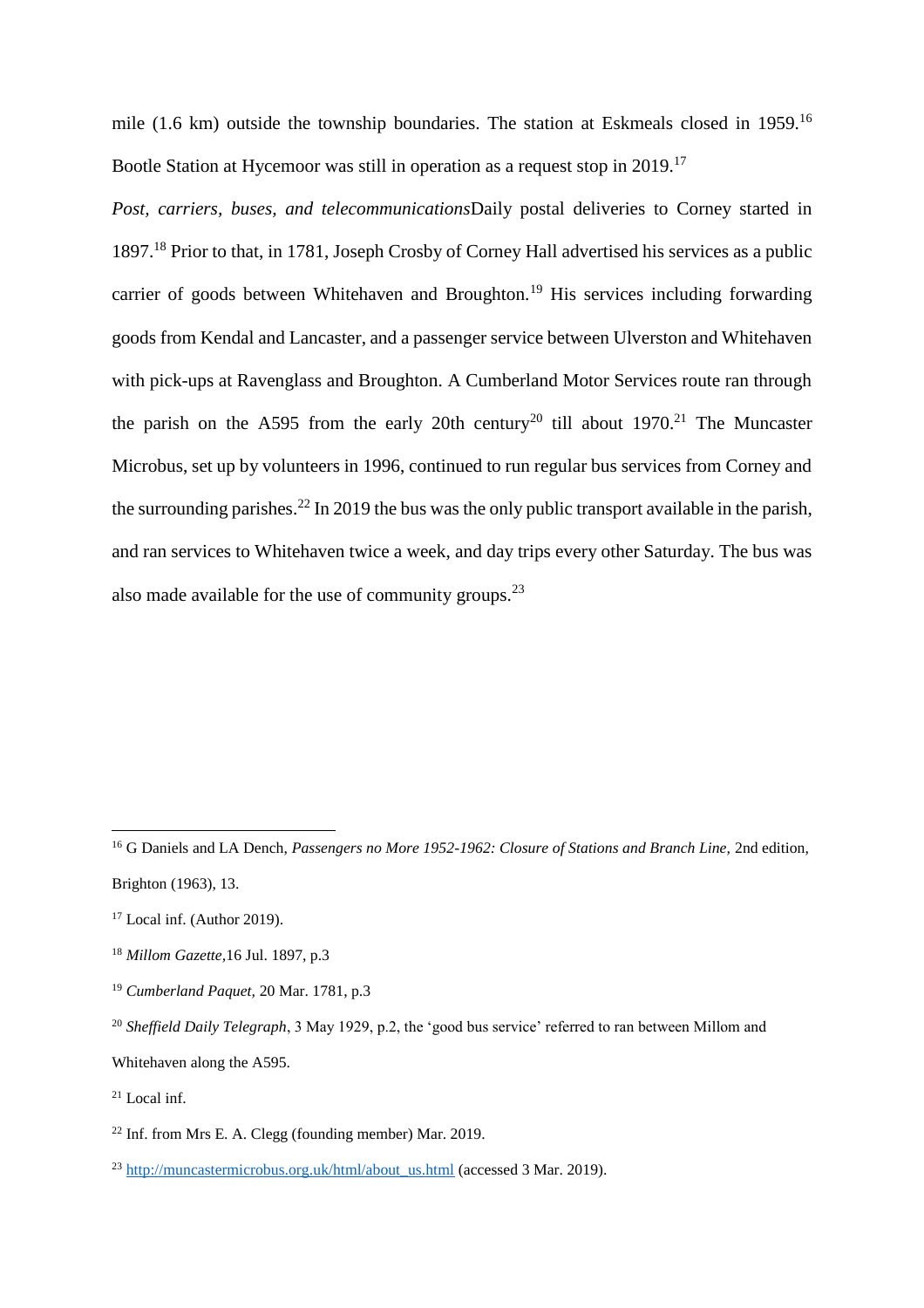Part of the parish was served by the Ravenglass telephone exchange and part by the Bootle exchange. By 2019 both exchanges were optic fibre enabled<sup>24</sup> and superfast broadband was being rolled out across the parish.

### **Population**

In 1563 there were 72 households in the ecclesiastical parish of Corney, indicating a population of 342.<sup>25</sup> In 1687-8 the number of households was recorded as 96 indicating a population of 456.<sup>26</sup> Another estimate for 1688 gives a population of  $480.<sup>27</sup>$  By 1801 the population had dropped to 222.<sup>28</sup> A possible contributing cause of this drop was the fever epidemic that caused many deaths in the parish around the end of the 18th century.<sup>29</sup> In 1811 the population was 231, by 1831 it had risen to 292, but it fell steadily over the next century reaching 185 in 1931 (the last year for which separate figures are available for Corney).  $30$ 

#### **Settlement**

 $\overline{a}$ 

#### *Early Settlement*

Archaeological evidence, together with evidence of cultivation and exploitation of the land at various sites (see Economic History), indicate occupation and exploitation of the land for at

<sup>&</sup>lt;sup>24</sup> <https://telephone-exchange.co.uk/Ravenglass-LCRAV.html> (accessed 3 Mar. 2019)[; https://www.telephone](https://www.telephone-exchange.co.uk/Bootle-Cumberland-LCBOO.html)[exchange.co.uk/Bootle-Cumberland-LCBOO.html](https://www.telephone-exchange.co.uk/Bootle-Cumberland-LCBOO.html) (accessed 19 Dec.2019).

<sup>&</sup>lt;sup>25</sup> A.B Appleby, *Famine in Tudor and Stuart England*, Liverpool (1978), Appendix A, 201. A multiplier of 4.75 per house has been used to estimate the population.

<sup>26</sup> *Ibid* (using the same multiplier).

<sup>27</sup> D Lysons and S Lysons, *Magna Britannia*, xxxviii.

<sup>&</sup>lt;sup>28</sup> http://www.visionofbritain.org.uk/<u>unit/10011218/cube/TOT\_POP</u> (accessed 19 December 2019)

<sup>29</sup> Hutchinson, Vol. 1, Houseman's notes, 563.

<sup>&</sup>lt;sup>30</sup> [http://www.visionofbritain.org.uk/unit/10011218/cube/TOT\\_POP](http://www.visionofbritain.org.uk/unit/10011218/cube/TOT_POP) (accessed 19 December 2019)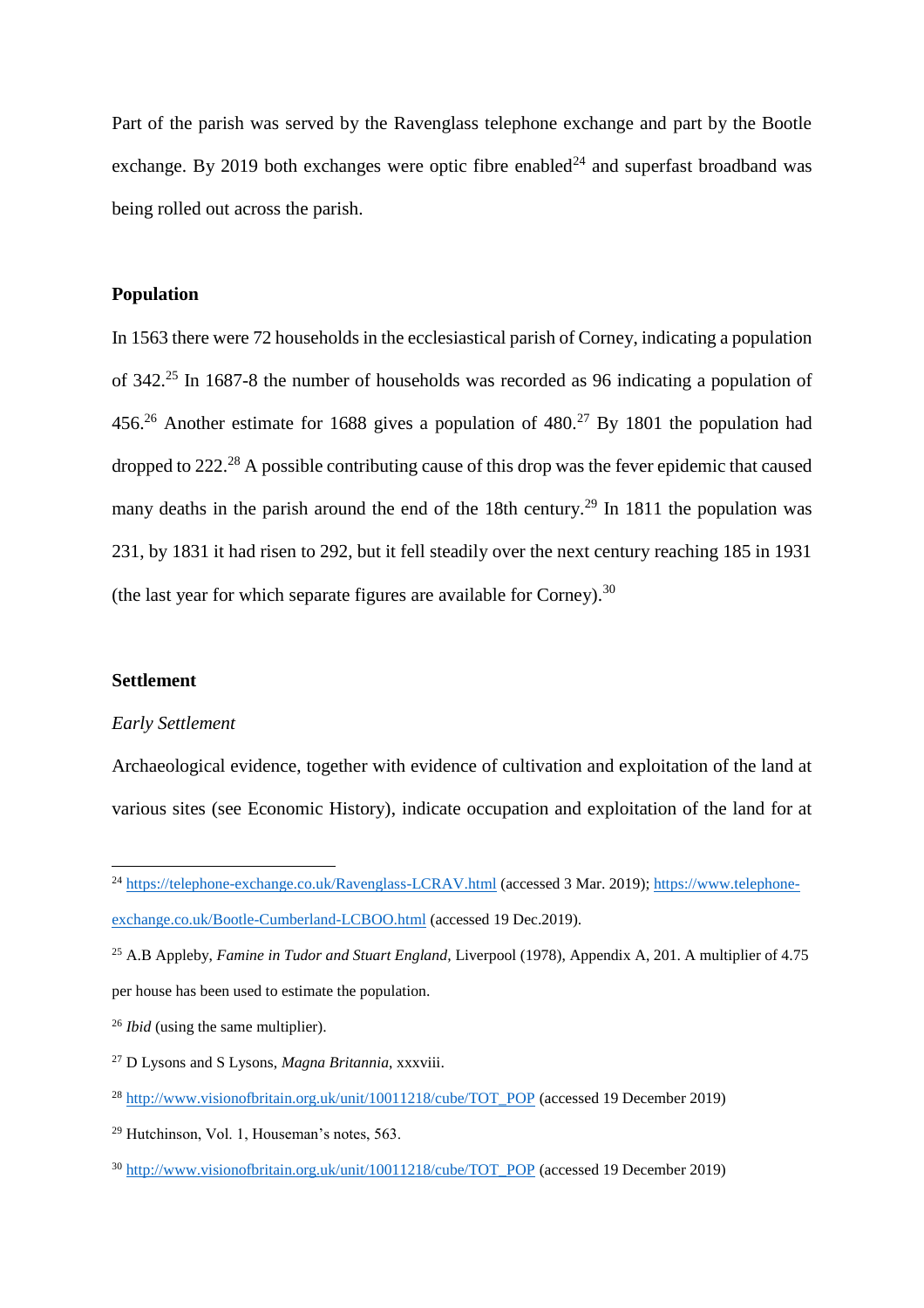least six thousand years. Finds and sites include a polished stone axe head of the Cumbrian type found when ploughing Low Borrowdale Ground;<sup>31</sup> the remains of a prehistoric farmstead and hut circles near Whit Crags;<sup>32</sup> prehistoric hut circles near Buckbarrow bridge;<sup>33</sup> Bronze Age hut remains<sup>34</sup> and a funerary cairn<sup>35</sup> on other parts of Corney Fell.

Much of the surviving evidence for early (neolithic to medieval) occupation and use of land in Corney lies on open fell above 500 ft (152 m.). Post medieval cultivation and settlement were mostly confined to land below that height where a pattern of scattered settlements confined to the lower lying western half of the parish developed with only one settlement (High Corney) east of the 500 ft (152 m.) contour – a pattern that was still in evidence in 2021.

# *Settlement from the 18th to 21st century*

The large numbers of houses implied by the numbers of households in the 16th and 17th centuries (see *Population* above) were not in evidence in later centuries. In 1771, Corney parish appears to have contained about 30 houses or tenements<sup>36</sup> and in 1777 it was reported as consisting of 36 tenements.<sup>37</sup> The number of houses increased to 40 by 1829<sup>38</sup> and 49 by 1831. The number of houses peaked at 53 in 1851 and fell to 33 between 1851 and 1921. The loss of

<sup>37</sup> N&B, II, 18.

 $\overline{a}$ 

<sup>38</sup> Parson & White, *Dir. C. & W.* (1829), 199-200.

 $31$  HERR, Monument No. 37557 and No. 37547 (accessed 6 Mar. 2020)

<sup>32</sup> HERR, Monument No. 37520 (accessed 6 Mar 2020).

<sup>33</sup> HERR, Monument No. 1304579 (accessed 6 Mar. 2020).

<sup>34</sup> HERR, Monument No. 1304480 (accessed 6 Mar. 2020).

<sup>35</sup> NHLE, List No. 1017175, Prehistoric cairnfields, field systems, hut circles and a farmstead on Corney Fell (accessed 6 Mar, 2020).

<sup>36</sup> J. Hodkinson and T. Donald Map of Cumberland, surveyed 1770-71, published 1774.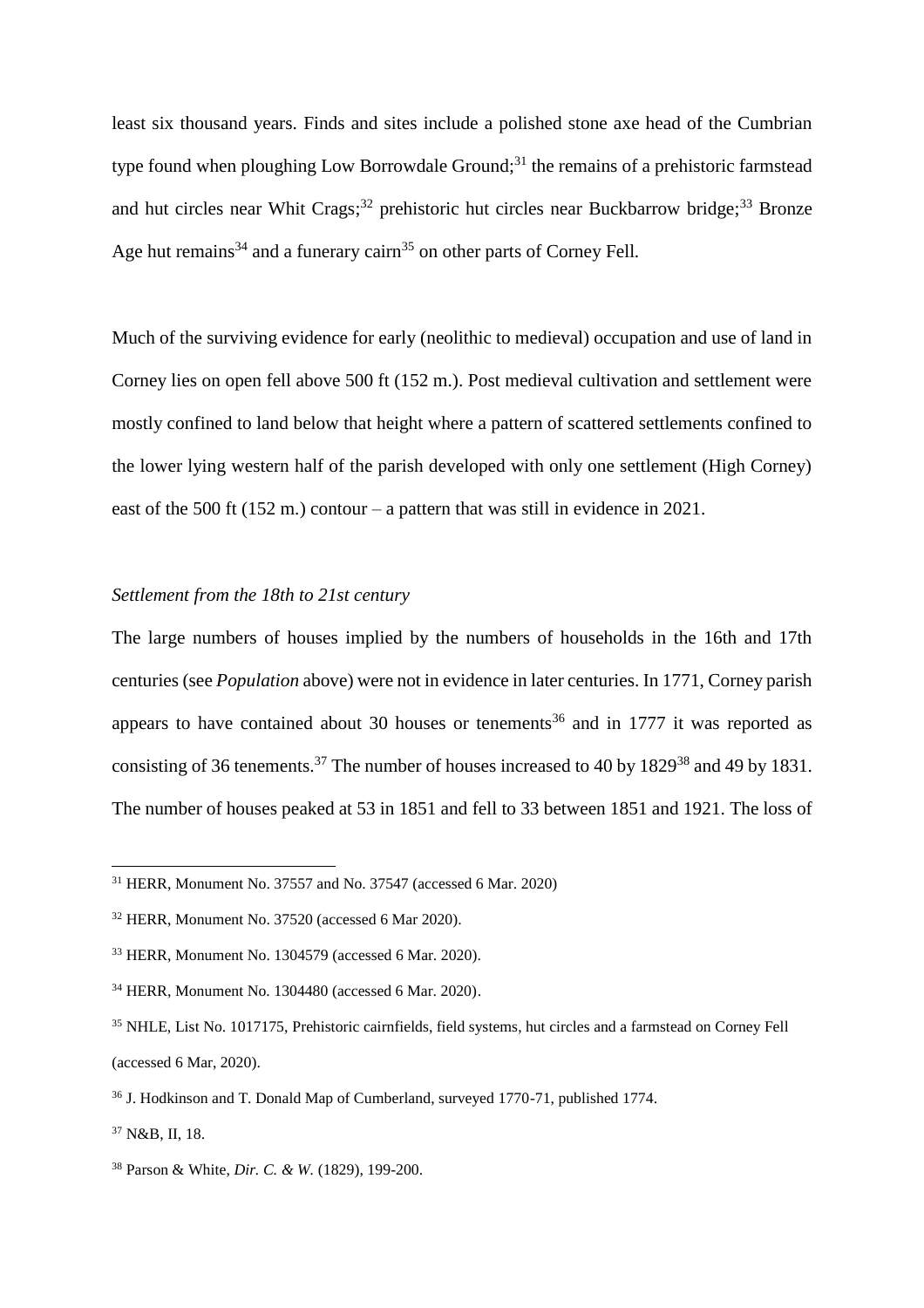the few houses of the small hamlet of Kinmont Low Houses which became uninhabited by 1871 and thereafter disappeared from the record,<sup>39</sup> contributed to this fall, as did the loss of two isolated cottages, dwellings at Barras End and Moor Yeat (Moor Gate), and the farms of Hall End, Lambground, Middle Kinmont and High Kinmont, which all fell into disuse<sup>40</sup> during the period and became ruins which could still be seen in 2021, or disappeared from the landscape (stone from derelict buildings could be re-used and had a commercial value). After 1921 the number of houses increased slightly, reaching 36 in 1931. No separate figures are available for Corney parish after it was merged with Waberthwaite in 1934.<sup>41</sup>

The largest hamlet, Middleton Place, lying in the west of the township near the main road, was a compact collection of farmhouses and dwellings that never exceeded ten in number. By 1829 its growth had peaked at four farms and six dwellings.<sup>42</sup> In 1841 there were four farms and two dwellings.<sup>43</sup> The hamlet remained at that level into the 21st century, though all but one of the farms had by then become private dwellings.

In the dispersed hamlet of Corney, in the centre of the parish, little changed apart from changes to the names of some dwellings and the abandonment and subsequent disappearance of the mill sometime after 1898. The hamlet remained as a handful of tenements loosely scattered around the church into the 21st century.

<sup>39</sup> *Census*, 1841 - 1891.

<sup>40</sup> *Census*, 1841 - 1911.

<sup>41</sup> <http://www.visionofbritain.org.uk/unit/10011218/cube/HOUSES> (accessed 13 January) 2020.

<sup>42</sup> J. Hodkinson and T. Donald Map of Cumberland, surveyed 1770-71, published 1774; Greenwood., Map of the county of Cumberland, surveyed 1821-2, published 1823; Parson & White, *Dir. C. & W.* (1829), 200. <sup>43</sup> Census 1841.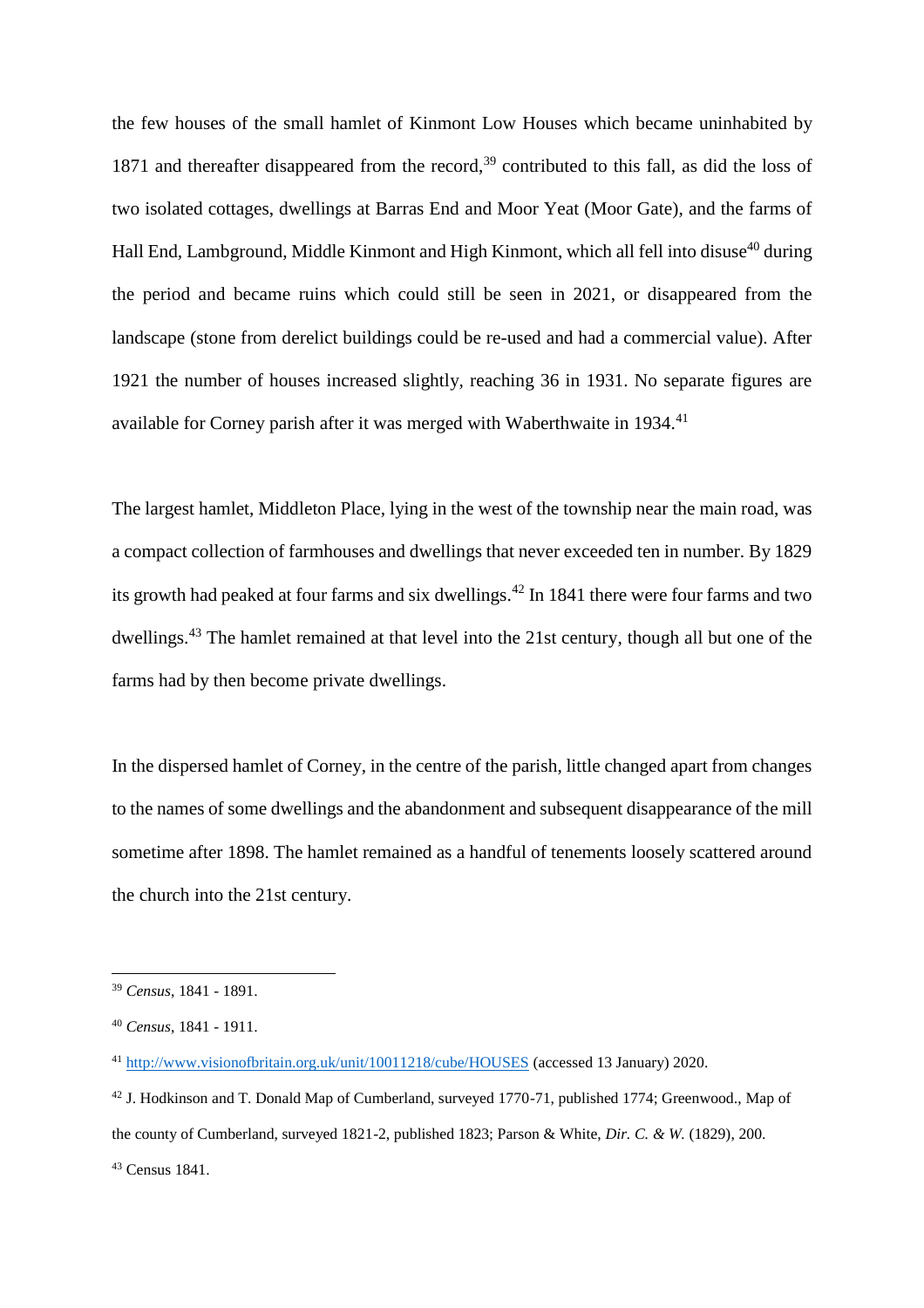The Hamlet of High Corney, situated at 540 ft (165m.) in the east of the township, never expanded beyond three dwellings. By 1891 the number of families in High Corney had fallen to two,<sup>44</sup> one dwelling having apparently fallen into disuse by then (the ruins of a dwelling were still evident at High Corney in 1971<sup>45</sup>). The surviving dwellings comprised the farmhouse and an older house with a barn range attached. The barn range was converted to a dwelling shortly after  $1971<sup>46</sup>$  so that in the 20th century there were again three dwellings in High Corney.

Park Nook, lying alongside the Whitehaven to Millom road as it entered the township, contained five buildings in 1771. $^{47}$  In 1841 there was a public house (which took the name "the Brown Cow Inn" sometime between 1841 and 1851), a shop and one other residence at Park Nook.<sup>48</sup> Despite the advantages of its position on the Whitehaven to Millom road, the presence of the public house, smithy and shop,<sup>49</sup> Park Nook did not undergo any significant growth until the 20th century. In 1980 an agricultural worker's bungalow was built there and in the 1990s the smithy, then long defunct as a working unit, was converted to a dwelling. Further expansion occurred in 2002 when an existing building was converted to two semi-detached cottages, and in 2012 when a two-storey house was built.

<sup>44</sup> Census 1891.

<sup>45</sup> Inf. from Mr K. Hitchen, Holmrook, (previously of High Corney), 2020

<sup>46</sup> *Ibid*.

<sup>47</sup> J. Hodkinson and T. Donald Map of Cumberland, surveyed 1770-71, published 1774.

<sup>48</sup> Census 1841.

<sup>49</sup> See Economic History.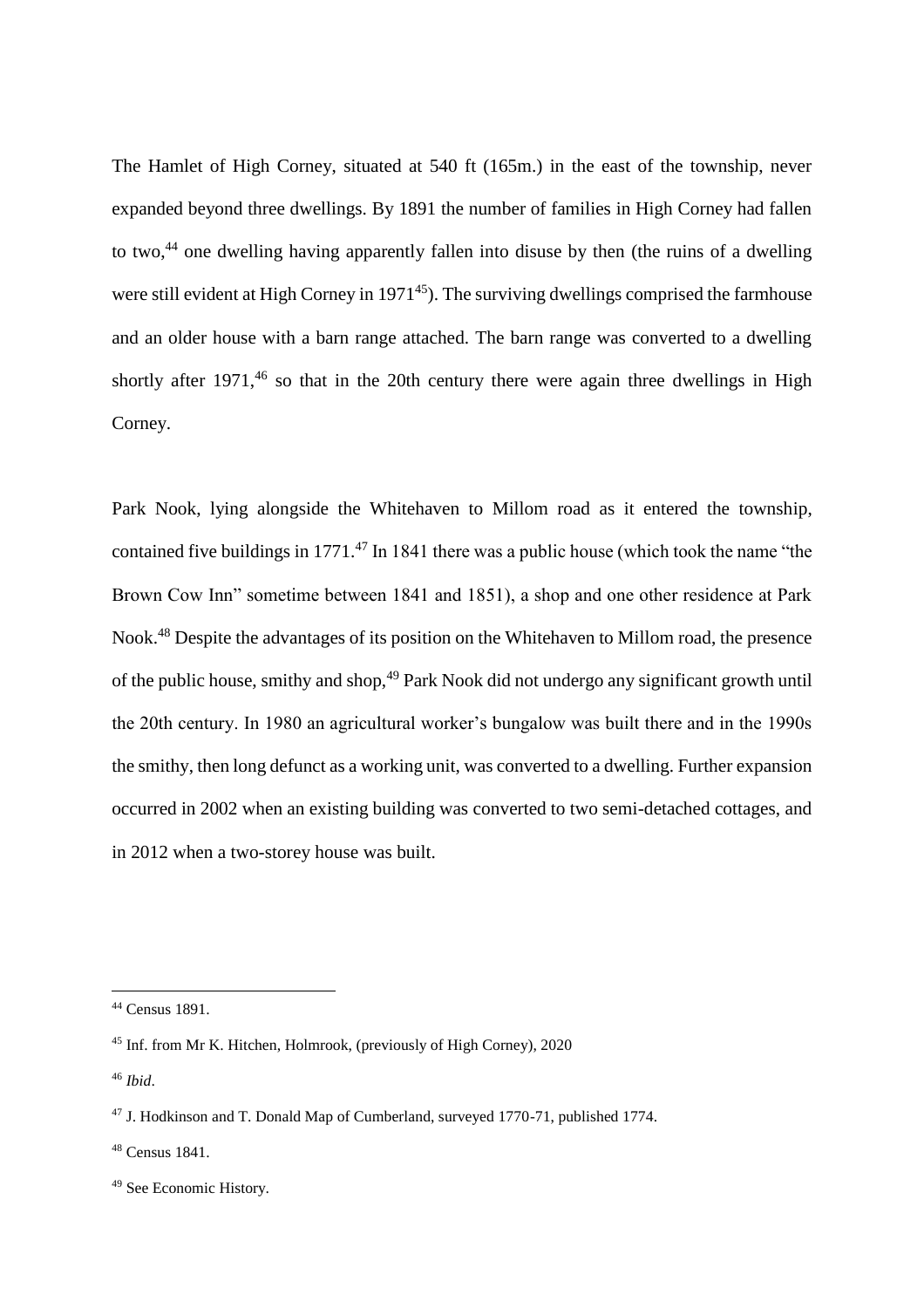Elsewhere in the township the early pattern of scattered isolated farmsteads and dwellings remained unchanged. After the building of Spring House, reported as newly built in 1839,<sup>50</sup> and Gillfoot, built in  $1861$ <sup>51</sup> development was limited to rebuilding, refurbishing and enlarging existing dwellings, or building within their curtilages, to provide additional and improved accommodation.

### **The Built Character**

There are no surviving complete buildings older than the 18th Century. There are, however, examples of surviving parts of earlier buildings being incorporated within later rebuilding, extension or improvements. At High Corney, when the farmhouse was extended in 1772 by building a new wing on the front of the existing old house, the external stone staircase that had once given access to the upper floor of the old house was retained so that it served the same purpose internally.<sup>52</sup> In the early to mid 19th century the manor house at Middleton Place was saved from total dereliction by a refurbishment that retained a number of the internal walls of the original building. In 1934 it was divided into two dwellings.<sup>53</sup>

The oldest surviving buildings<sup>54</sup> are typically 18th and 19th century farmhouses and dwellings of vernacular styles including detached farmhouses, farmhouses with barns attached, semidetached and detached cottages and double-pile detached houses. Most were roofed with slate, probably obtained from nearby slate quarries, e.g. Burlington slate 13 miles (21km.) away, or Coniston 17 miles (29km) away. Walls were typically built of rubble, using stone sourced

<sup>50</sup> *Cumberland Paquet*, 22 Jan. 1839, p.1.

<sup>51</sup> Datestone.

<sup>&</sup>lt;sup>52</sup> The extension bears a datestone; inf. from Mr K. Hitchen, Holmrook, (previously of High Corney), 2020 <sup>53</sup> Inf. from Mrs Maddel, the manor house, Middleton Place, 2020.

<sup>54</sup> Identified by their datestones.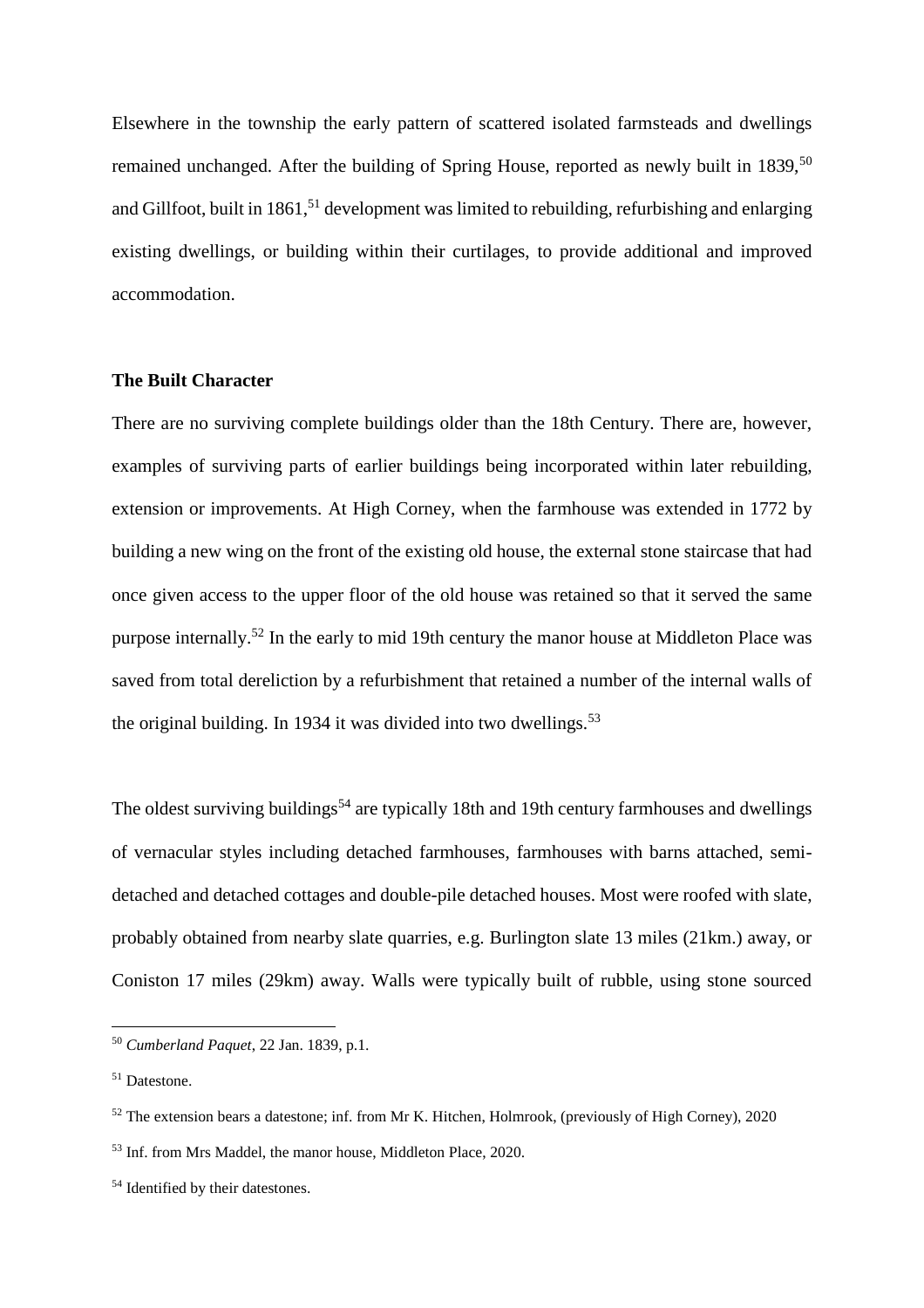locally, and roughcast, though some were left bare and a few were decorated with plain stucco. Gillfoot, built in 1851, <sup>55</sup> is the only example of a house with incised stucco.

There is no social housing or council housing in the township.

Farm buildings were built in close proximity to the farmhouses using materials available or fashionable for utilitarian buildings at the time of their construction, thus farmsteads' curtilages often contain a mixture of roof types (asbestos, slate, and corrugated tin) and wall types (rubble, brick, asbestos and corrugated metal). Rubble and brick-built farm buildings were typically left naked of any dressing.

At Middleton Place the remains of a high-walled compound, possibly the surviving ruins of a cattle pound, are evident within the hamlet –.

Low Kinmont farmhouse, a Grade II listed building, provides an example of the development of an isolated farmstead. The farmhouse is a two-storey house constructed of rubble walls, which have been roughcast. It has a graduated slate roof and a barn range adjoining it. The house originally had three bays. A bay was added to the left hand side of the house in 1765. A further two-bay single storey extension set back on the left of the house was added later and the rear of the roof extended to produce an outshut which covers the extension.<sup>56</sup>

By 2021 farmhouses or farm buildings converted into private residences or holiday homes were becoming an increasingly significant social type of housing.

<sup>55</sup> Datestone

<sup>56</sup> NHLE list no. 1075157, Low Kinmont Farmhouse (accessed 19 Dec. 2020); Local inf. Jan. 2020.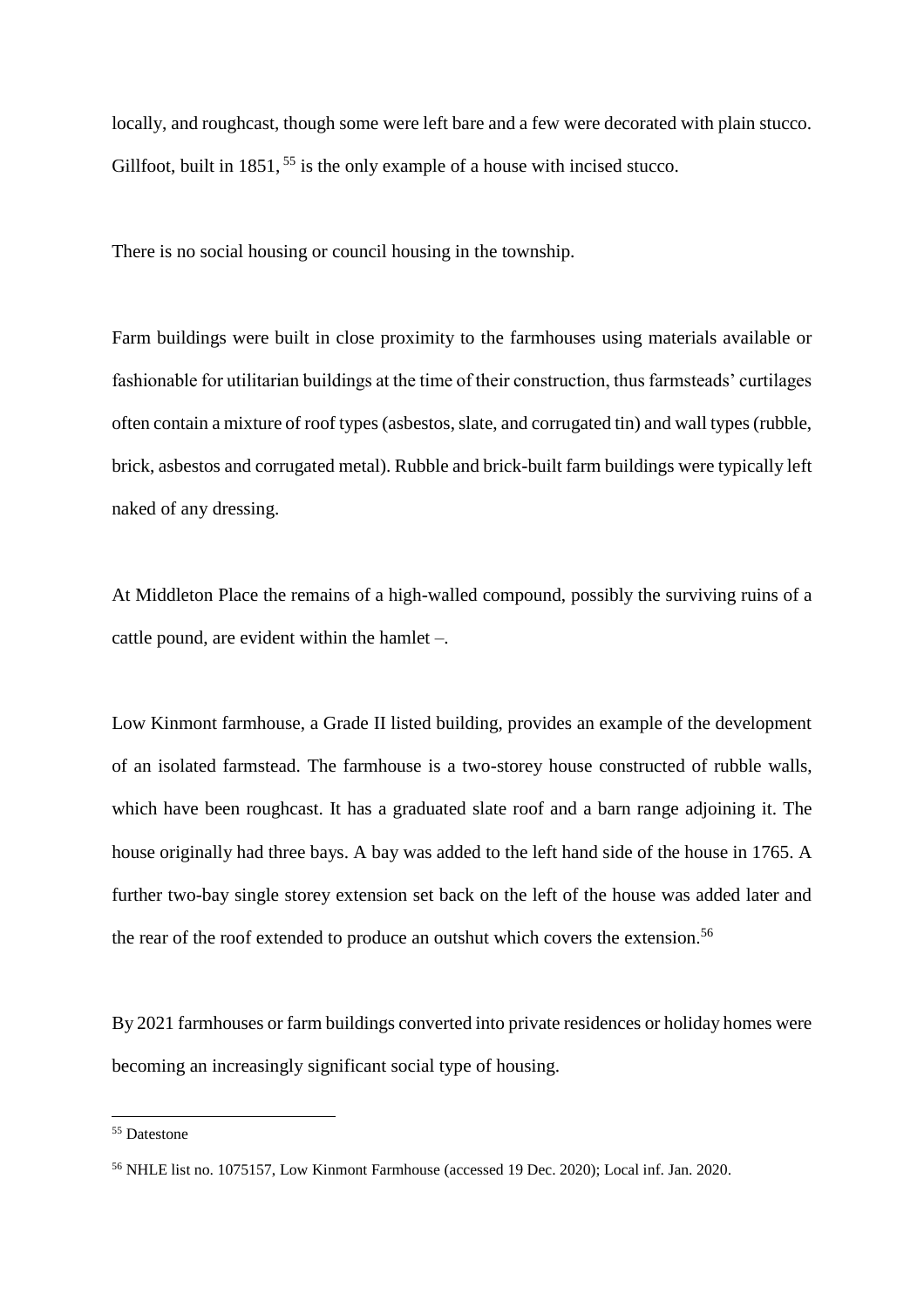#### **LANDOWNERSHIP**

 $\overline{a}$ 

### **Pattern of Land Ownership**

Corney belonged to the seigniory of Millom (see MILLOM), which stretched from the river Duddon to the river Esk. Technically held of Egremont Barony (see EGREMONT), in practice the seigniory was an independent lordship in which the lord held *jura regalia*. <sup>57</sup> In the 12th century Copsi, Henry fitz Ketel (son of Ketel de Cornay), Alan fitz Ketel (son of Ketel de Copeland) and the Benedictine nunnery of the Blessed Virgin Mary at Lekeley in Seaton were all major landowners in the parish of Corney.

Copsi's manor of Corney, which passed to the Huddlestons by the early 15th century has not been traced beyond the 17th century. By that time, the lord of a second manor, the manor of Corney and Middleton Place, was the predominant landowner. This manor formed from the possessions of Henry fitz Ketel, including Langley Park and Middleton Place. These were acquired by the Penningtons in the 14th and 15th centuries, and remained with the family until the 20th century.

After the Dissolution of the Monasteries, the holdings of Seaton and Conishead Priories at Buckbarrow and Kinmont came into the hands of Hugh Askew, and became part of his manor of Seaton (see BOOTLE), which later passed to a cadet member of the Pennington family. In the 19th century, Seaton manor, including the areas in Corney, was sold to John Wakefield junior of Kendal. The Wakefield family held Seaton as a reputed manor and held no manor courts. Their holdings evolved into the Lake District Estates Company Limited in the 20th century.

<sup>57</sup> [https://www.lancaster.ac.uk/fass/projects/manorialrecords/cumbria/cumberlandlist.htm#Millom;](https://www.lancaster.ac.uk/fass/projects/manorialrecords/cumbria/cumberlandlist.htm#Millom) S Jefferson,

*The History and Antiquities of Allerdale ward Above Derwent,* (Carlisle, 1842), 149, 152, 156.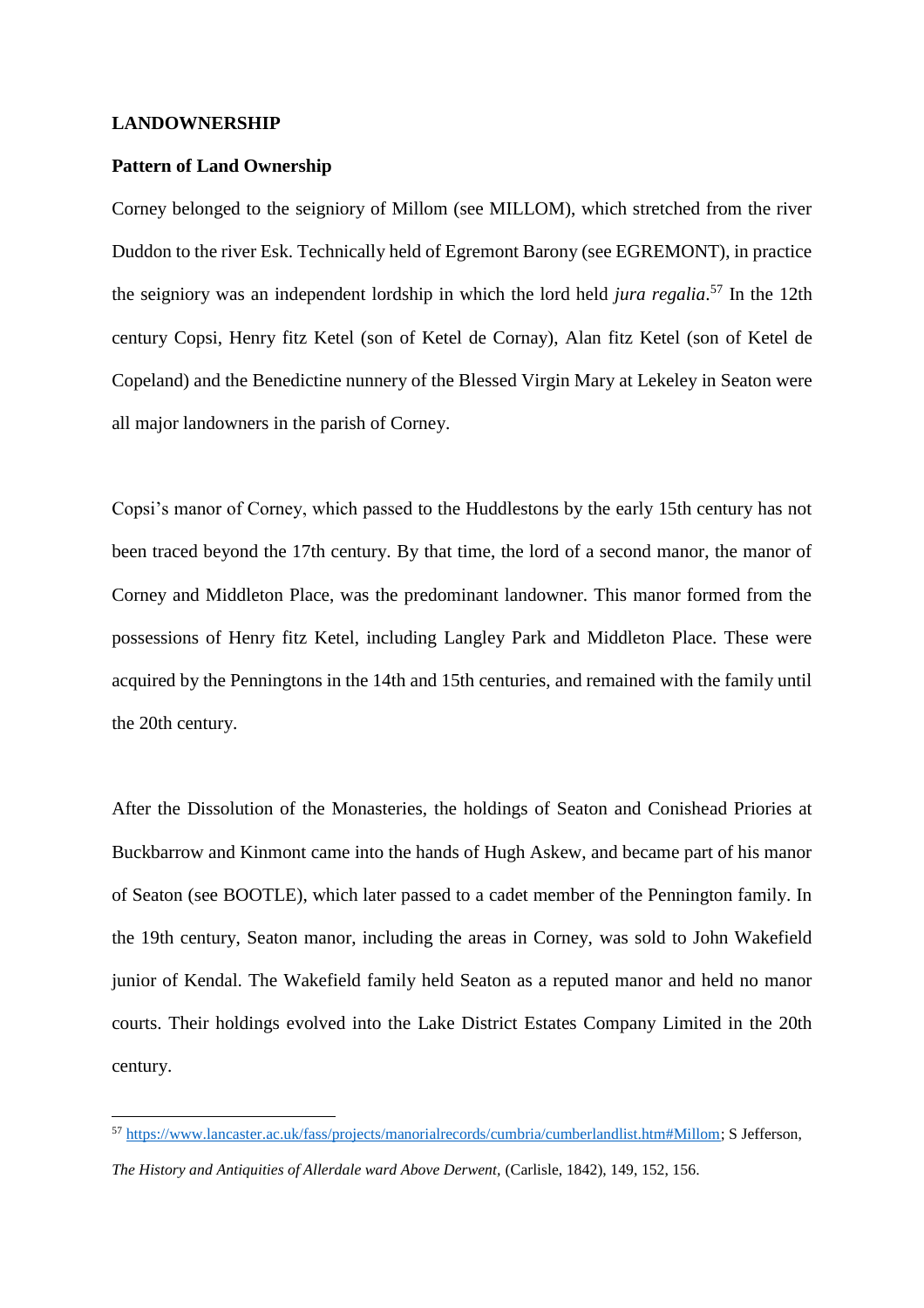# **The Manors**

### *Manor of Corney*

Copsi is the first identifiable 'lord of Corney.' <sup>58</sup> His name suggests he was of Norse heritage. He was recorded as the 'lord and founder of the church of Corney' when he gave his church there to Saint Bee's Priory sometime between 1147 and 1151.<sup>59</sup> The extent of Copsi's possessions in Corney is uncertain, but they have been thought to have included Corney Hall, Corney church and 'the two Corneys'.<sup>60</sup> The location of the two Corneys is problematical, but based on the following reasoning they may be High Corney and the hamlet of Corney: a reference to two Corneys in c.1190-1200 states that Micklegil lies between them,<sup>61</sup> and of the three watercourses that might qualify as "large gills", two, Buckbarrow beck and Kinmont beck, do not in any sense lie between two settlements, but the River Annas and its tributary Charlesground gill flow past High Corney and through the hamlet of Corney.

Copsi was succeeded by his son, Roger, who confirmed the gift of the church in 1185. Roger's son, Orm, Copsi's daughter, Christine de Coupland, and her husband, Waldeve de Pennington, quitclaimed the property the same year.<sup>62</sup> The descent from Copsi's grandson Orm, and thus the succession to the manor, is obscure, but it has been suggested that his descendants took the

<sup>58</sup> VCH *Cumb*., Vol II (1905) 16n.

<sup>59</sup> *Reg. St Bees*, 86.

<sup>60</sup> Revd. W. S. Sykes, 'Ulf and his Descendants', *CW2,* xli (1941), 150.

<sup>61</sup> Revd. W. S. Sykes, 'On the Identification of some Ancient Places in Cumberland,' *CW2,* xxvi (1926), 114.

<sup>62</sup> Revd. W. S. Sykes, 'Ulf and his Descendants', *CW2,* xli (1941), 150; W. N. Thompson, 'South and (part of) South-West Cumberland in the Chartulary of St Bees', *CW2* iii (1903), 78-9; F. Warriner, 'Some South Cumberland Place Names', *CW2,* xxvi (1926), 83; Revd. W. S. Sykes, 'On the Identification of some Ancient Places in Cumberland', *CW2*, xxvi (1926), 114–5; *Reg. St Bees*, charters 82-87 and p. 113-4n.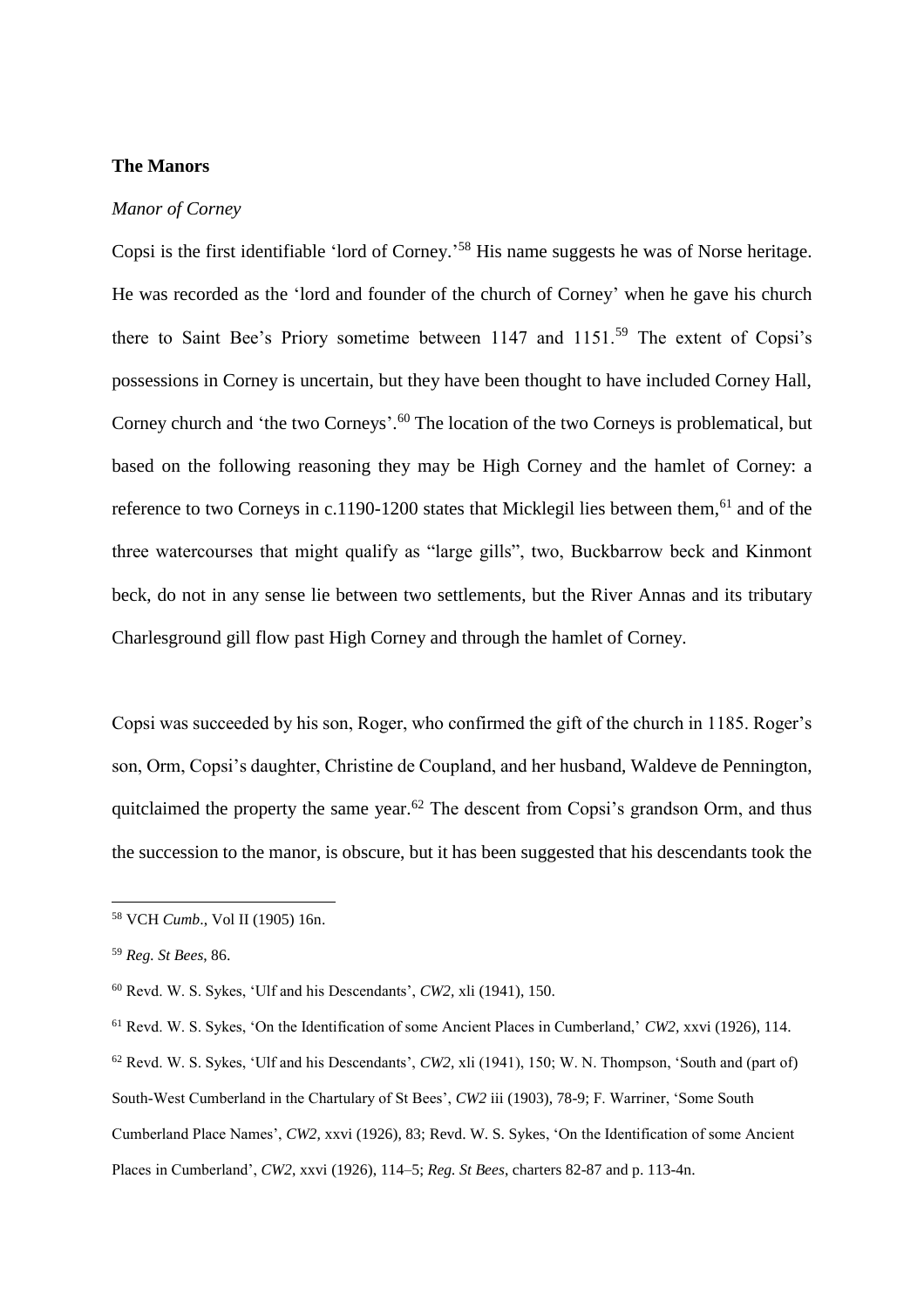surname de Corney in the early 13th century when it starts to occur frequently.<sup>63</sup> Edward de Corney, steward at Millom Castle, was in possession of Corney Hall and surrounding land during the time when Adam fitz Henry was lord of Millom (from 1229- c.1260).<sup>64</sup> Michael de Corney occurs in a document of  $1251^{65}$  and John de Corney appears as a witness to a feoffment of 1316.<sup>66</sup>

In 1355 the 'manor of Cornay' was held in dower by Olive, widow of Richard de Cornay.<sup>67</sup> The precise extent of her manor is unknown, but it did not include all the township. The hamlet of Corney or "Little Corney" was in the gift of William FitzRichard and his wife Alice in 1354,<sup>68</sup> and other land and tenements in the hamlet of Corney were in the gift of William de Berdesey in 1364.<sup>69</sup>

In 1392 the manor and mill passed to the widow Joan de Cornay when Sir John de Huddleston, lord of Millom, granted them to her for life, for a rent of 100*s*. 40*d*. by an indenture of demise.<sup>70</sup>

<sup>63</sup> *Reg. St Bees*, p. 114n.

<sup>64</sup> Revd W. S. Sykes, 'Notes on Corney',*CW2*, xxviii (1928), 154; *Reg. St Bees*, p. 114n; Revd. W. S. Sykes, 'The de Boyvils of Millom and Kirksanton', *CW2,* xli (1941), 27; *Reg. St Bee's*, p.87n.

<sup>65</sup> F. H. M. Parker, 'A Calendar of Feet of Fines for Cumberland, from their commencement to the accession of Henry VII', *CW2,* vii (1907), 224.

<sup>66</sup> *Cat. Ancient. Deeds*, IV, A9407[\(http://www.british-history.ac.uk/ancient-deeds/vol4/pp420-430](http://www.british-history.ac.uk/ancient-deeds/vol4/pp420-430) ;accessed 31 Oct. 2021).

<sup>67</sup> F. H. M. Parker, 'A Calendar of Feet of Fines for Cumberland, from their commencement to the accession of Henry VII', *CW2,* vii (1907), 239.

<sup>68</sup> CAS (W) DPEN/10/1A.

<sup>69</sup> CAS (W) DPEN/10/2.

<sup>70</sup> CAS (W) YDX 403/1/1.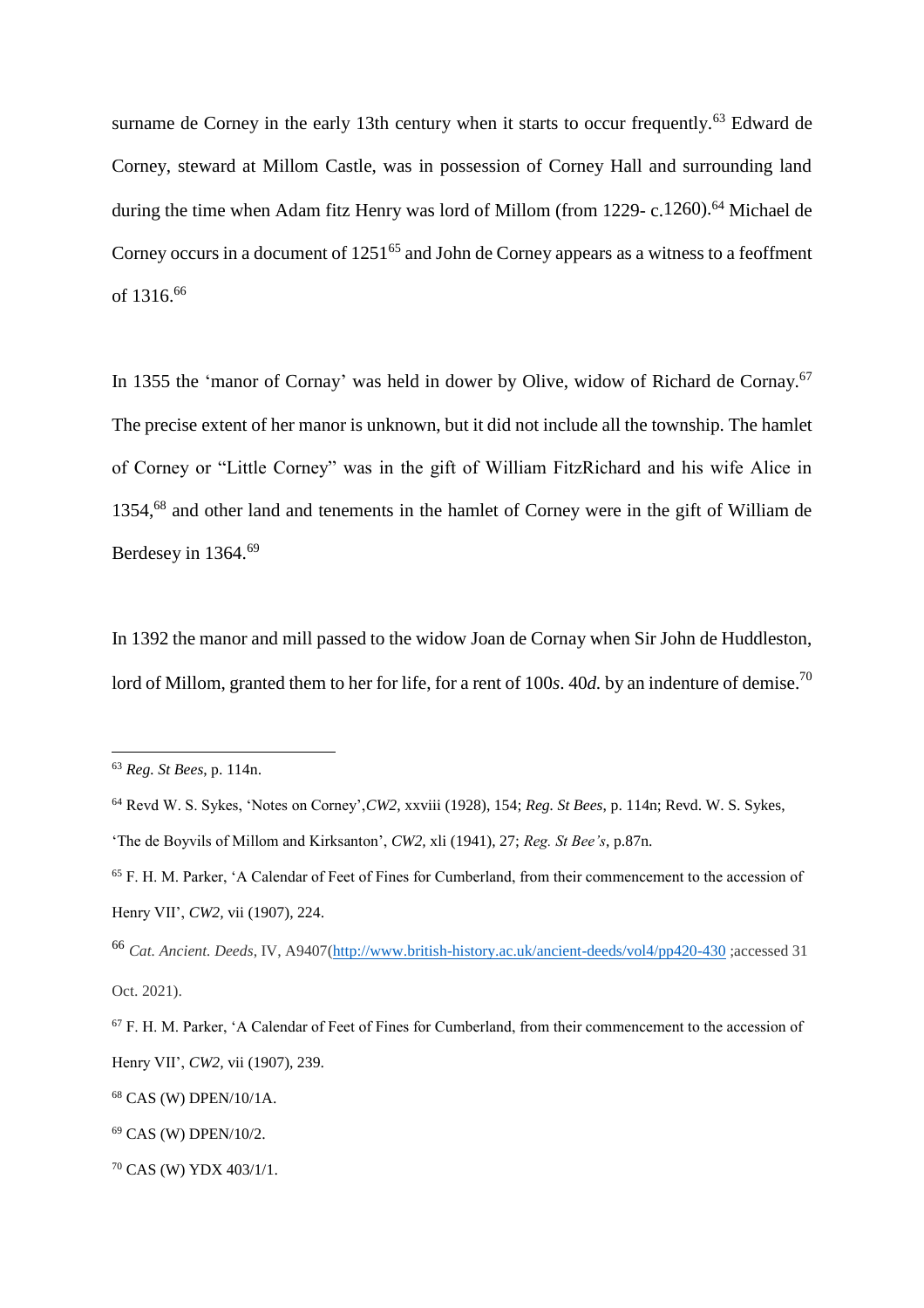The manor subsequently reverted to the Huddlestons as lords of the fee. In 1421 the Huddlestons held the 'manor of Cornay and land in Botill and Cornay'<sup>71</sup> implying that some of their holdings in Corney parish lay outside the manor. They retained the manor into the 17th century: a deed for the lease of Corney Hall was drawn up in 1674 between Joseph Huddleston, the only brother of Ferdinand, 15th Lord of Millom, and the Senhouse family.<sup>72</sup> Ferdinand's estates passed to Joseph after Ferdinand died in 1686 without issue<sup>73</sup> (see MILLOM). In 1688 Joseph, now the new lord, held customary messuages, cottages and tenements with fifteen tenants in addition to land amounting to 369 a. in Corney manor. After 1688, the manor of Corney disappeared from the record.

# *The Manor of Corney and Middleton Place*

What was known as the Manor of Corney and Middleton Place grew out of several estates in Corney, including Middleton Place and Langley Park, which were acquired by the Penningtons in the 14th and 15th centuries and which they held in socage of the lord of Millom.<sup>74</sup> The earliest surviving records for courts baron of this manor date from 1641.<sup>75</sup> In its final form, the manor included land in Bootle at Skelda, Eskmeals, Stub Place and Stockbridge, and encompassed the whole of Middleton Place, Langley Park, Langley (a different place from Langley Park), Park Nook, and other parts of, but not all of, Corney.

 $\overline{a}$ 

<sup>75</sup> CAS (B), BDKF/231/7.

<sup>71</sup> F. H. M. Parker, 'A Calendar of Feet of Fines for Cumberland, from their commencement to the accession of Henry VII', *CW2,* vii (1907), 246.

<sup>72</sup> CAS (C), DSEN/14/1/4/3/1.

<sup>73</sup> H. S. Cowper, Millom Castle and the Huddlestons, *CW2,* xxiv (1924), 202 and 230.

<sup>74</sup> CAS (W), DPEN/134/6; CAS (W), DPEN/156/18.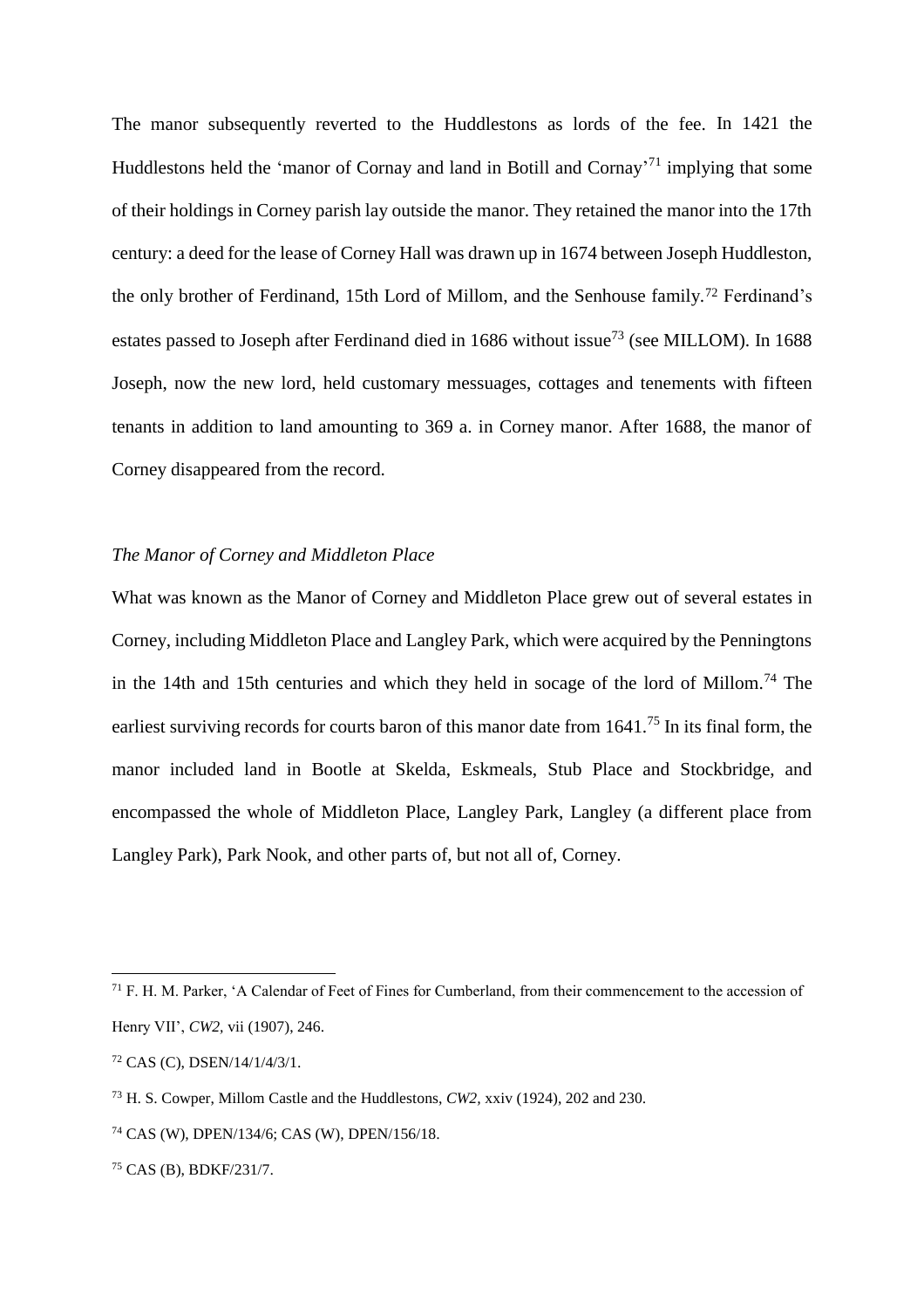In the late 12th century, both Middleton Place and Langley Park were held by Henry fitz Ketel.<sup>76</sup> He also held an area named Brackenthwaite, the boundaries of which were described by ancient place and feature names that have not survived in an immediately recognisable form.<sup>77</sup> It has been suggested that Brackenthwaite was an area of approximately 120 a. centred on what is now Myreground, and that it included some of the land later associated with the early 20th century farms of Borrowdale Ground, Moor House (previously Hungry Moor, now Little Ground), Lamb Ground (derelict in 2021), the mill (no longer extant) and Fold Gate (previously Foulyeat or Foul Gate).<sup>78</sup>

In the early 14th century, John de Medilton (aka John de Midleton) and his son, also John, owned Middleton Place as well as other property in Corney, and elsewhere.<sup>79</sup> It may have been from these Midletons that Middleton Place got its name, or vice versa. One observer records that Middleton Place was once the demesne of the Middletons, but was later broken into tenancies.<sup>80</sup> It thus appears that a manor of Middleton Place may have existed independently of the manor of Corney in the 14th century though no records of a manor court have survived. In the 15th century, part of Middleton Place was in the hands of Nicholas de Weteley and his wife. In 1429 they granted it to Sir John Pennington by charter along with other lands.<sup>81</sup>

<sup>76</sup> Revd. W. S. Sykes, 'Ulf and his Descendants', *CW2,* xli (1941), 150-1.

<sup>77</sup> Revd. W. S. Sykes, 'Addenda Antiquaria', *CW2*, xvi (1916), 293-4.

<sup>78</sup> Revd. W. S. Sykes, 'Notes on Corney', *CW2,* xxviii (1928), 152-3.

<sup>79</sup> CAS (W), DPEN/28/1; CAS (W) DPEN/29/1; CAS (W) DPEN/29/2; CAS (W) DPEN/29/3; CAS (W)

DPEN/29/5; CAS (W) DPEN/29/7; CAS (W) DPEN/29/8.

<sup>80</sup> Denton, *Perambulations*, 75.

<sup>81</sup> CAS (W), DPEN/28/7.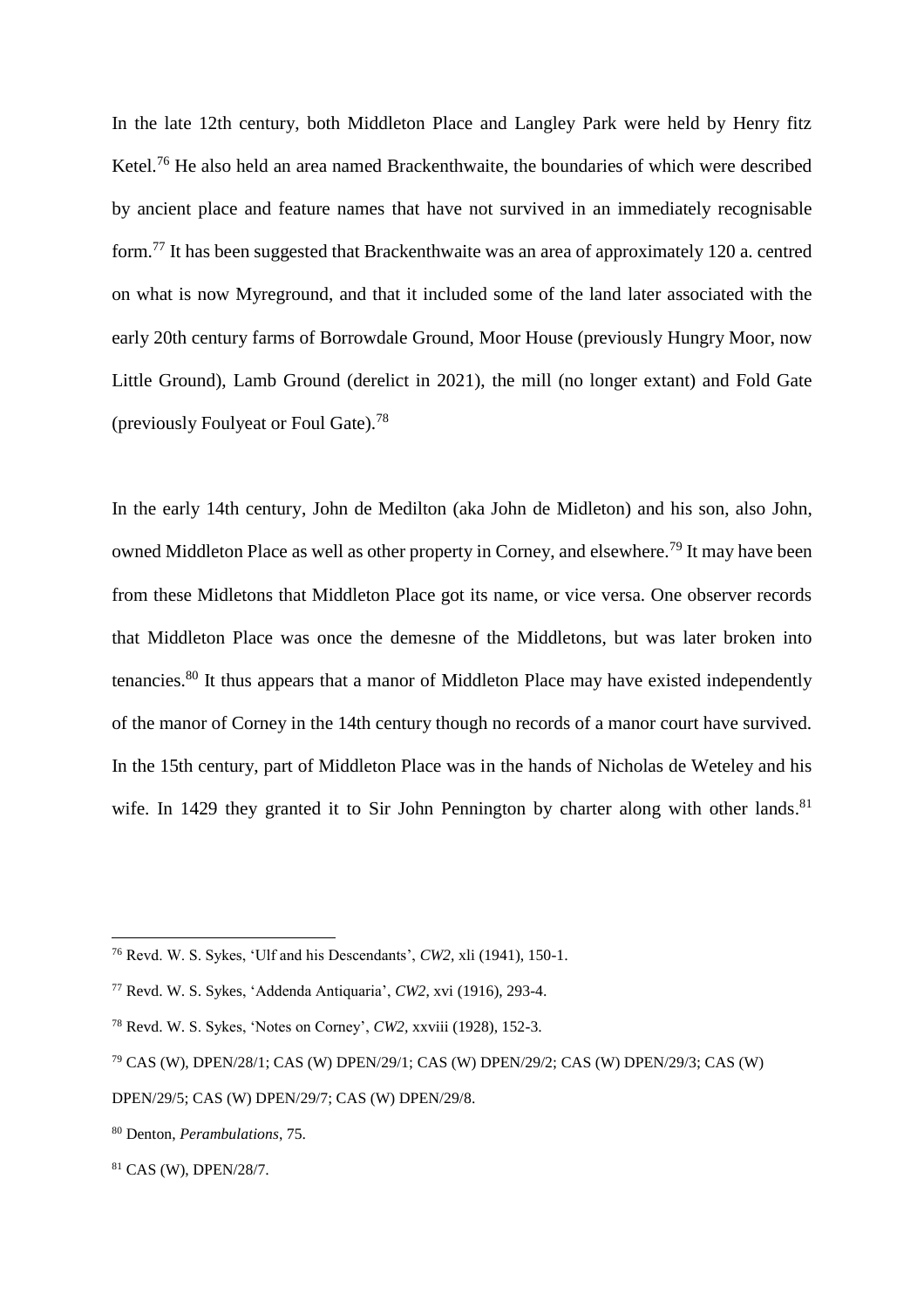Sometime between 1422 and 1509 Nicholas Baron, another landowner in Middleton Place, also sold his interest there to Sir John Pennington.<sup>82</sup>

Surviving references to a manor of Middleton Place all occur after the Penningtons gained possession, beginning with a court roll of 1523–24. <sup>83</sup> It is also named as such in a fine of  $1588$ ,<sup>84</sup> and in an exemplification of final concord of 1615. <sup>85</sup>

By the 13th century, Henry fitz Ketel's interests in Langley Park had passed to Sir John de Langlivergh, who also held lands in Hensingham and was possibly Henry's son, John fitz Henry.<sup>86</sup> In 1315 Roger de Whiteton passed a quarter of Langley Park along with one eighth of the manor of Hensingham to William de Cyngleton by fine.<sup>87</sup> In 1397 Langley Park ("Langler") was included in a life grant by Sir Thomas de Berdesey to Elizabeth Standish, the widow of Sir William Pennington, her first husband, who had enfeoffed those lands to Thomas de Berdesey in 1368.<sup>88</sup> In 1409 Elizabeth granted Langley Park (now called Langley Wergh)

 $\overline{a}$ 

*CW2,* vii (1907), 232.

<sup>82</sup> CAS (W), DPEN/28/6.

<sup>83</sup> CAS (B), Z/89, manor of Pennington court roll (1523 -24). 16 May 1588;

<sup>&</sup>lt;sup>84</sup> CAS (W), DPEN/1/17, fine between various plaintiffs and Bridget Pennington and other deforciants regarding

several manors, 16 May 1588.

<sup>85</sup> CAS (W) DPEN/156/16, exemplification of final concord 1615.

<sup>86</sup> Revd. W. S. Sykes, 'Ulf and his Descendants', *CW2,* xli (1941), 150.

<sup>&</sup>lt;sup>87</sup> F. H. M. Parker, 'A Calendar of the Feet of Fines from their commencement to the accession of Henry VII',

<sup>88</sup> *Penningtonia* (1878), vi, and article 41.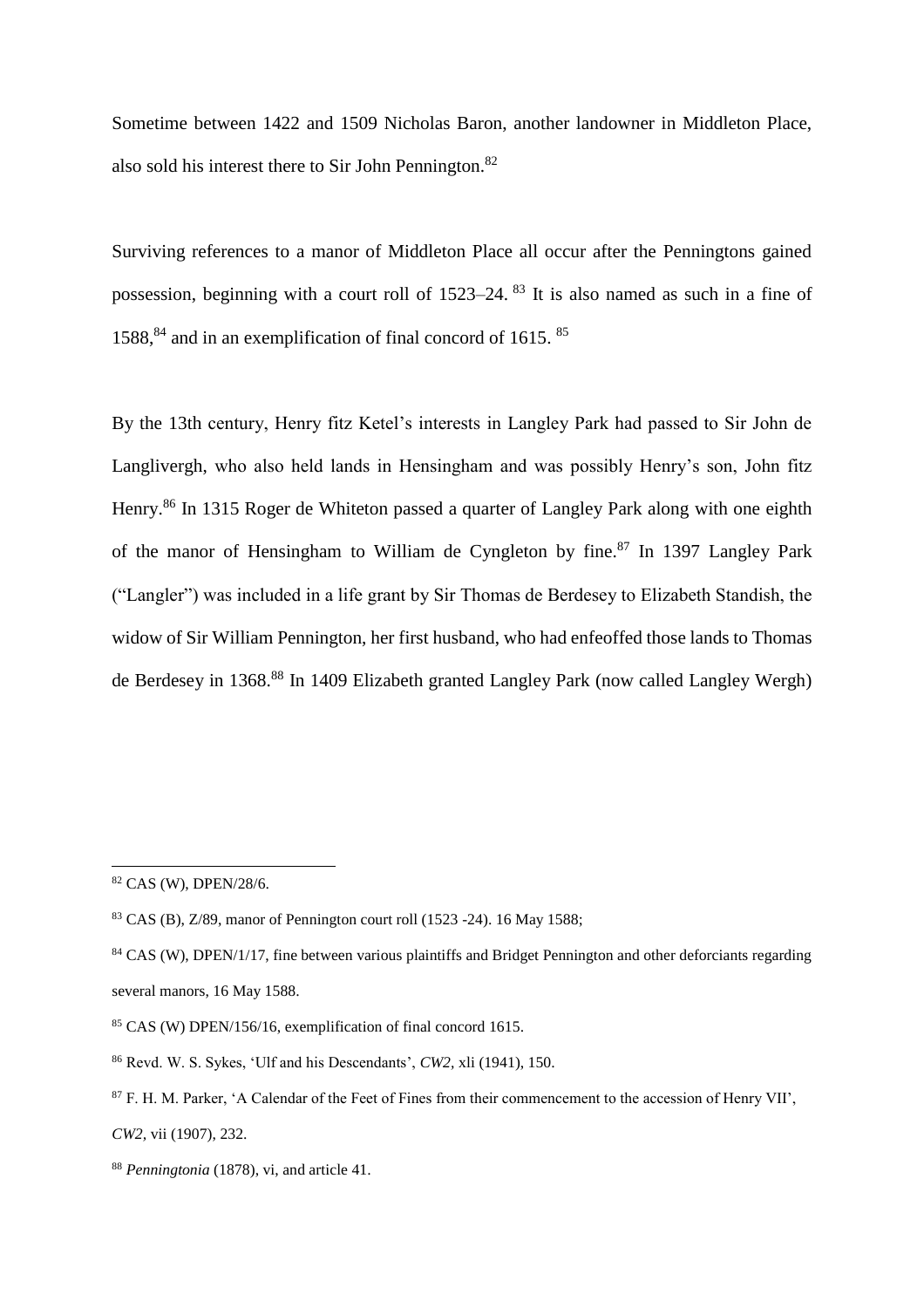to her son, Sir Alan Pennington (d. 1415).<sup>89</sup> The grant was confirmed and ratified by Alan in a deed in which he referred to the property as Langlewebery.<sup>90</sup>.

In 1412, Sir Alan increased his holding when Richard Lame and his wife Joan transferred land and tenements they held in Corney to him by charter $91$ 

Sir Alan was succeeded by his son, Sir John Pennington (1393-1470), who received from the widow Alicia Couke her tenements at Hehouse (modern name unknown) in Corney in 1429.<sup>92</sup> In 1437, after Richard Lame's death, Joan Lame and her son, John, quitclaimed any right in their property in Corney to Sir John.<sup>93</sup> Thereafter Sir John went on to acquire land and tenements in Corney at Langley, Middleton Place (not yet a manor), Highhouse (later called Stopriggs, now Windy Brow) and Grange.<sup>94</sup>

The Pennington possessions passed down six generations from Sir John to Sir William Pennington of Muncaster (see MUNCASTER). Sir William died in 1532 seised of various manors and other lands, including land he held of John Huddleston esq. of his manor of Millom, namely: Eskmeals and Stockbridge in Bootle parish; Middleton Place (not referred to as a manor in his inquisition post mortem) and Langley Park, both in Corney parish; and Birkby in

<sup>89</sup> CAS (W), DPEN/1/1..

<sup>90</sup> CAS (W) DPEN/30/2; J. Foster ed., *Penningtonia*, (London, 1878), 26.

<sup>91</sup> CAS (W) DPEN/10/6.

<sup>92</sup> CAS (W) DPEN/10/16.

<sup>93</sup> CAS (W) DPEN/10/12; CAS (W) DPEN/10/13.

<sup>94</sup> CAS (W) DPEN/29/7; CAS (W), DPEN/28/6; CAS (W), DPEN 28/7; CAS (W), DPEN/28/9; CAS (W), DPEN/28/10; CAS (W), DPEN/28/11; CAS (W), DPEN/28/13; CAS (W) DPEN/28/14; CAS (W), DPEN 28/22; CAS (W), DPEN/10/16; CAS (W), DPEN/10/18.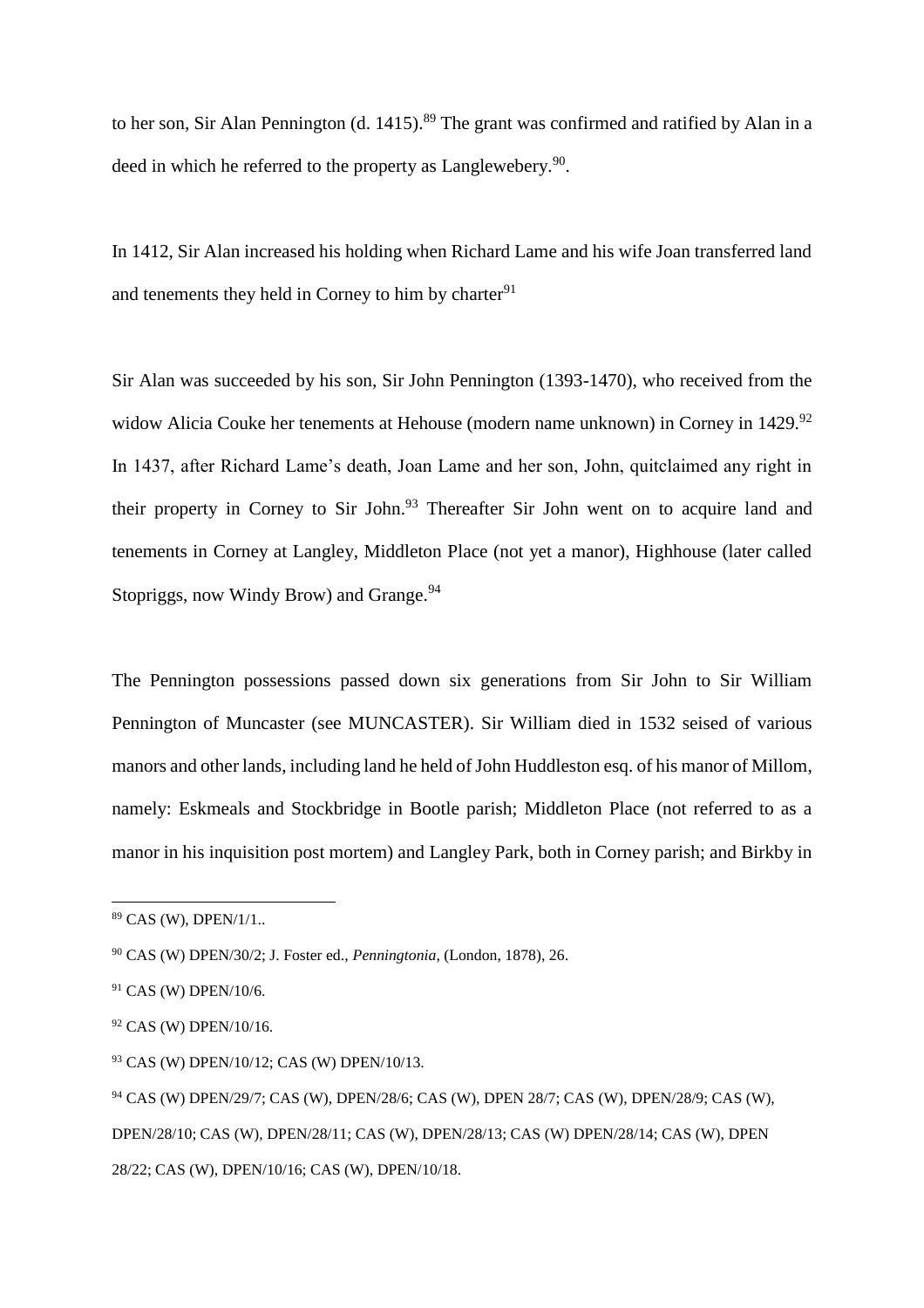Muncaster parish.<sup>95</sup> Sir William's holding passed to his son William Pennington of Muncaster (1518-1573). William married Bridget, daughter of Sir John Huddleston of Millom and widow of Hugh Askew, who had left Bridget his manor of Seaton, which included lands in Corney (see *Corney Lands of Seaton Manor* below).

Bridget also held the lands and manors of William Pennington after his death. In 1605 she leased these, which included Middleton Place, Langley and Langley Park, all in Corney, along with her manors in Muncaster, Drigg, Preston Richard, Little Langdale and Pennington, to her son Joseph Pennington (c.1565 – 1640) for sixty years, in exchange for a pension of £200.<sup>96</sup> Bridget's will has not survived, but since the lease carried the proviso that in the event of Joseph's death without male heir, the Estate should pass to her third son William, not to her second son John (who was to inherit Seaton manor, see *Corney Lands of Seaton Manor below*), it is apparent that Joseph was the heir to the lands he leased.

In 1598, Joseph bought property at Park Nook from Thomas Gryndall, the late servant of Sir William Cecil Lord Burghley, chief adviser to Elizabeth I.<sup>97</sup> Joseph died in 1641 leaving his son William (c1590–1652) as his heir. The first surviving record of a court baron for Middleton Place dates to that year,<sup>98</sup> and in Joseph's inquisition post mortem of 1641, the manor of Middleton Place is so-called for the first time, but is not yet referred to as the manor of Corney and Middleton Place. As well as holding the manor of Middleton Place, Joseph held "divers

<sup>95</sup> CAS (W), DPEN/156/1 inquisition post mortem of Sir William Pennington in 1532.

<sup>96</sup> CAS (W), DPEN/156/14.

<sup>97</sup> CAS (W), DPEN/10/20.

<sup>98</sup> CAS (B), BDKF/231/7 Middleton Place manorial court book 1641 - 1676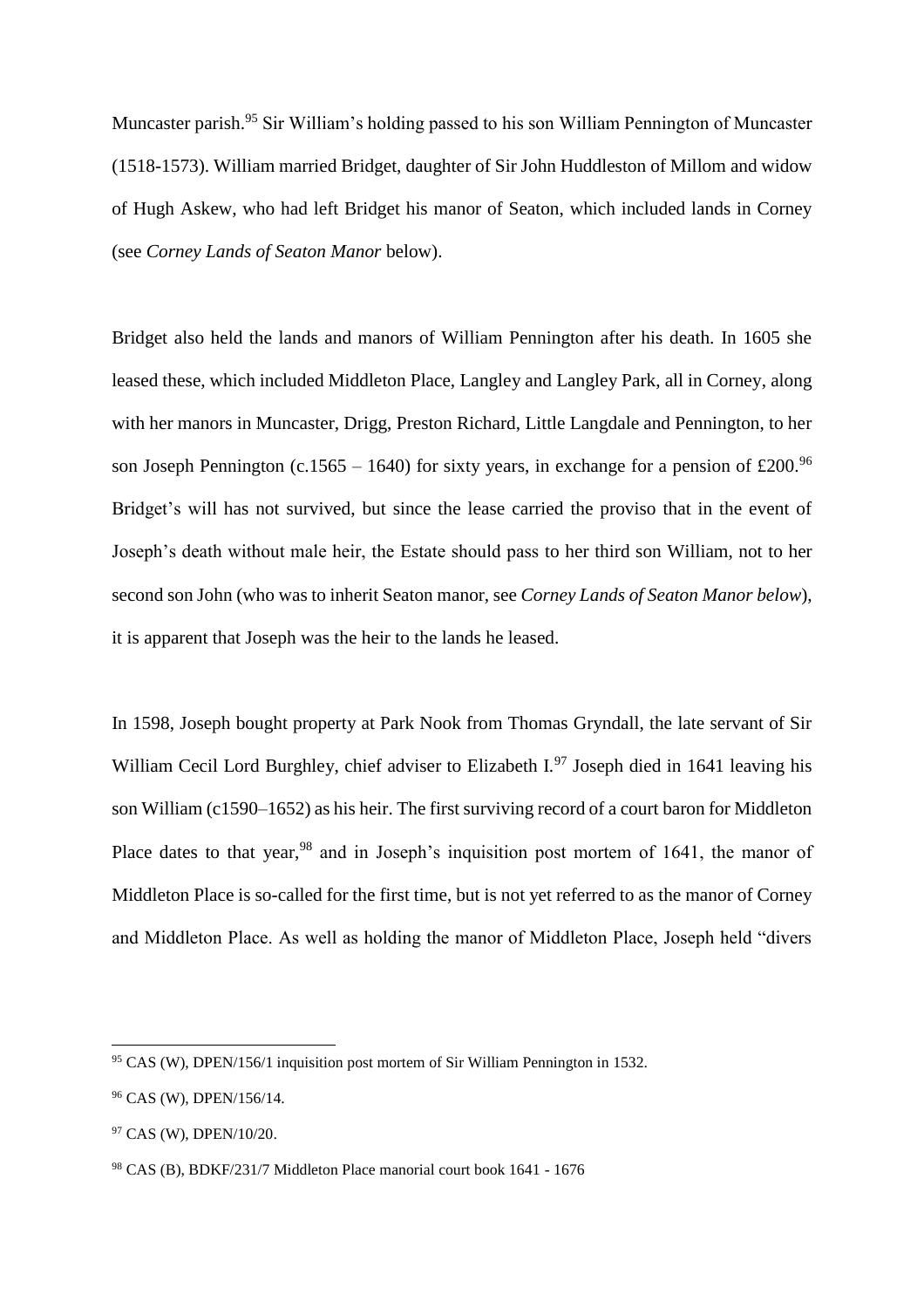other lands tenements and hereditaments" including Langley, Langley Park, Eskmeals, Corney and Birkby, which, along with Middleton Place, he held in socage of the lord of Millom.<sup>99</sup>

By 1676 the manor had become known as the manor of Corney and Middleton Place.<sup>100</sup> In 1677 Sir William Pennington of Muncaster expanded the manor by purchasing more property at Park Nook, this time from Josiah Heard of Muncaster.<sup>101</sup> The manor descended with the rest of the Pennington inheritance (see MUNCASTER). By the 19th century it included High House (later to be called Stopriggs, then Windy Brow), Park Nook, Woodhead (previously Woodhouse, later Welcome Nook) and How End (previously Strands, then Hall End).<sup>102</sup> It also included High Corney, which had been part of Bootle Manor in the  $17th$  century,  $103$  (see BOOTLE) but was paying rent to the manor of Corney and Middleton Place by 1862, <sup>104</sup> and Far Bank, which had been part of the manor of Bootle in the 18th century<sup>105</sup> (see BOOTLE). In 1874 Lord Muncaster bought Whitestones from the Grindall family.<sup>106</sup>

After 1925, the landholdings of the Penningtons were held as part of an entity called Muncaster Estates. The Corney landholdings of Muncaster Estates comprised over 350 a. and included

 $\overline{a}$ 

<sup>106</sup> CAS (W), DPEN/55.

<sup>99</sup> CAS (W), DPEN/134/6; CAS (W), DPEN/156/18.

<sup>100</sup> CAS (W), DPEN/177, Court book, manor of Corney and Middleton Place.

<sup>101</sup> CAS (W), DPEN/10/31.

<sup>102</sup> CAS (B), BDKF/231/7 1860s manorial rent books for Corney and Middleton Place.

<sup>&</sup>lt;sup>103</sup> CAS (W), YDX 403/1/18, manor of Bootle, Admission of Wm Troughton to a customary tenancy at High

Corney; CAS (W), YDX 403/1/21, manor of Bootle, manorial court verdict.

<sup>104</sup> CAS (B), BDKF/231/7 1860s manorial rent books for Corney and Middleton Place.

<sup>105</sup> CAS (W), YDSO 134/3 manor of Bootle admittance of John Pirt to Far Bank 30 May 1753.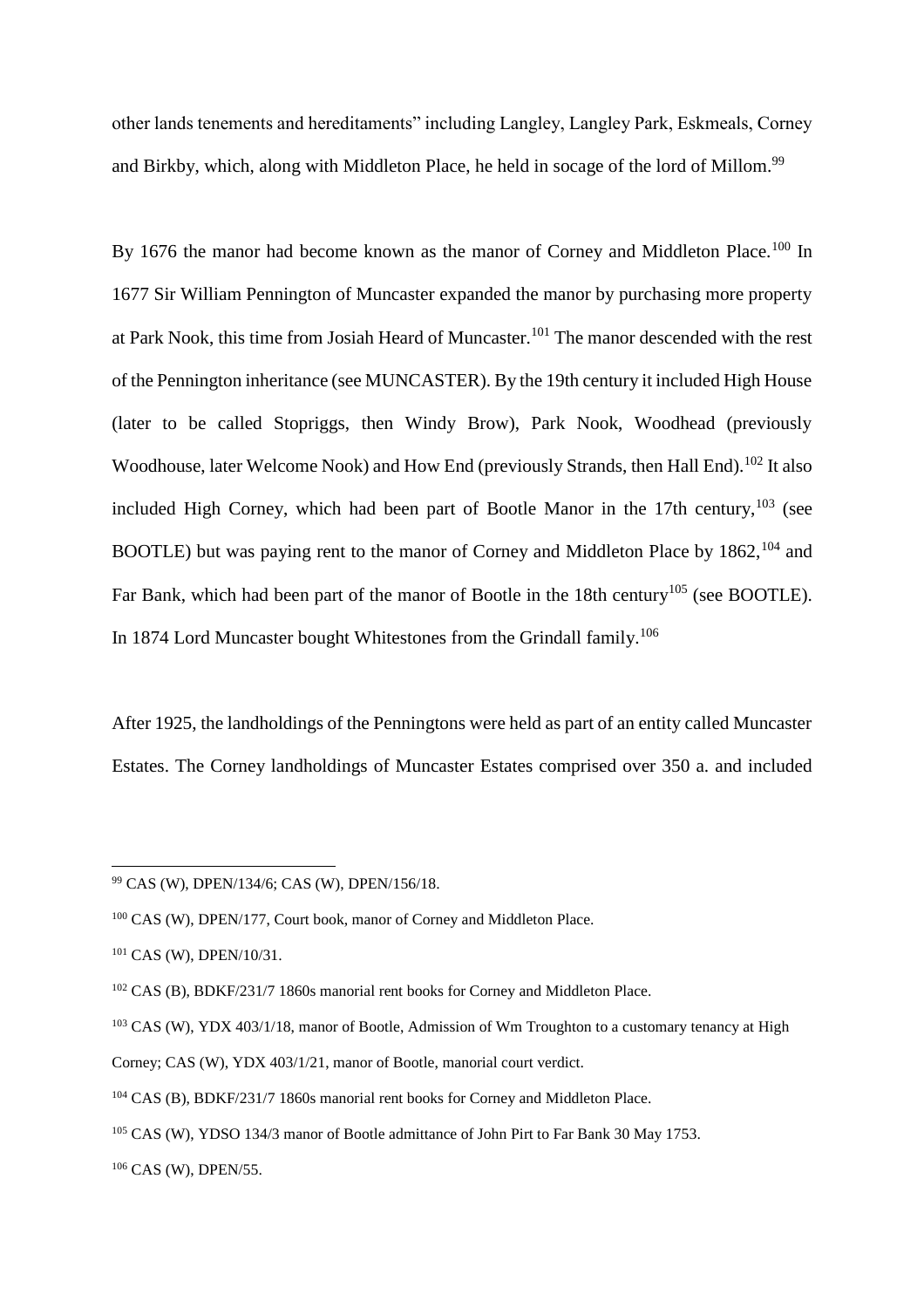Whitestones farm, Langley Park, and land, an inn, a smithy and cottages at Park Nook.<sup>107</sup> In 1951 Muncaster Estates sold all their property in Corney to sitting tenants. Langley Park was purchased by Robert and Richard William Preston. It then comprised 405 a. and was earning a rent of £220 10s per annum.<sup>108</sup> In 1970, the Prestons sold Langley Park to the brothers Edward, Joseph and Richard Barnes Woodall. By 2003, after a partition of land on the estate, Edward Woodall had become the sole proprietor, and by 2017 the estate, now comprising approximately 235 a. had been sold to Allen and Brian Cornthwaite.<sup>109</sup>

### *Manor House*

The Manor house for Corney and Middleton Place was situated in Middleton Place.<sup>110</sup> It was reported as falling into decay in  $1794$ ,<sup>111</sup> but the manor court continued to be held there for some time.<sup>112</sup> By 1847 the manor house was unfit for use and the court had moved to Park Nook.<sup>113</sup> It was saved from total dereliction by a refurbishment in the 19th century.<sup>114</sup>

# **Religious Houses**

*Cockersand Abbey and Hospital of St John of Jerusalem*

<sup>107</sup> TNA , MAF 32/191/62.

<sup>108</sup> CAS (C), DX 68/66.

<sup>109</sup> Land Registry, Register of Title, CU192521, Editions dated 21 Nov. 2003 and 15 Feb. 2017

<sup>110</sup> N&B, II, 18.

<sup>&</sup>lt;sup>111</sup> Hutchinson, Vol. I, 562.

<sup>112</sup> Hutchinson, Vol. I, 562; D. Lysons and . Lysons *Magna Britannia,* Volume 4, London (1816), 82; Parson & White, *Dir. C. & W*., 199 -200.

<sup>113</sup> Mannix & Whellan, *Dir. Cumb.* (1847), 322; Bulmer, *Dir. Cumb* (1883), 436.

<sup>114</sup> See 'Landscape, Settlement and Buildings, the Built Character' above.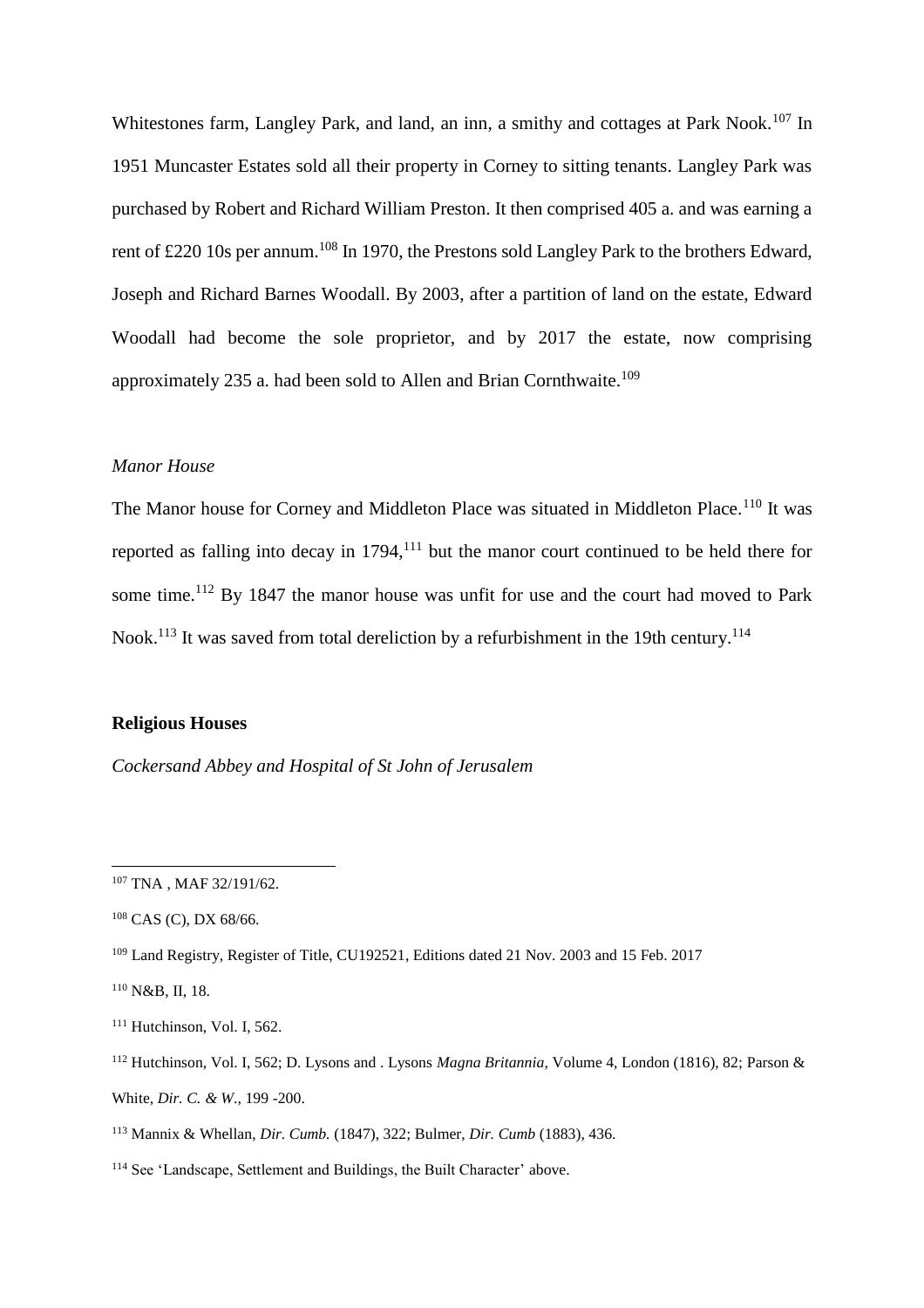Between 1190 and 1200, Henry fitz Ketell gave two-thirds of his demesne in Corney to Cockersand Abbey.<sup>115</sup> The gift included land between Eskmeals pool (the Malpas) on the west, the Corney parish boundary on the south between Eskmeals pool and Near Bank, then along the road between Skellerah and Gillfoot, then past Barras Meadow and Normoss to Eskmeals pool. This land included Middleton Place, but it is not clear whether the northern boundary of the gift took in Langley Park or not.<sup>116</sup> Sometime between 1200 and 1210 Henry followed this gift with a grant of a farm in Corney, probably Myreground, to the Hospital of St John of Jerusalem.<sup>117</sup>

# *Seaton Priory and Conishead Priory*

The Benedictine nunnery of the Blessed Virgin Mary at Lekeley (Seaton Priory)<sup>118</sup> held lands in Corney. This included Kinmont, (later transferred to Conishead Priory<sup>119</sup>) and Buckberry [Buckbarrow], which were granted by the founder, Henry fitz Arthur de Boyvill, 4th Lord of Millom in the late 12 century.<sup>120</sup> Part of Seaton Priory's demesne lay immediately opposite the Priory across the Black Dub Beck which separated Corney and Bootle parishes.

<sup>115</sup> *Chartulary of Cockersand Abbey*, III, pt. 2 (1905), 1055

[<sup>\(</sup>https://archive.org/details/chartularyofcock5732manc/page/1054/mode/2up?q=corney;](https://archive.org/details/chartularyofcock5732manc/page/1054/mode/2up?q=corney) accessed 19 Jun 2020 <sup>116</sup> Revd W. S. Sykes, 'Notes on Corney', *CW2,* xxviii (1928), 154.

<sup>117</sup> Addenda Antiquaria, 'Henry F. Ketel's Grant to the Hospital of St. John of Jerusalem', *CW2,* xvi (1916),

<sup>293-4;</sup> Revd. W. S. Sykes, 'Ulf and his Descendants', *CW2*, xli (1941), 150-1.

<sup>118</sup> 'Houses of Benedictine nuns: The nunnery of Seaton or Lekeley', in *A History of the County of Cumberland:* 

*Volume 2*, ed. J Wilson (London, 1905), pp. 192-194. *British History Online* http://www.british-

history.ac.uk/vch/cumb/vol2/pp192-194 (accessed 5 December 2019).

<sup>119</sup> C. Moor, 'The Askews and Penningtons of Seaton', *CW2,* xi (1911),170

<sup>120</sup> *Ibid*; Addenda Antiquaria, 'Henry F. Ketel's Grant to the Hospital of St. John of Jerusalem', *CW2,* xvi (1916), 293-4.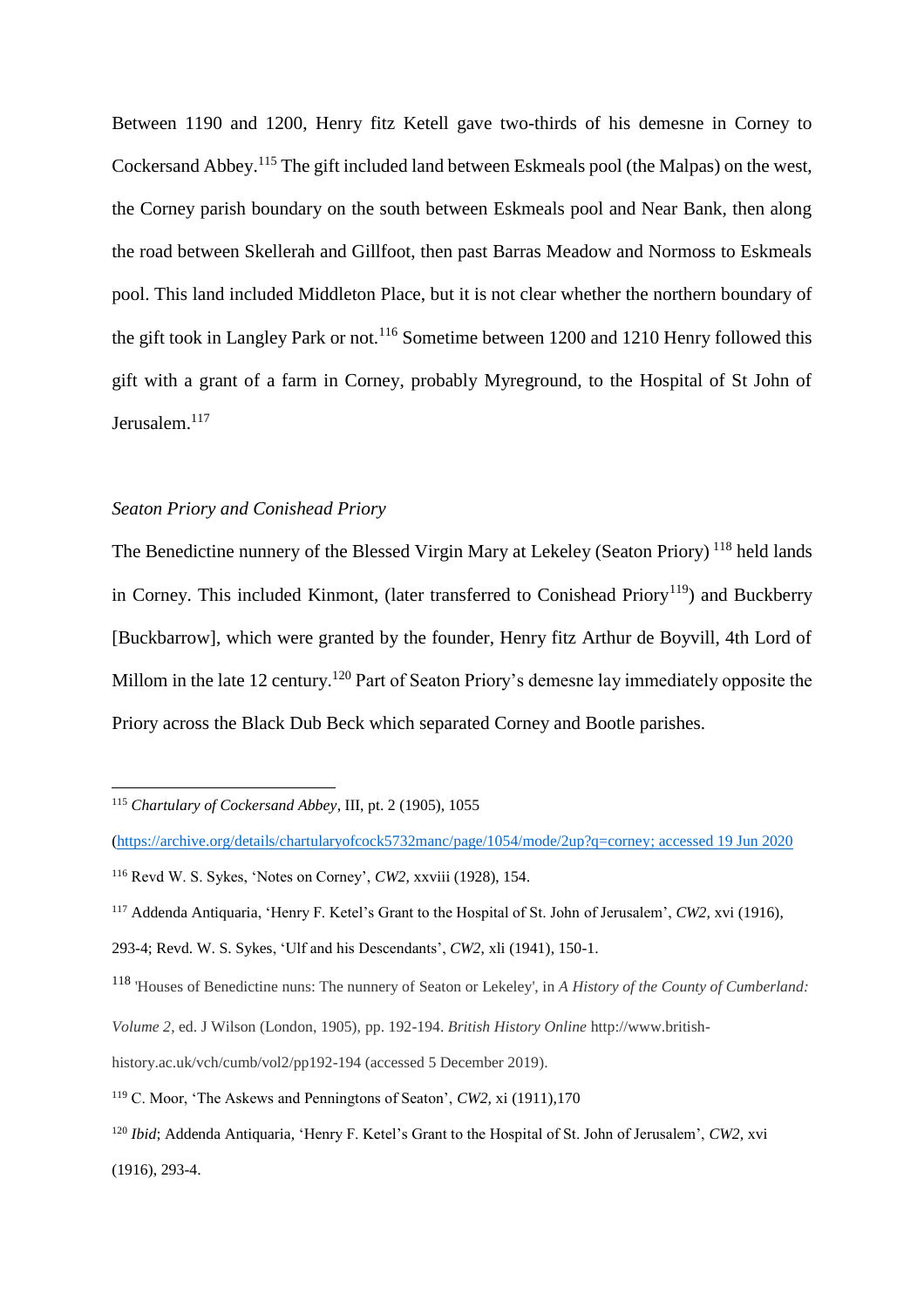Alan fitz Ketell gifted half of Kinmont to Conishead Priory.<sup>121</sup> Conishead has no surviving chartulary,<sup>122</sup> so no description of their holdings exists, but Alan's gift was possibly the area now called Prior Park, which comprises an area of approximately 470 a. of uninhabited land above 275 m., bounded in the west and north by Kinmont Beck, in the south by Buckbarrow Beck and in the east by a stone wall running between the two becks.

### **Corney Lands of Seaton Manor**

In 1537, Hugh Askew (d.1562) acquired the lands of both the nunnery of Seaton and Conishead Priory in Corney, including Buckbarrow and Kinmont. These formed part of his manor of Seaton (see BOOTLE).<sup>123</sup> He left the manor to his wife Bridget Askew. Bridget held Buckbarrow and appurtenances of Queen Elizabeth I by service of a 20th part of a knight's fee, and held Kinmont of the queen by military service.<sup>124</sup>

In about 1563, Bridget married William Pennington (see above).<sup>125</sup> On her death, her lands passed to her second son, John Pennington (d.1613). Kinmont and Buckbarrow remained with the Penningtons of Seaton until they were sold with the rest of Seaton manor to the Wakefield

<sup>121</sup> Revd. W. S. Sykes, 'On the Identification of some Ancient Places in South Cumberland', *CW2*, xxvi (1926), 127.

<sup>&</sup>lt;sup>122</sup> 'Houses of Austin canons: The priory of Conishead', in *A History of the County of Lancaster: Volume 2*, ed. William Farrer and J Brownbill (London, 1908), pp. 140-143 [\(https://www.british-](https://www.british-history.ac.uk/vch/lancs/vol2/pp140-143)

[history.ac.uk/vch/lancs/vol2/pp140-143;](https://www.british-history.ac.uk/vch/lancs/vol2/pp140-143) (accessed 19 Jun. 2020)

<sup>123</sup> C. Moor, 'The Askews of Pennington and Seaton', *CW2*, xi (1911), 170.

<sup>124</sup> *Ibid*, 172

<sup>125</sup> *Ibid*, 174.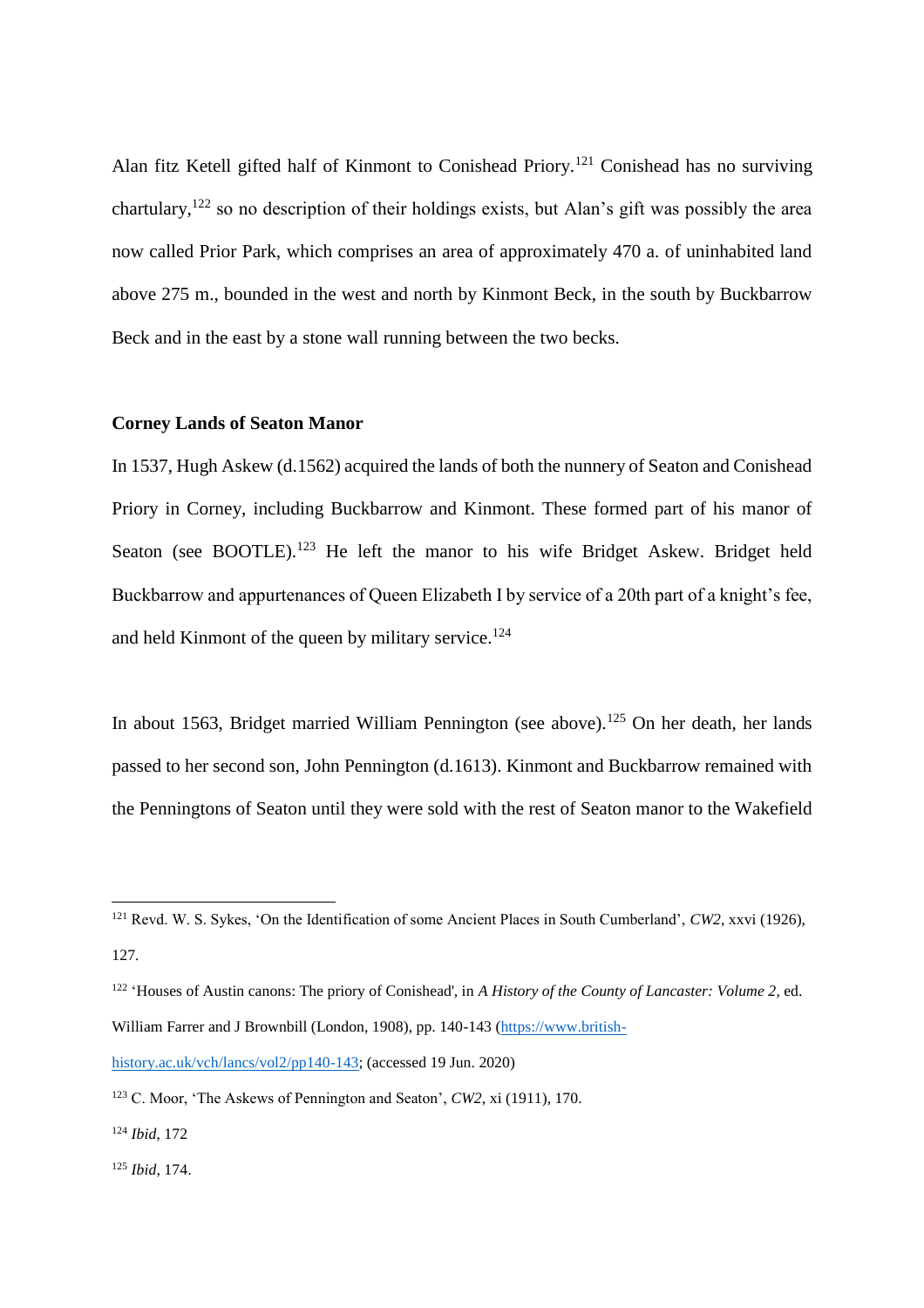family in 1802.<sup>126</sup> By 1842 William Wakefield's Corney holdings in the reputed Manor of Seaton amounted to 15 a. of land in the vicinity of Seaton Hall, and approximately 215 a. at Buckbarrow, giving him a total holding in Corney of 220 a.. This was let to William Whinerah of Lamb Ground, who also owned 40 a. of land at Lamb Ground in his own right.<sup>127</sup>

After the breaking of the entail on the Wakefield family estates in 1938,<sup>128</sup> the holdings of the Wakefield family in South Cumberland, including Buckbarrow and Kinmont, became part of the Lake District Estates Company Ltd., which incorporated all the family's property interests in South Lakeland.<sup>129</sup> By 2019 the company no longer held land or property in Corney.

# **Other Estates**

By 1842 there were three substantial freehold estates in Corney. That belonging to Revd Thomas Singleton included Low Kinmont, Skelerah and Bank (now Middle Bank) and amounted 500 a.<sup>130</sup> In 1843, while living at Bank (Middlebank), he put Low Kinmont up for sale<sup>131</sup> having previously let it.<sup>132</sup> Thomas died in 1846 aged  $71$ ,<sup>133</sup> and Myles Singleton

<sup>126</sup> CAS (W), WDW 1/2/2/5/1-21.

<sup>&</sup>lt;sup>127</sup> Corney Tithe Apportionment at<https://www.thegenealogist.co.uk/search/advanced/landowner/tithe-records>

<sup>128</sup> CAS (K). WDW/1/2/1/47/3.

<sup>129</sup> CAS (K). WDW/1/2/1/47/4.

<sup>130</sup> Corney Tithe Apportionment at<https://www.thegenealogist.co.uk/search/advanced/landowner/tithe-records>

<sup>131</sup> *Cumberland Pacquet*, 10 Oct. 1843, p.1,

<sup>132</sup> *Cumberland Pacquet*, 16 Aug. 1842, p. 1; *Cumberland Pacquet*, 26 Sep. 1843, p. 1

<sup>133</sup> *Carlisle Journal*, 18 Jun. 1846, p.3.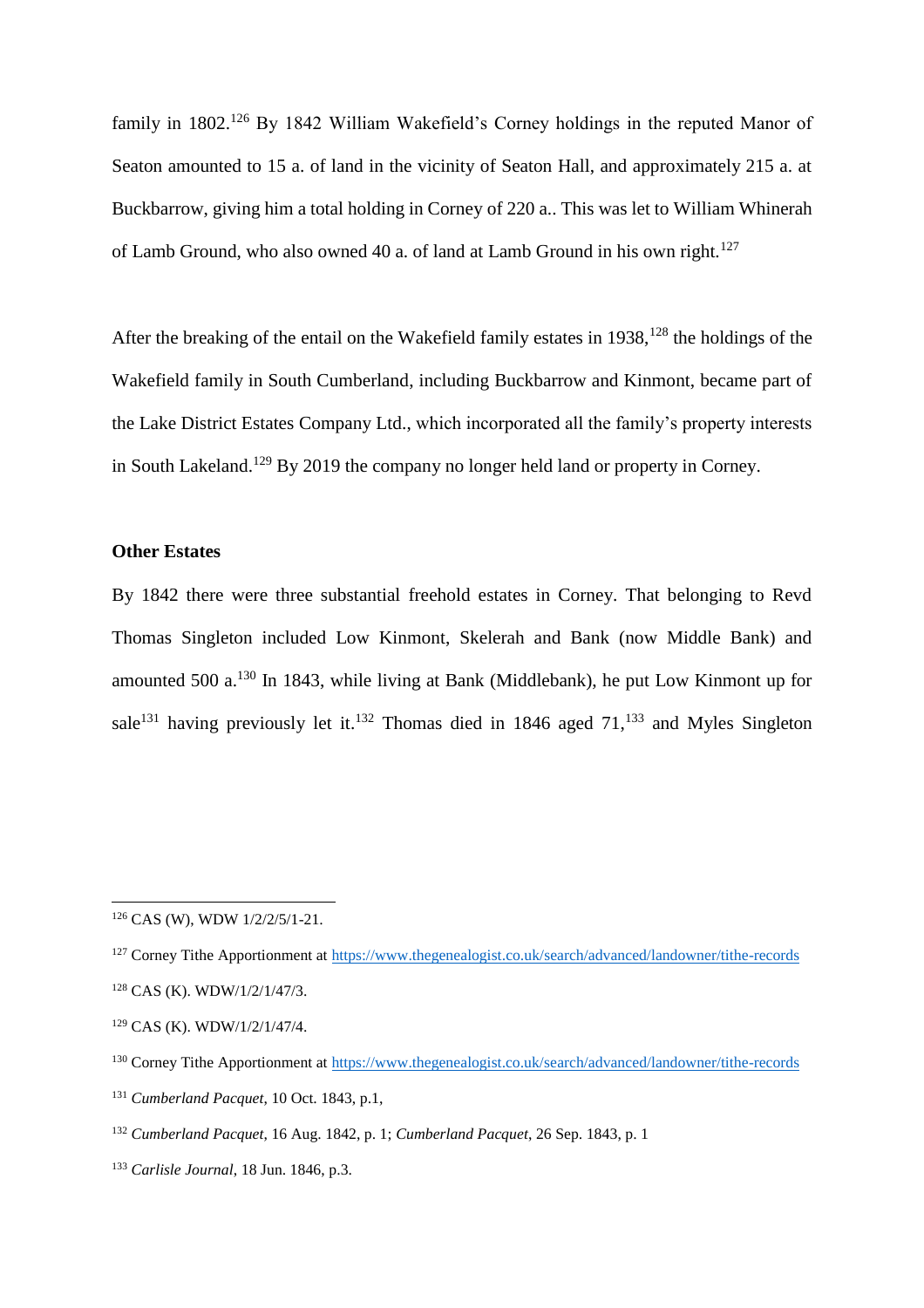(possibly Thomas's elder brother) moved into Bank (Middlebank) where he was living in 1849,<sup>134</sup> having put Skellerah and his own home of Normoss up for sale in 1848.<sup>135</sup>

A second large estate, Corney Hall, comprised 188 a. and was owned by Richard Hobson MD in 1842.<sup>136</sup> By 2007, Corney Hall, now extending to 200 a., was in the possession of Wilson, Doreen and Steven Boow.<sup>137</sup> A third estate, Charles Ground, was a large farm that was in the Jackson family between 1795 and 1851.<sup>138</sup> In 1842 it comprised 132 a. and remained as a holding of more than 100 a. into the 20th Century.<sup>139</sup> In 2021 the farm was owned by Messers A&F Jenkinson and Son and comprised 245 a. with 133 a. of fell rights.<sup>140</sup>

At the end of the 19th century, Thomas Grice of Bootle, proprietor of Grice and Co. Merchants, agents for patent veterinary supplies, <sup>141</sup> started to acquire property in Corney. In 1889, he bought Foul Gate (now Foldgate), Hole House also called Lowground (neither of these names has survived, but it may be an old name for Borrowdale Ground, (see ECONOMIC HISTORY: Mills), How End (now derelict) and associated land amounting to approximately 113 a. from

National Farm Survey.

<sup>134</sup> *Carlisle Patriot*, 22 Dec. 1849, p.3.

<sup>135</sup> *Cumberland Pacquet*, 4 Sep. 1848, p.2.

<sup>136</sup> Corney Tithe Apportionment at<https://www.thegenealogist.co.uk/search/advanced/landowner/tithe-records> <sup>137</sup> https://www.lleynsheep.com/info/features/northern-england/wilson-boow/

<sup>138</sup> CAS (W) DPEN/112/12; *Census* 1841 and 1851; The National Archives, MAF 32/191/62, Ministry of Food,

<sup>139</sup> Corney Tithe Apportionment at<https://www.thegenealogist.co.uk/search/advanced/landowner/tithe-records> <sup>140</sup> LDNPA planning application 7/2012/4012, 19 Jun 2020, at

<https://www.lakedistrict.gov.uk/swiftlg/MediaTemp/74192-349615.pdf> (accessed 2 Nov. 2020).

<sup>141</sup> *Carlisle Journal*, 25 Jul. 1852, p.2.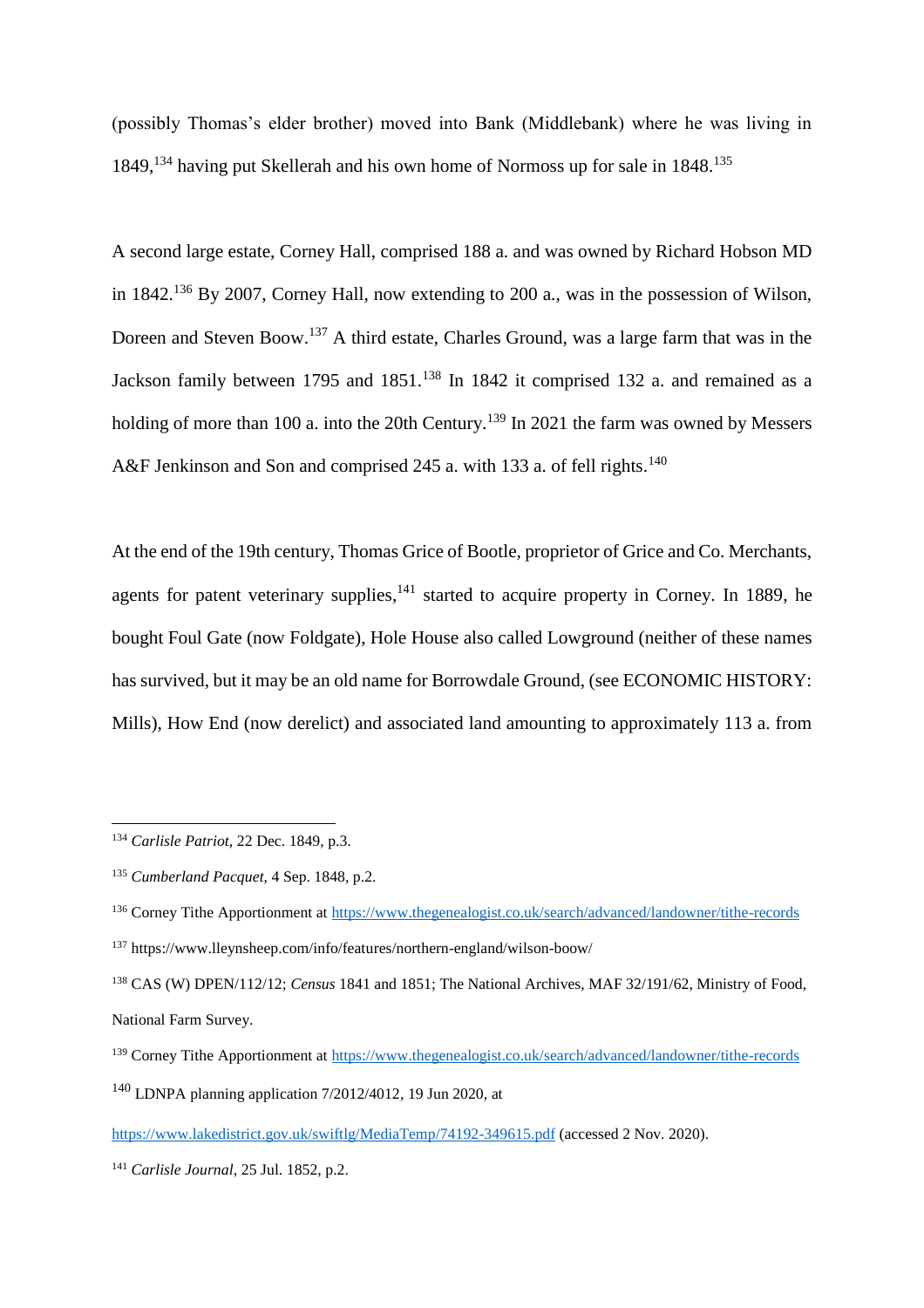Mr Dickinson who had bought them from the trustees of the will of John Pritt in 1848.<sup>142</sup> In 1890, Thomas bought Myreground, a farm comprising approximately 100 a. and formerly held by the Hardy family.<sup>143</sup>

On 12 Mar. 1892 Thomas Grice died in possession of an estate that exceeded 200 a., which he bequeathed to his brother, Richard.<sup>144</sup> Richard died on 25 Dec. 1937 leaving his estate to his wife and his three sons, Thomas Muriel Grice, Richard Gerald Grice and Henry Ritson Grice.<sup>145</sup> By 1941, Thomas Muriel Grice, the eldest brother, owned Foul Gate (Foldgate) a farm of 115 a. His brother, Richard Gerald Grice, owned the 119 a. farm Corney Hall, and the youngest brother, Henry Ritson Grice, owned Myreground, Middle Kinmont and Low Kinmont an estate that totalled  $254$  a.<sup>146</sup> By 2007, Middle Kinmont was derelict and Low Kinmont, now extending to over 200 a., belonged to W&P Walton.

On his death in 1958, Thomas Muriel left his estate of Foldgate to his brother Henry Ritson. It was eventually sold to David Hogg. On David Hogg's retirement the farm was broken up and the house sold to Ian Wright, who converted it to a residential training centre in 2004 then changed it into holiday accommodation seven years.

 $\overline{a}$ 

<sup>146</sup> TNA, MAF 32/191/62.1

<sup>142</sup> CAS (W), YDSO 134/3, photocopy of conveyance of Foul Gate etc and schedule.

<sup>143</sup> CAS (B), BDTB/29/1/1-5, 9.

<sup>144</sup> England and Wales National Probate Calendar (Index of Wills and Administrations), 1892.

<sup>&</sup>lt;sup>145</sup> England and Wales National Probate Calendar, 1938.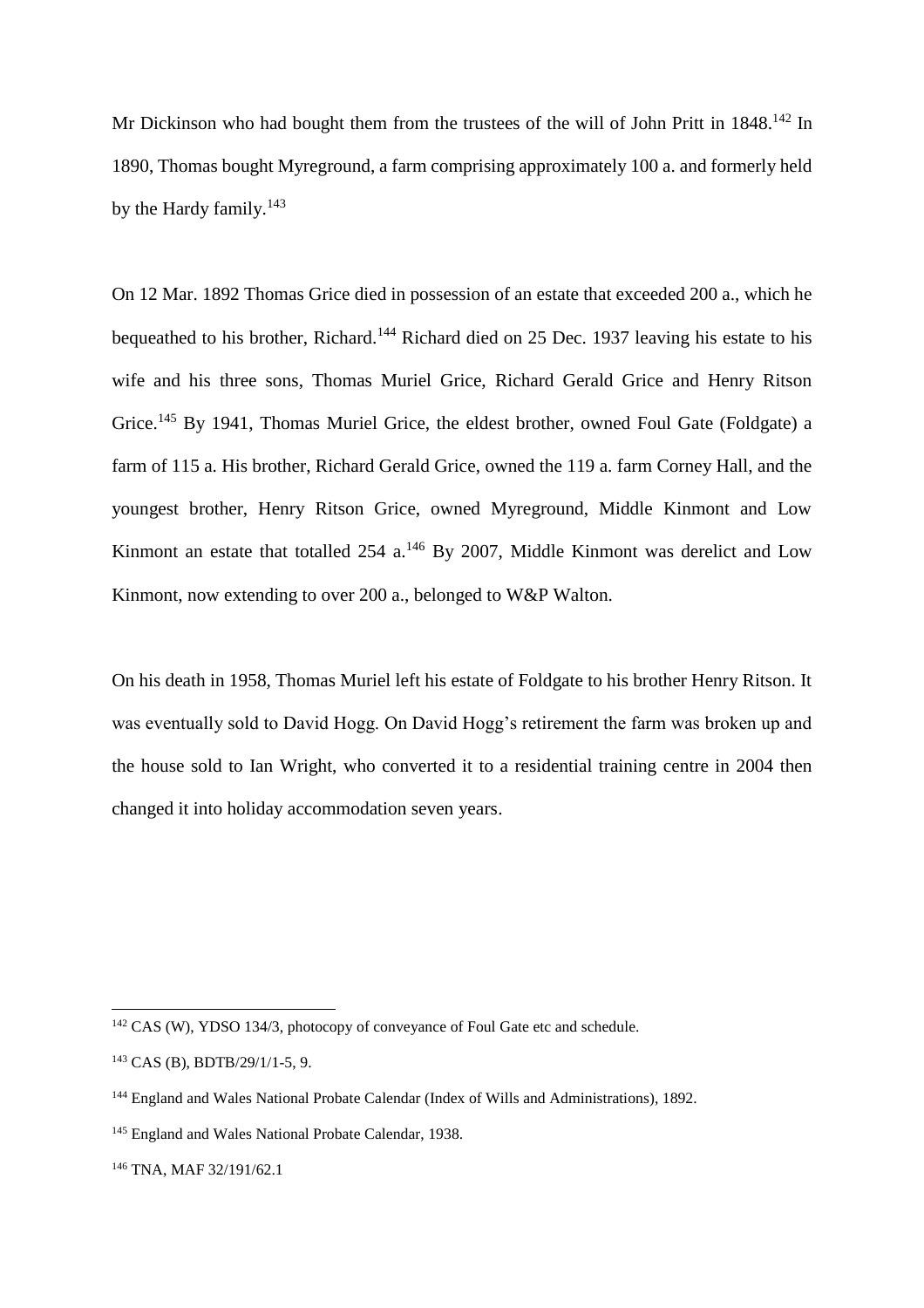### **ECONOMIC HISTORY**

The economy of Corney has for centuries been based on, and dominated by, agriculture. The landscape within which the parish lies contains well-preserved evidence of cultivation and pastoralism that shows the mixed nature of farming from prehistoric to post medieval times. Mixed farming, with sheep ever-present, persisted into the early 20th century, after which it increasingly gave way to management of grassland for sheep and cattle. By the mid 19th century Corney was noted for its superior breeds of cattle.<sup>147</sup>

Industrial activity in the township was extremely limited. Attempts to exploit minerals in the parish failed to achieve any great economic impact, and a smokery established in the 1980s was short-lived, but a small engineering manufacturing company set up in 1976 was still in operation in 2020. Service industry was confined to local tradesmen and tradeswomen resident locally providing services from their homes, and a single retail shop that operated from the mid to late 19th century.

Between the late 19th century and the mid 20th century opportunities arose for employment outside the township. The quarry at Waberthwaite, facilities set up by Vickers Armstrong and the Home Office at Eskmeals in the late 18th and early 19th centuries respectively, all provided new opportunities for employment close to the parish. The arrival of the United Kingdom Atomic Energy Authority (which later became British Nuclear Fuels Limited, then Sellafield Limited) in West Cumberland in the mid 20th century established a major employer within daily travelling distance of the parish. No separate figures are available for employment in

<sup>147</sup> Mannix & Whellan, *Dir. Cumb.* (1847), 321.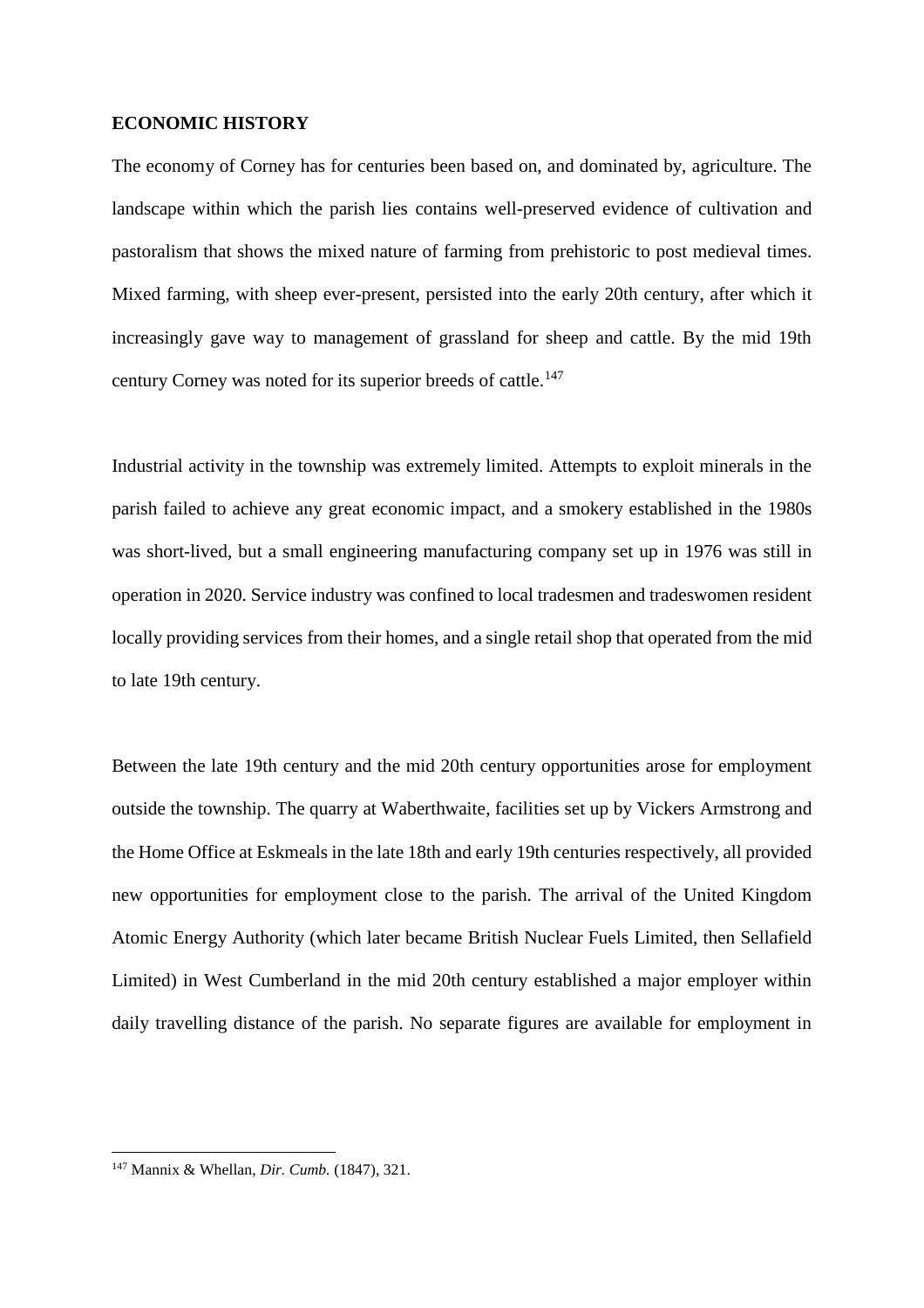Corney after its union with Waberthwaite in 1934, but details of occupations and employment statistics for the combined parish are discussed under WABERTHWAITE

### **Farming**

### *The Agricultural Landscape*

The fellside in and around the township holds an extensive range of prehistoric remains that testify to the occupation and exploitation of the land for at least 4000 years. The persistence of mixed farming over time has left its imprint on field names that have survived into the 19th century. Those such as Bull Copy, Sheep Land, Calf Fold, Cow Close, attest to the practice of animal husbandry, while Wheat Close, Little Corn Field, Great Corn Field and Haverdale ("Oats Dale") indicate land used for cereals at a time when Norse was spoken in the area.<sup>148</sup> Many of these names are repeated on different farms in the parish. Hog and Hoghouse occur in field names throughout the parish and may be associated with yearling sheep, or possibly pig keeping.

Land at Corney fell into two main areas: the unimproved common of Corney Fell above the 110 m. contour in the east of the township and an area of cultivated and improved fields west of the fell below 110m.. The commons on Corney Fell extended eastward to a height of 540 m. on the township's eastern boundary. In 2021 an area of 1,342 a. remained as common land on which commoners still had rights to graze sheep, cattle and horses, and rights of turberry, estovers and bracken collection.<sup>149</sup> The cultivated area in the west comprised enclosed fields of improved grassland, cereals and other crops.

<sup>148</sup> *PNC*, XXI, 365; *PNC*, XXII, 476.

<sup>149</sup> <https://common-land.com/lands/view/4952> (accessed 4 Mar. 2020).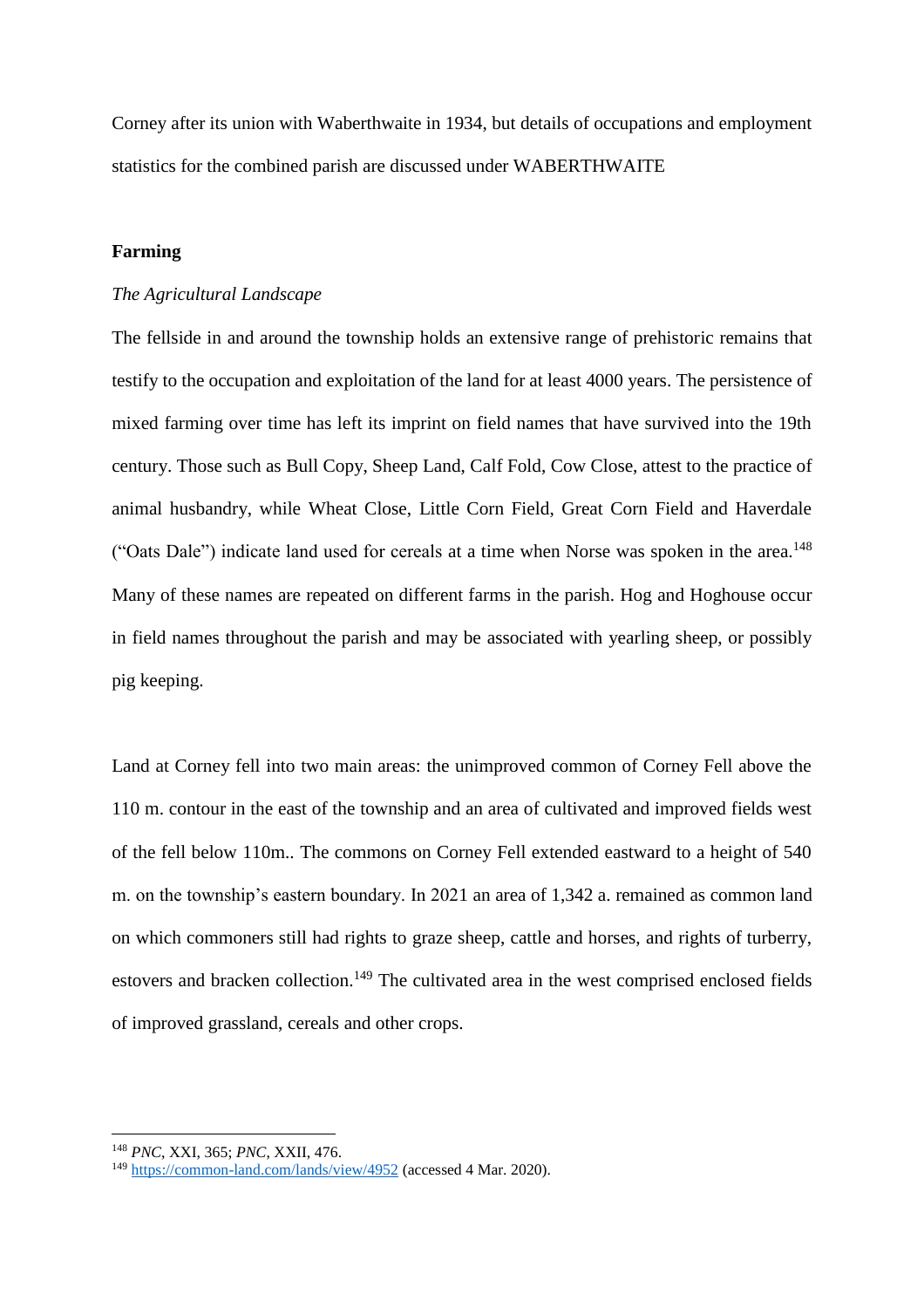A small area of land (80 a.) called Corney Moor was enclosed in 1818<sup>150</sup> and taken into nine, existing farms.<sup>151</sup>

# *Prehistoric Farming*

The area south of Charlesground Gill bounded by Kinmont Beck in the south, Buckbarrow Beck in the west, and the 250 m. contour in the east is rich with evidence of prehistoric exploitation of the land above 110 m. including earthworks (lynchets), cairnfields, hut circles, the remains of field systems and a Bronze Age funerary cairn.<sup>152</sup>

North of Charlesground Beck, evidence of Bronze Age field clearance to facilitate unhindered use of the plough, and the remains of Bronze Age field systems occur at sites near High Corney,<sup>153</sup> Lambground<sup>154</sup> and Charlesground.<sup>155</sup> Further evidence of Bronze Age field clearance and evidence of an extended episode of prehistoric exploitation of the land for pasture and cultivation occurs a short distance southeast of High Corney.<sup>156</sup>

# *Medieval Farming*

<sup>&</sup>lt;sup>150</sup> CAS (C), Q/RE/1/161, enclosure award for Corney Moor.

<sup>151</sup> CAS (B), BDL/P4/5/11.

<sup>&</sup>lt;sup>152</sup> NHLE, list no. 1017175, Prehistoric cairnfields, field systems, hut circles and a farmstead on Corney Fell;

and HERR, Monument Nos.1304592, 1304583 and 1304579 (all accessed 8 Mar. 2020).

<sup>153</sup> HERR, Monument No. 37562 (accessed 6 Mar 2020).

<sup>154</sup> HERR, Monument No. 37564 (accessed 6 Mar 2020).

<sup>155</sup> HERR, Monument No. 37561 (accessed 6 Mar 2020).

<sup>156</sup> HERR, Monument No. 37550; NHLE, List No. 1019140, Three prehistoric cairnfields and an associated

field system on Corney Fell, 1.2km south east of High Corney (accessed 6 Mar. 2020).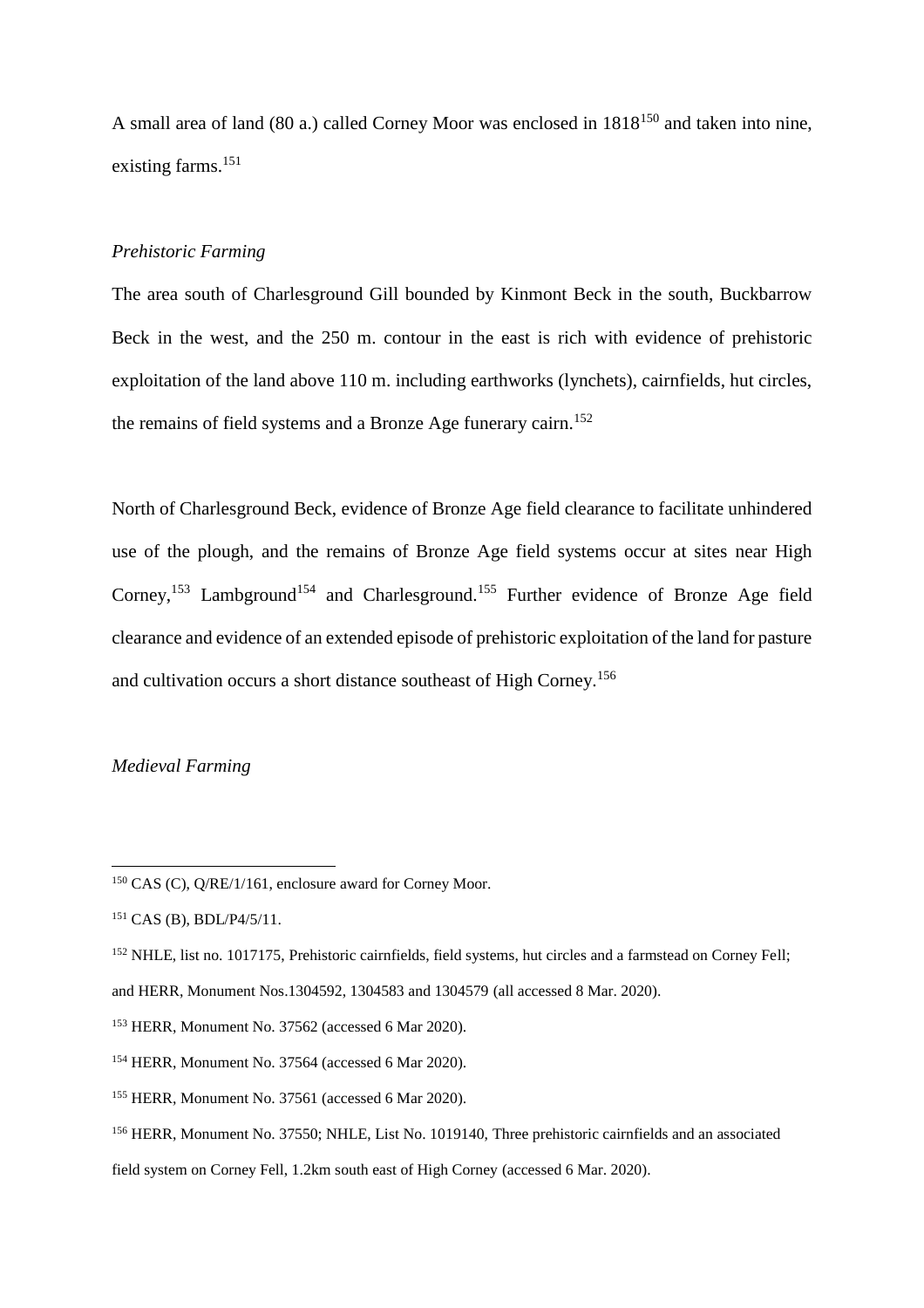Narrow ridge and furrow remains identified at two locations at High Corney from aerial photographs have been interpreted as possible medieval cultivation ridges.<sup>157</sup> They may be the remains of medieval open field systems of early, pre-manorial, farmers, but no indications of the nature of crops grown or animals kept have survived. Evidence for late medieval enclosure of land exists in a quitclaim of 1437 which refers to 'any common of pasture in all the lands, meadows etc. newly inclosed' by John Pennington in Langley.<sup>158</sup> There are no surviving medieval rentals for the manor.

### *Post-Medieval Farming*

There is evidence of post-medieval use of prehistoric clearance cairns to provide bields for animal shelter southeast of High Corney.<sup>159</sup> Beyond that, there is a lack of surviving documentary or archaeological evidence that might provide evidence concerning the nature of farming prior to the 17th century by which time Langley Park had become the desmene of the manor of Corney and Middleton Place,<sup>160</sup> and Joseph Pennington kept sufficient numbers of sheep at Langley Park and Eskmeals in 1635 for him to employ a 'keeper of his sheep'.<sup>161</sup> In 1684 the Langley Park estate extended to over 200a.<sup>162</sup> By the 18th century, the Penningtons no longer farmed Langley Park, but leased it to tenants. In 1688, Corney manor, of which

<sup>157</sup> HERR, Monument Nos. 37576, 37578 and 37577 (accessed 8 Mar. 2020).

<sup>&</sup>lt;sup>158</sup> CAS (W), DPEN/28/14, quitclaim referring to 'all the lands meadows etc newly inclosed by the aforesaid John de Pennington, knight'.

<sup>159</sup> Heritage Gateway (Pastscape) at

[https://www.heritagegateway.org.uk/Gateway/Results\\_Single.aspx?uid=37550&resourceID=2](https://www.heritagegateway.org.uk/Gateway/Results_Single.aspx?uid=37550&resourceID=2) (accessed 6 Mar. 2020)[; https://historicengland.org.uk/listing/the-list/list-entry/1019140](https://historicengland.org.uk/listing/the-list/list-entry/1019140) (accessed 6 Mar. 2020).

<sup>160</sup> Denton, *Perambulation,* 75.

<sup>161</sup> CAS (W) DPEN/12/2.

<sup>162</sup> CAS (W) DPEN/209/2.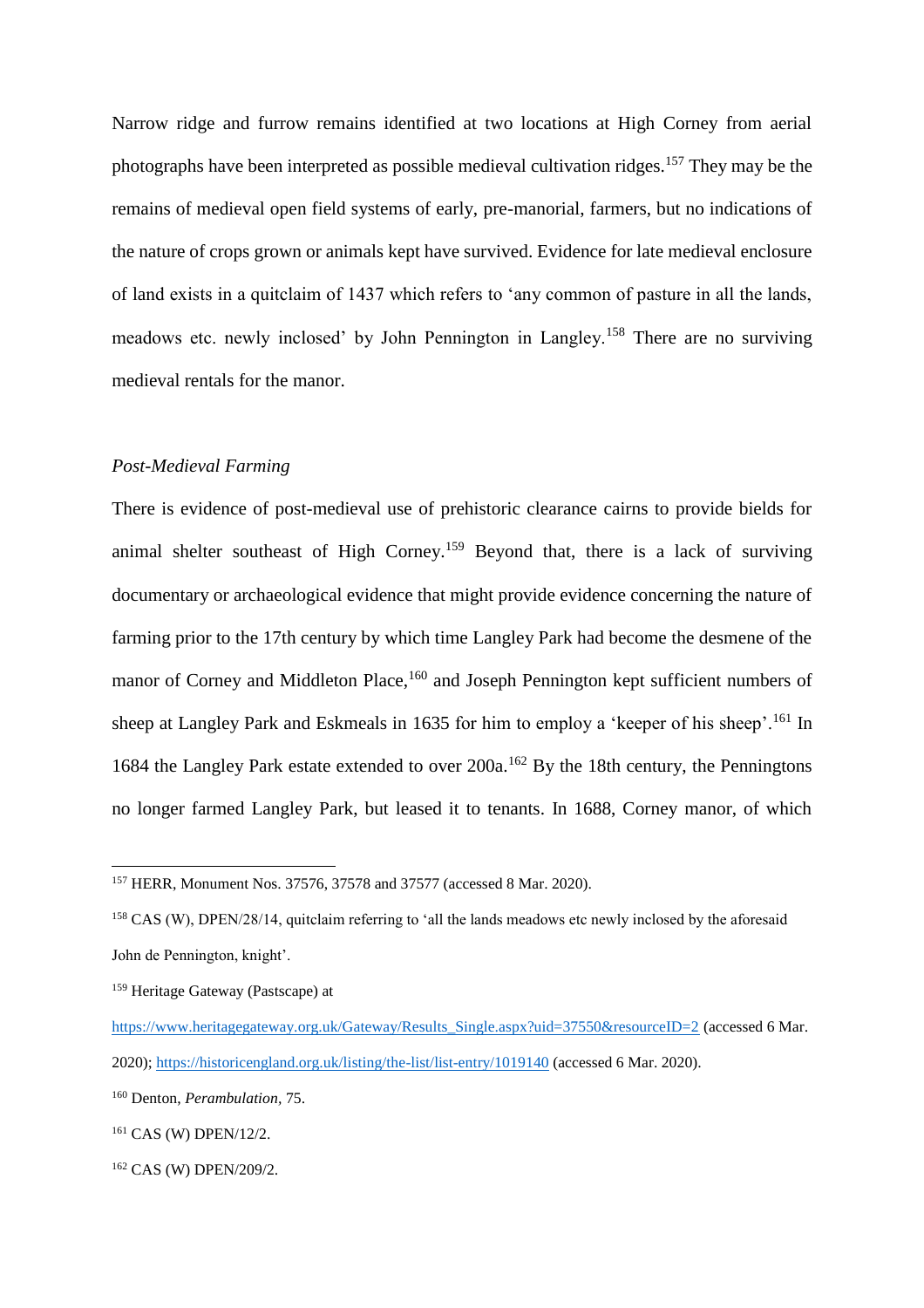Joseph Huddleston esquire was lord, held land amounting to 369 a. with fifteen tenants in customary messuages, cottages, tenements. The total value of the estate was £96 8*s.*6*d*. 163

Tenants were a major source of income for the lord of the manor of Corney and Middleton Place. In the 18th and 19th centuries each tenant paid a customary rent at Martinmas and Whitsuntide, a 20*d*. fine on change of tenant, a general arbitrary fine not exceeding 20 years rent on the death of their lord or his lady and a 'townterm' of £12 4*s*. 4*d*. every seven years. Every tenant who died leaving a widow paid a heriot of his best quick good to the lord. Tenants also paid harrowing boons, shearing boons, bracken boons and peat boons to Langley Park annually and Muncaster Hall biannually. The tenant at Meals (in Bootle parish), in addition, paid two bushels of wheat and a payment to the rector of Bootle in midsummer in lieu of tithes for wool and lamb from Eskmeals.<sup>164</sup>

No manorial documentary references to free tenants or other evidence of the existence, location or extent of freehold land or property held within the manors before enfranchisement, has been found. However, the total absence of any surviving manorial documents referring to Charlesground, or any property or tenements in that part of Corney that lies near the church, or any of the properties of Borrowdale Ground, Myreground and Skellerah, may indicate that these properties were held free of the influence of any lord other than the occupants themselves. Observers in the 19th century have commented that a number of landowners in the township

<sup>163</sup> CAS (C), DLONS/W/8/1/6

<sup>164</sup> CAS (B), Z111/1, breviate, 1833; CAS (W), DPEN/46/21, rent book, early 18th century; CAS (W), DPEN/11/14, breviate, about 1740.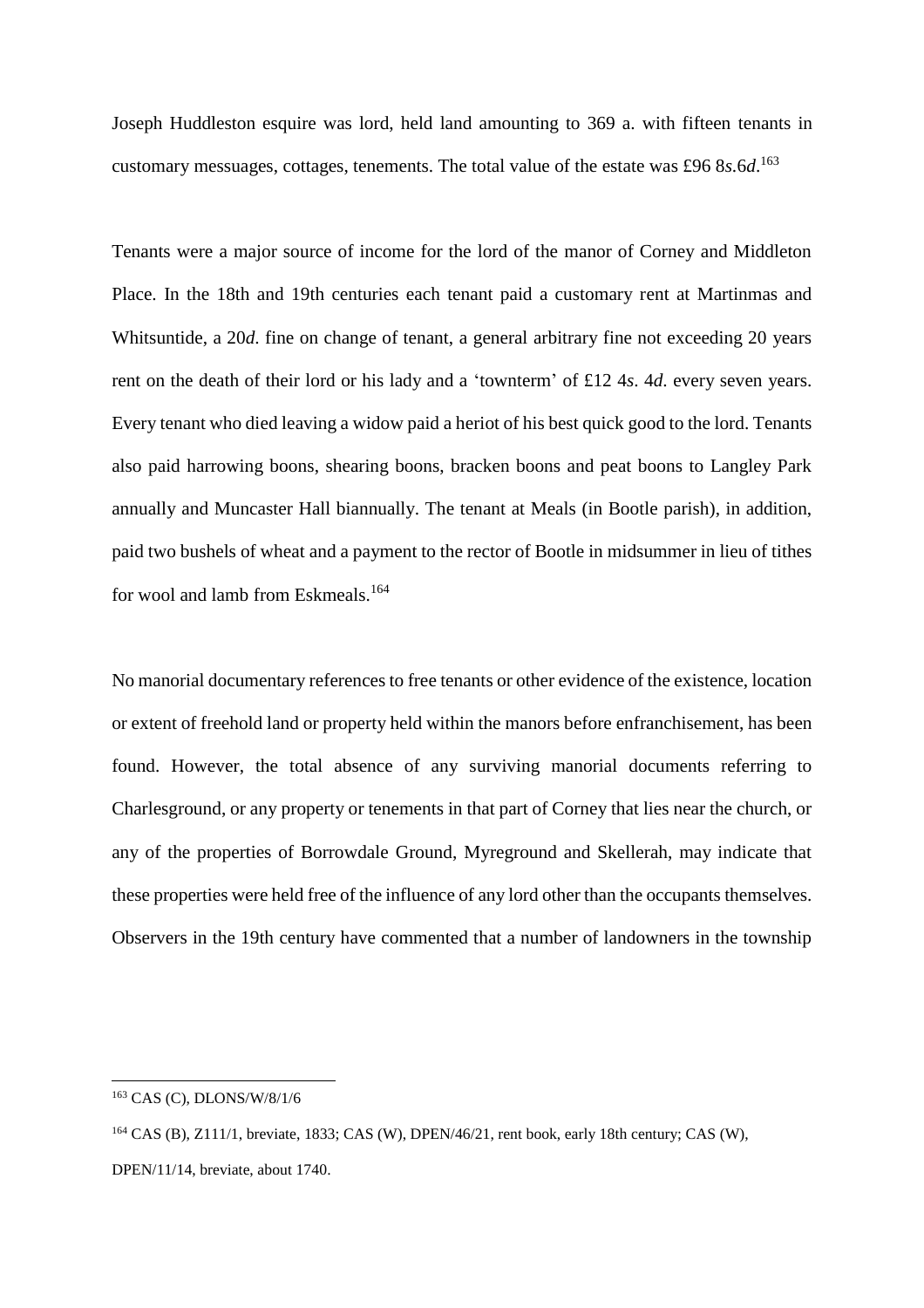were lords of their own lands.<sup>165</sup> However, there were customary tenants in the manor of Seaton's two tenements at Kinmont in Corney, which were enfranchised in 1759,<sup>166</sup> and in some tenements in manor of Corney and Middleton Place, which were enfranchised in the early 19th century.<sup>167</sup>

In 1842 there were forty-seven farms, homesteads, cottages and smallholdings owned by 27 people, 14 of whom were owner-occupiers. The farms ranged in size from 22 to 220 a. and had over 2,700 a. under cultivation<sup>168</sup>

In the 19th century, agriculture was still dominant among the occupations of residents in Corney accounting for over 60 per cent. of economically active people between 1841 and 1891, and farms were generally run by families, with only the very largest farms employing labourers and/or farm servants.<sup>169</sup>

Mixed farming persisted into the 18th and 19th centuries, with individual farms containing both arable land and pasture, and many retaining a flock of sheep. In 1794, considerable quantities of oats and barley, but little wheat, were produced and 2,000 sheep were grazed in

 $\overline{a}$ 

<sup>169</sup> *Census* 1841 – 1891.

<sup>165</sup> Mannix & Whellan, *Dir. Cumb.* (1847), 321; W. Whellan, *The history and topography of the counties of Cumberland and Westmoreland*, (Pontefract, 1860), 487.

<sup>166</sup> CAS (W), WDW/1/2/2/3/2.

<sup>&</sup>lt;sup>167</sup> CAS (W), DPEN/41/1 (How End, previously Strands, then Hall End, 1887); CAS (W), DPEN 41/2

<sup>(</sup>Whitestones, 1829); CAS (W), DPEN/41/3 (Woodhead, previously Woodhouse, later Welcome Nook, 1833);

CAS (W), DPEN/41/4 (High Corney, 1837); CAS (W), YDX 403/1/77 (Middleton Place, 1770).

<sup>168</sup> Analysis of CAS (C), DRC/8/50(b), Corney Tithe Apportionment.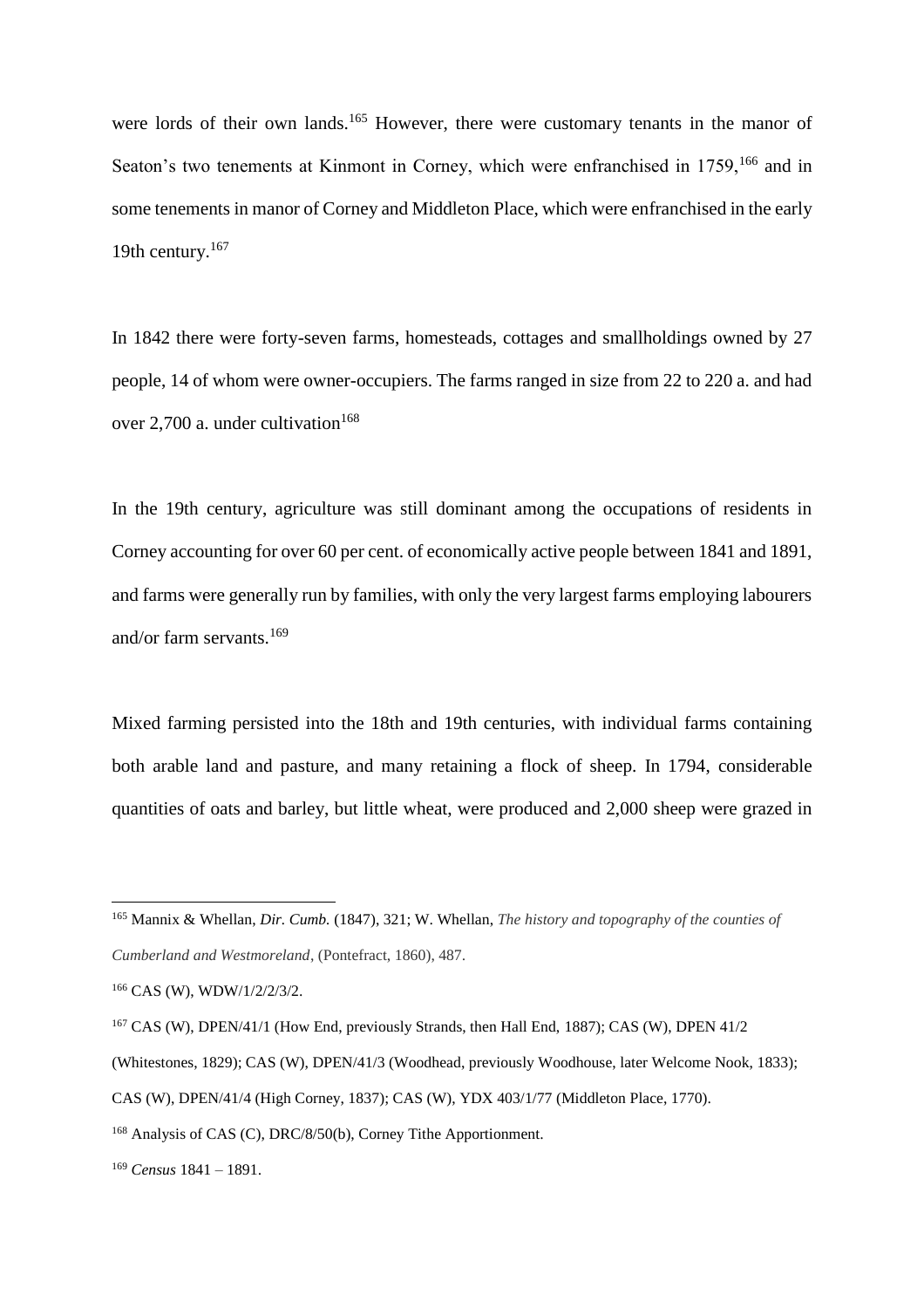Corney.<sup>170</sup> In 1801, 660 a. of farmland in Corney were used for growing grain, predominantly barley (450 a.), with lesser amounts of wheat and oats (55 a. each). A further 35 a. were used for potatoes (15 a.), peas and beans (5 a.) and turnips (15 a.).<sup>171</sup> Turnips remained a crop into the early 20th century.<sup>172</sup> In 1818, Langley Park was advertised to let with 400a. of corn, pasture and meadow, and Normoss was advertised to let with 57a. of arable land, pasture and meadow, together with a flock of heath-going sheep.<sup>173</sup>

By 1842/43, the amount of arable land (excluding the land at Langley Park, but including land rotated between pasture or meadow and arable) amounted to 700 a. while approximately 1,700 a. was down to pasture or meadow, with woods and orchards comprising less than a hundred acres.<sup>174</sup>

Sheep were still being grazed and fattened throughout the township in 1847,<sup>175</sup> and mixed farming continued. When the tenancy of Corney Hall came to term in 1847, the tenant had for sale three shorthorn bull calves, a two year old heifer, ten head of grazing heifers, a portion of 8 a. of swedes and a large quantity of hay, oats and straw.<sup>176</sup> Between 1818 and 1886, How End, Middle Bank, Low Kinmont, High Kinmont, High Corney, Skellerah, Corney Hall, Far Bank, Charlesground and Middleton Place farms were advertised for sale or let, all with arable

<sup>&</sup>lt;sup>170</sup> Hutchinson, Vol. I, 563.

<sup>171</sup> <https://www.visionofbritain.org.uk/unit/10011218/theme/LAND> (accessed 13 Nov. 2020).

<sup>172</sup> Kelly, *Dir. Cumb.* (1894, 1897, 1906 and 1910).

<sup>173</sup> *Cumberland Paquet*, 28 Jul. 1818, p.1.

<sup>&</sup>lt;sup>174</sup> Analysis of CAS (C), DRC/8/50(b) Corney Tithe Apportionment. Note: Land use at Langley Park is not recorded in the tithe apportionment.

<sup>175</sup> Mannix & Whellan, *Dir. Cumb.* (1847), 321.

<sup>176</sup> *Cumberland Paquet*, 19 Oct. 1847, p.1.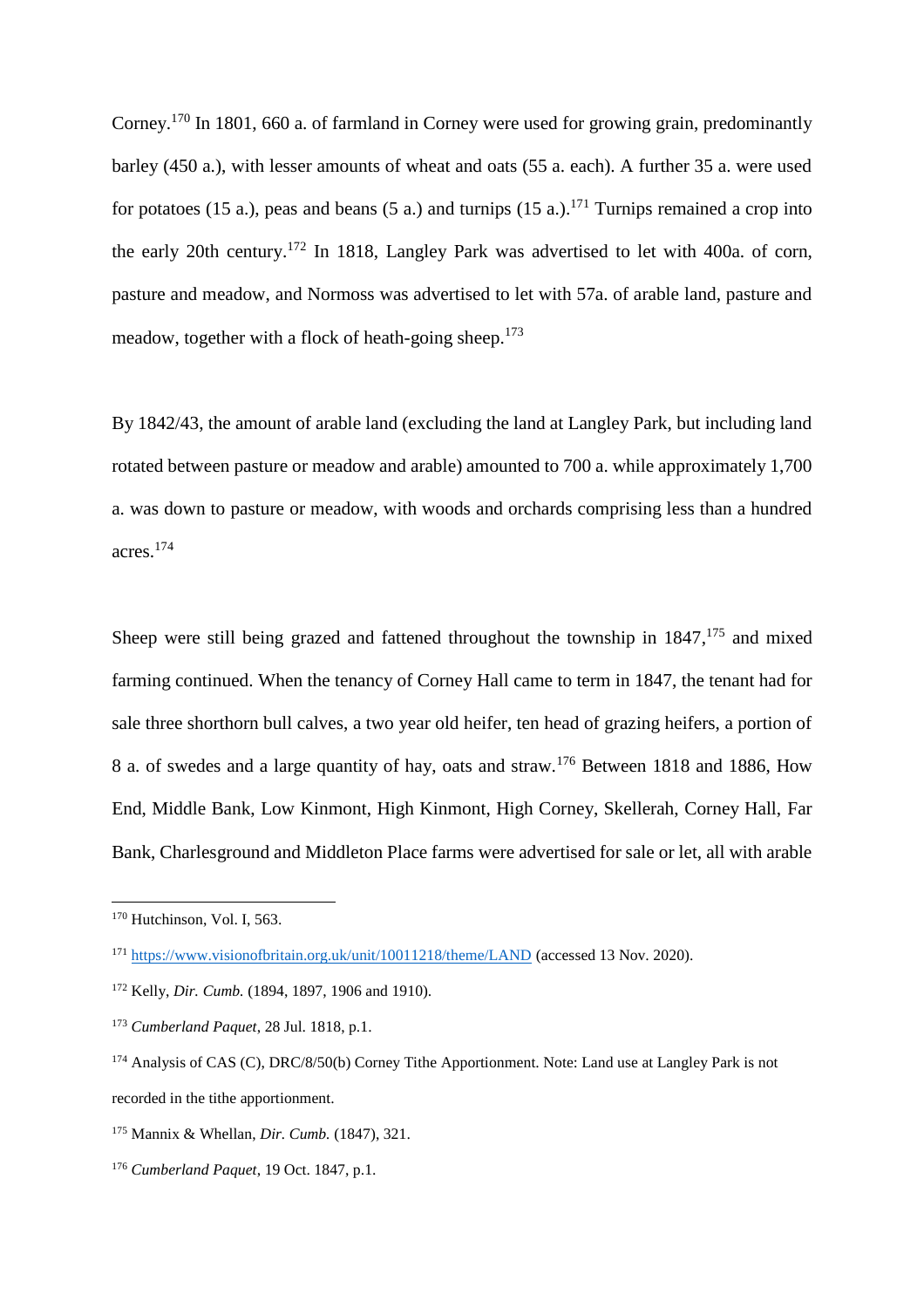land, meadow, pasture and fell grazing and some with flocks of up to 545 sheep.<sup>177</sup> By the mid 19th century, the longhorn cattle, for which Corney had once been noted, were nearly extinct, but the shorthorns and puddings continued to obtain premiums at various agricultural societies' exhibitions.<sup>178</sup>

The establishment of the Milk Marketing Board in 1933 resulted in a guaranteed market and guaranteed minimum price for milk, which encouraged the establishment of dairy herds in the township. By 1941, six of the 20 farms and two small holdings in Corney were producing milk,<sup>179</sup> but mixed farming was still the major agricultural activity. Of the 2,384 a. of land in agricultural use, 1,227 a. (51%) were under grass, 758 a. (31%) were rough grazing, 241 a. (10%) were under oats and 92 a. were down to barley, wheat, vegetables or oilseed. There were 452 cattle, 2,404 sheep, 1,666 poultry and 46 pigs. In 1944, the area in which Corney lay was classified as 'mixed farming with a substantial dairying side'.<sup>180</sup>

After the Milk Marketing Board ceased to function, European Economic Community milk quotas, introduced in 1984, helped to maintain the price of milk at a profitable level, but after their abolishment in 2015, milk prices dropped severely and some farmers in the township moved out of dairy production.<sup>181</sup> By 2021, only two of the eleven farms still working in

<sup>177</sup> *Cumberland Paquet*, 4 Aug. 1841, p.2; 29 Aug. 1854, p.1; 26 Sep. 1854, p.4; *Soulby's Ulverston Advertiser*,

<sup>8</sup> Aug. 1857, p.4; 8 Aug. 1872, p.4; 22 July 1875, p.4; 20 Nov. 1879, p.4; 8 Aug. 1878, p.4; *Whitehaven News,*

<sup>25</sup> Oct. 1866, p.1; *Ulverston Advertiser*, 9 Sep. 1886, p.4.

<sup>178</sup> Whellan, *History and Topography,* 487; Mannix & Whellan, *Dir. Cumb.* (1847), 321.

<sup>179</sup> TNA, MAF 32 191/62.

<sup>180</sup> OS, Types of Farming England and Wales, 1:625000, sheets 1 and 2 (1944).

 $181$  Local Inf.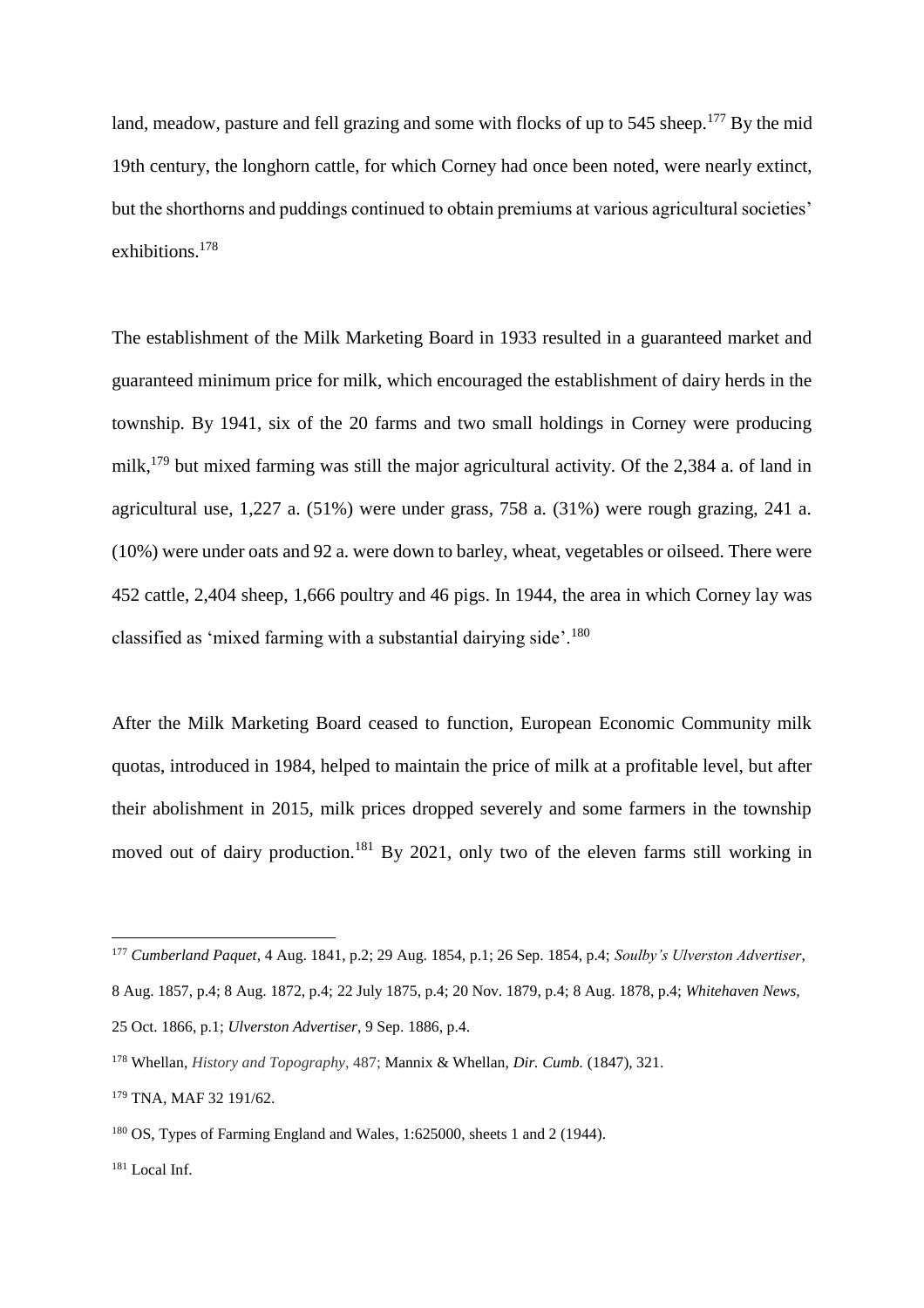Corney were dairy farms and no arable crops were grown anywhere in the township. Of the remaining nine farms, one farmed sheep only, and the remainder kept suckler herds producing dairy or beef cattle for onward sale. Five of the farms with suckler herds retained flocks of sheep or over-wintered hoggs.

# **Fishing and Forestry**

#### *Fishing*

Corney has no coastline and thus no access to marine fish, and while there are small freshwater streams in the township containing brown trout and there are annual runs of salmon and sea trout up the township's only river, the Annas, neither are in quantities large enough to sustain commercial fishing.

### *Timber*

The Great Wood in Langley Park covered  $35$  a.,  $182$  which provided income from timber to the lord of the manor. In 1756, 64 oak trees felled at Langley Park for sale to the Royal Navy were valued at £155 16*s.* 6*d.*. 183

#### **Industry**

 $\overline{a}$ 

# *Minerals and Quarrying*

There is evidence of small-scale quarrying, probably producing stone and gravel for local use, at High Corney in the medieval and post medieval periods.<sup>184</sup> A small quarry at Corney mill,

<sup>&</sup>lt;sup>182</sup> CAS (W), DPEN/209/2.

<sup>183</sup> CAS (W), DPEN/106/23.

<sup>184</sup> HERR, Monument No. 37576 (accessed 12 Nov. 2021)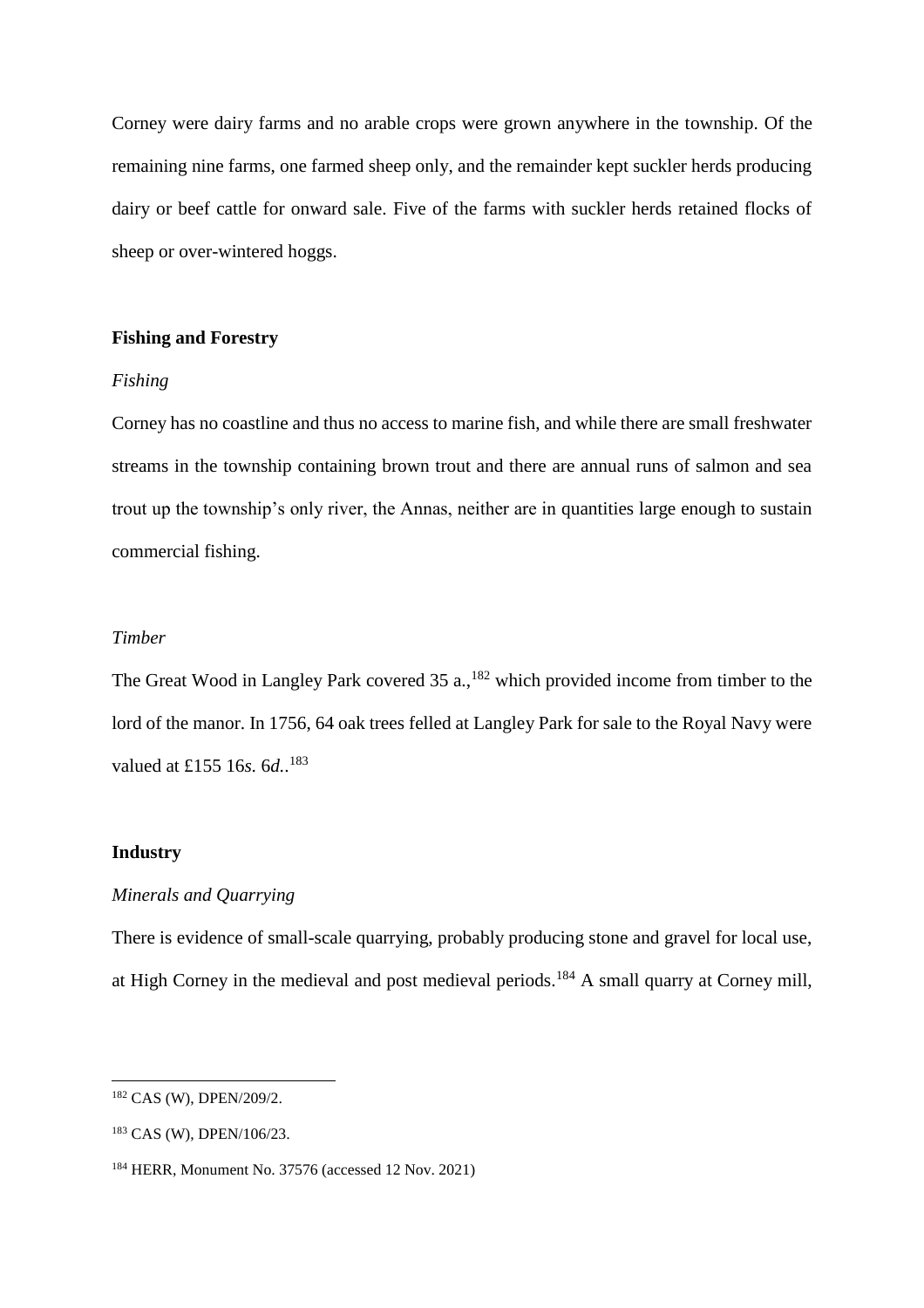which gave rise to the name Stone Quarry Brow for an adjacent field,<sup>185</sup> is possibly post medieval and was used on a very small scale.<sup>186</sup> There is no evidence of any attempts at quarrying on a large (industrial) scale in the township. The opening of the quarry in Waberthwaite in 1883 (See WABERTHWAITE) saw the arrival of skilled workers in Corney (there were two sett makers from outside the county living there in 1891 and 1911), but employment opportunities at the quarry also arose for local people. In 1891 and 1911 two Corney residents were employed as labourers at the quarry, and in 1911 the quarry also employed a Corney youth as an errand boy.<sup>187</sup>

Iron ore occurs within the parish. Between 1835 and 1860 iron ore mining took place at two locations near the now derelict buildings of Middle Kinmont Farm.<sup>188</sup> There were iron miners living at Middle Kinmont and nearby Spring House in Corney in 1841, and one living in Grange in 1861. In September 1836 an advertisement was placed by the Corney Iron Company for an experienced manager for their company's mines.<sup>189</sup> In Dec. that year it was reported that Mr Hardy, presumably the successful applicant for the post at Corney Iron Company's mines, had mined to a depth of 14 m. at Corney and produced 10 t. of valuable ore.<sup>190</sup>

<sup>&</sup>lt;sup>185</sup> CAS (C), DRC/8/50(b), Corney Tithe Apportionment, John Pool plot 151.

<sup>186</sup> Local Inf. Site inspection by the author. 2019.

<sup>187</sup> *Censuses* 1891 and 1911.

<sup>188</sup> John Adams, *Mines of the Lake District Fells,* Dalesman Books, Lancaster, (1988), 127; Mannix & Whellan, *Dir. Cumb.* (1847)*,* 321.

<sup>189</sup> *Cumberland Paquet*, 27 Sep. 1836.

<sup>190</sup> *Kendal Mercury,* 10 Dec. 1836, p.2.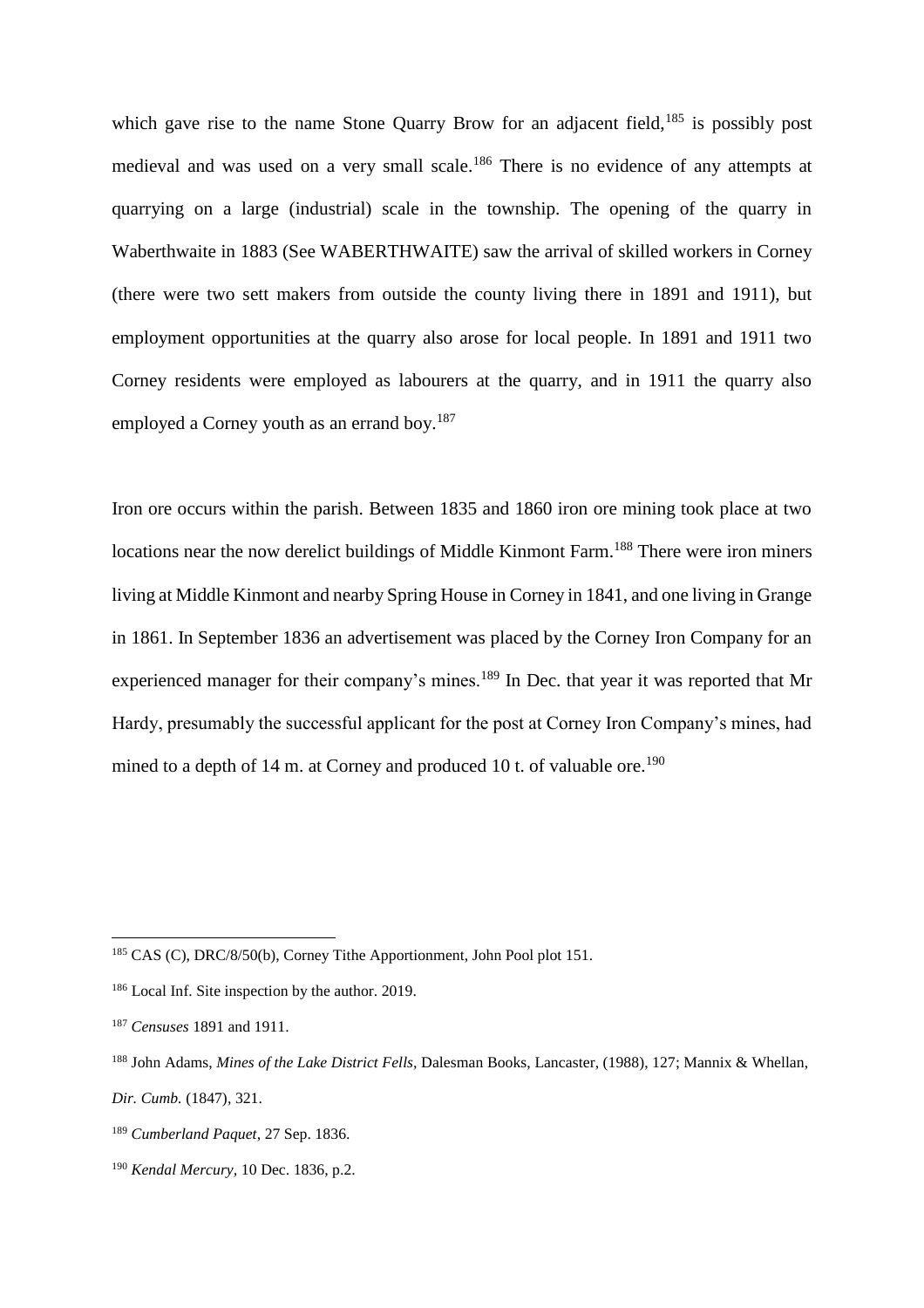In May 1839, Edward William Wakefield, then lord of the reputed manor of Seaton, licensed Joseph Banks of Kendal to 'trial for minerals' in that part of Seaton Manor that lay in Corney.<sup>191</sup> The exact locations of Josephs Banks's prospecting, and the results ensuing, are unknown.

In Nov. 1839 'a fine specimen' of iron ore, 'without alloy' and 'of the very best quality' from 'the mines of Corney', was presented by an unnamed person to the offices of the Westmorland Gazette. It may have come from either Mr Banks's prospecting, or operations at Middle Kinmont.<sup>192</sup> Despite the quality of the ore sample, neither Joseph Banks's prospecting, the mining at Middle Kinmont nor subsequent searches for ore in  $1866^{193}$  and  $1871^{194}$  lead to large scale or sustained mining operations in the township.

There is evidence of attempts to win copper in Prior Park in Kinmont 120 m. east of Buckbarrow Beck a kilometre from its confluence with Kinmont Beck where there are remains of a surface trial and a 120 m. long level. The quality of the spoil dumped while making the level is poor and there are no stopes in the level, indicating that little or no good ore was found and excavated.<sup>195</sup>

### *Nuclear Power*

 $\overline{a}$ 

From 1947, the building and establishment of nuclear facilities at Windscale (later called Sellafield) 15 miles north of Corney, and the later building and, in 1956, opening of the world's

 $191$  CAS (W), WDW/1/2/2/1/23 copy of memorandum of agreement.

<sup>192</sup> *Westmorland Gazette*, 16 Nov. 1839, p.3.

<sup>193</sup> *Westmorland Gazette*, 17 Nov. 1866, p.4.

 $194$  CAS (W), WDW/1/2/2/7, draft licence to trial for minerals in Kinmont.

<sup>195</sup> John Adams, *Mines of the Lake District Fells* (Lancaster, 1988), 124.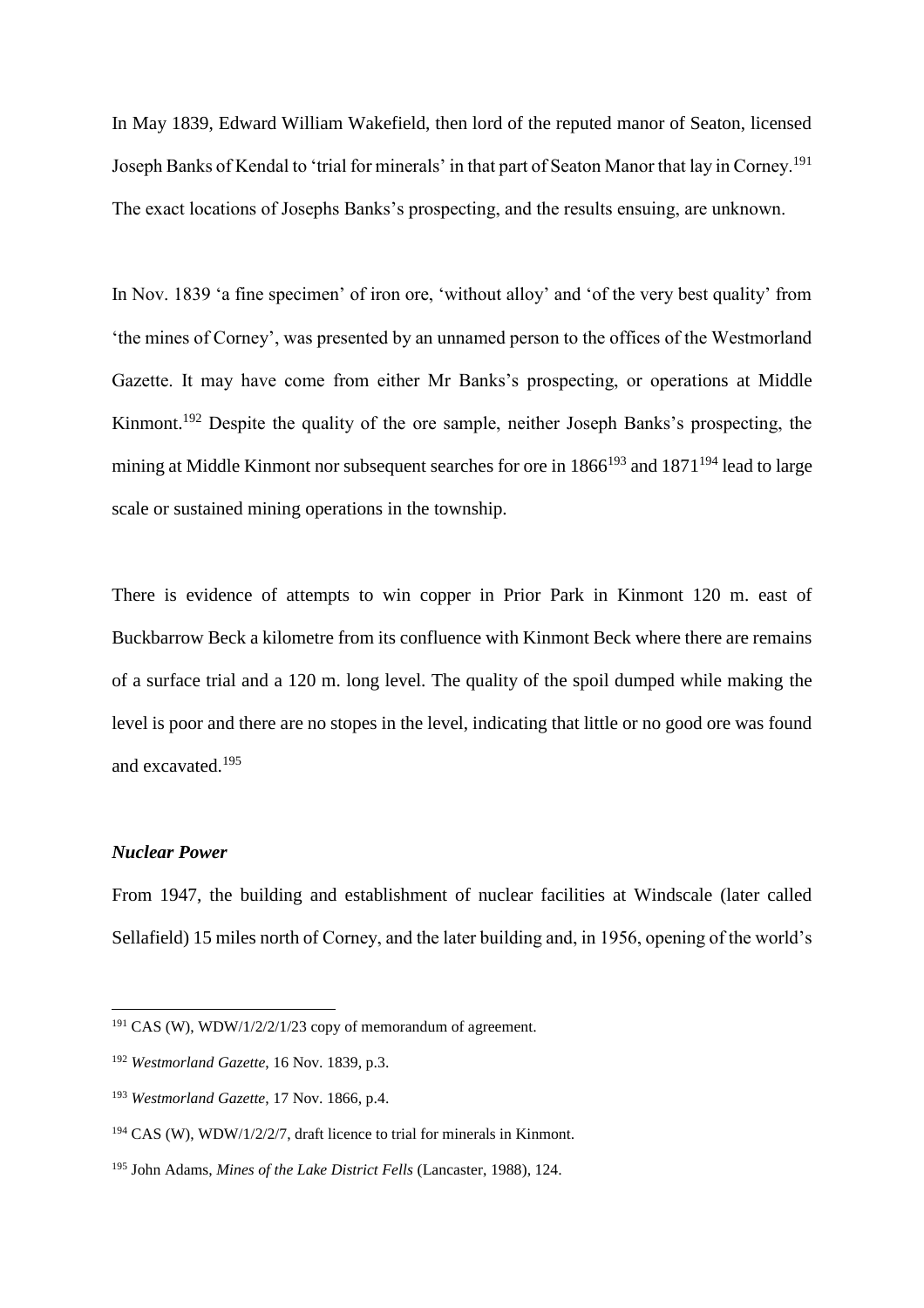first commercial nuclear power station at nearby Calder Hall, followed by the construction of new reprocessing plants opened in 1964 and 1994 provided huge construction projects which gave a major boost to the parishes of West Cumbria and created opportunities for employment both during construction and subsequent operation of the plants into the 21st century.

# *Manufacturing*

Weavers (websters) lived in Corney in 1652 and 1719<sup>196</sup> indicating that some weaving may have been carried out on a cottage industry level, but there is no evidence that weaving was ever a widespread occupation within the parish. A food smokery, Ashdown Smokery, set up at Skellerah in the 1980s, had ceased operating by the start of the 21st century.<sup>197</sup> An engineering company, set up in 1976, was still operating in 2020 carrying out agricultural repairs and manufacturing iron and steel components for agricultural buildings.

#### *Mills*

 $\overline{a}$ 

There was a corn mill at Corney associated with the tenement of Borrowdale Ground where a succession of millers lived from before 1841 until after 1881.<sup>198</sup> The earliest recorded miller in Corney was John Pritt of Ulpha who bought 'Hole House' from John Coupland of Corney in 1652.<sup>199</sup> The name Hole House has not survived into modern times, but it may have been an early name for Borrowdale Ground. By 1891 the miller at Borrowdale Ground, Edward Lamb,

<sup>196</sup> CAS (W), YDSO 134/3, Bargain and Sale of Hole House from John Coupland of Corney, webster, to John Pritt of Ulpha; YDX 403/1/63, 'James Borrowdale of Corney, a weaver'.

<sup>&</sup>lt;sup>197</sup> Lake District National Park Planning Authority, references 7/1989/4030, 7/1989/4026, 7/1989/4073 at <https://www.lakedistrict.gov.uk/swiftlg/apas/run/WPHAPPCRITERIA> (accessed 17 Nov 2020). <sup>198</sup> *Census* 1901*.*

<sup>199</sup> CAS (W), YDSO 134, Bargain and Sale in tenantright, 8 Nov. 1652.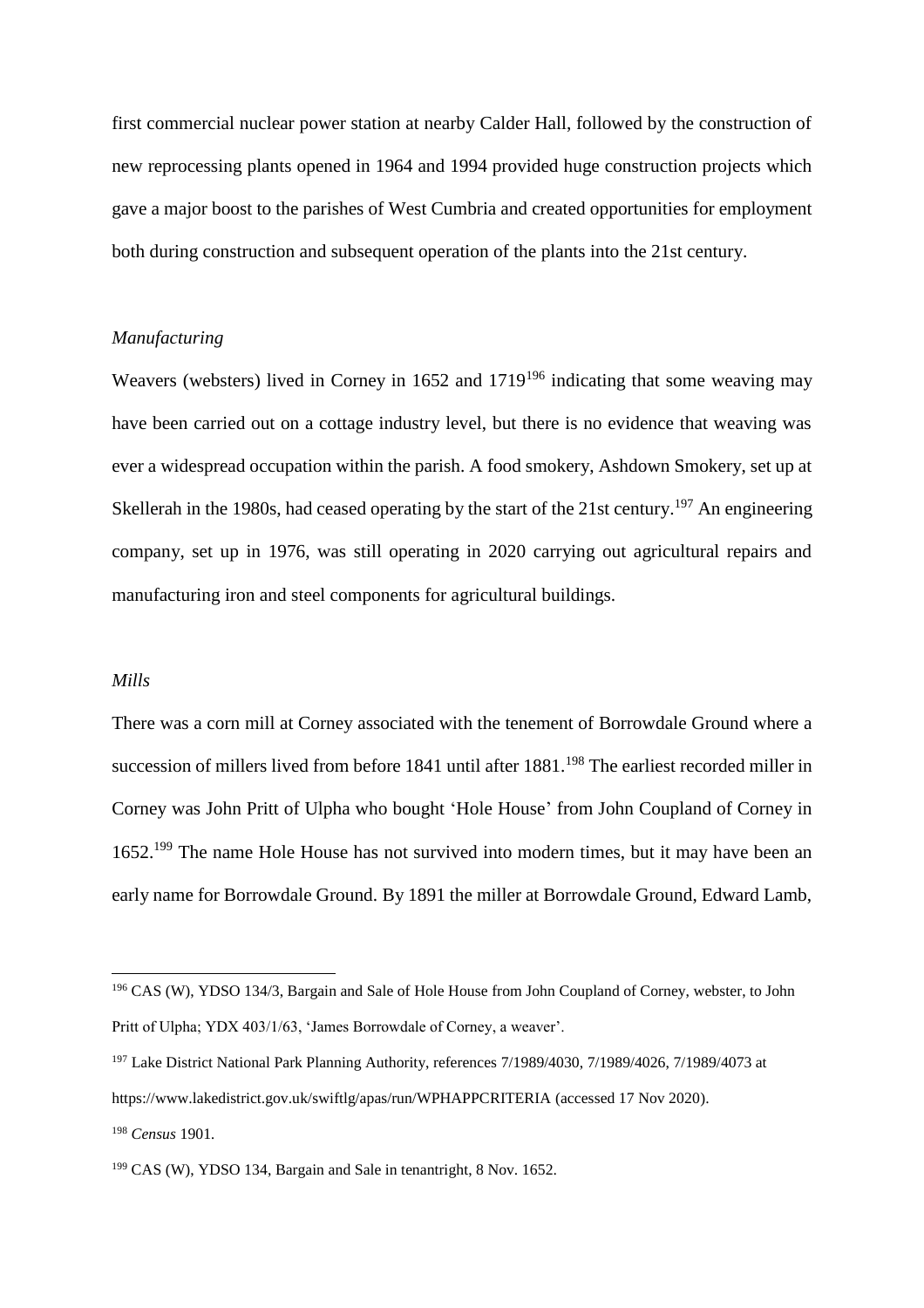had retired (he died at Borrowdale Ground in 1892<sup>200</sup>), and a new man, Joseph Braithwaite of Hall End (How End), Corney was milling at Corney mill. By 1901 How End was unoccupied and there was no miller living in Corney.<sup>201</sup>

The mill is no longer extant. It was demolished in the second quarter of the 20th century and the stone used to fill in the millrace downstream of the mill to prevent sheep getting themselves stuck in it. The retained part of the race was used to provide electricity to charge the batteries that provided electricity for Borrowdale Ground.<sup>202</sup> A general purpose building was built on the site of the mill in 1997.<sup>203</sup> Part of the millrace was still evident in 2021, though overgrown. No references to the mill or the tenement of Borrowdale Ground (or Hole House) have been found in any surviving manorial records, making it unlikely that either were ever assets of, or in the gift of, a lord of the manor.

#### *Gun Range*

By 1911 Vickers gun range at Eskmeals in Bootle parish was operational and employing four Corney residents, two as gunners and two as labourers.<sup>204</sup>

#### **Services**

*Retail*

<sup>200</sup> Probate:<https://probatesearch.service.gov.uk/Calendar#calendar> (accessed 15 Nov 2020).

<sup>201</sup> *Census* 1901.

<sup>202</sup> Local inf., Mike Steele Nov. 2020.

<sup>203</sup> Lake District National Park Planning Authority, reference 7/1997/4028.

<sup>204</sup> *Census,* 1911.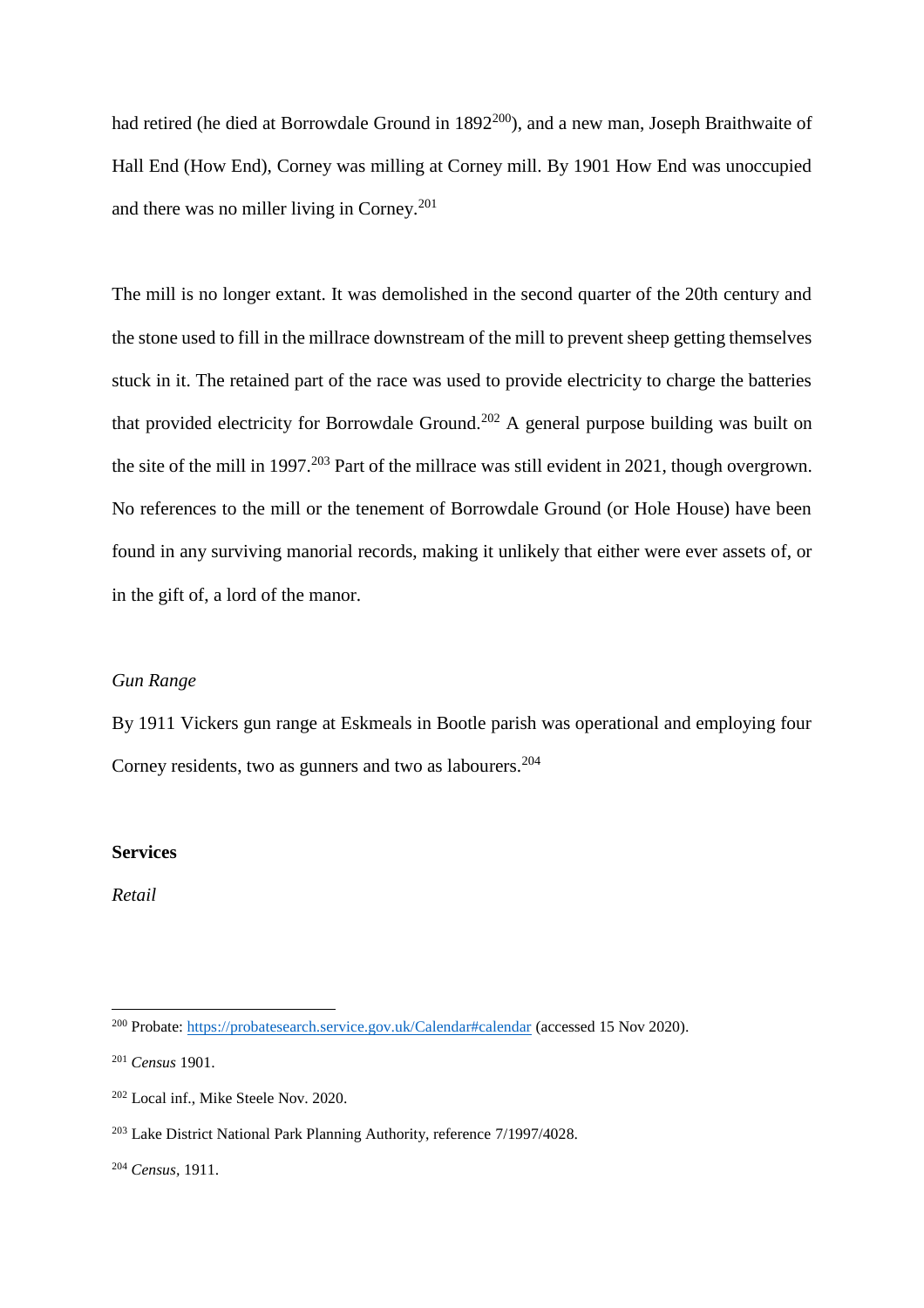In 1829, William Borrowdale had a smithy at Park Nook. <sup>205</sup> After he died in 1831, his son, John, established a shop there.<sup>206</sup> John was an energetic and inventive character who won rewards for his improved stitch-harrow and improved drain plough in the West Cumberland Agricultural Cattle Show in 1840.<sup>207</sup> Between 1841 and his death in 1884, John continually introduced new services to his shop. By 1851 he had established himself as a grocer, reopened the smithy, was employing two blacksmiths and was offering the services of a shoemaker. By 1881 he had opened a drapery in the shop and his niece was making dresses. After John's death the business ceased.<sup>208</sup> There has been no shop in the township since John Borrowdale died.

#### *Inns and Public Houses*

In 1829, an ale licence and, later, a wines and spirits licence were taken out by John Jackson for his dwelling house on the 60 a. Park Nook farm at Corney.<sup>209</sup> By 1832 the dwelling house had been named the Brown Cow Inn.<sup>210</sup> By 1837 Thomas Pritt had become the tenant.<sup>211</sup> Conveniently situated on the eastern side of the A595 at Park Nook, the Brown Cow inn was still operating in 202, having survived the pandemic by offering a takeaway service.

# *Markets and Fairs*

 $\overline{a}$ 

<sup>207</sup> *Cumberland Paquet*, 13 Oct. 1840, p.3.

- <sup>209</sup> *Cumberland Paquet*, 22 Sept. 1829, p.1.
- <sup>210</sup> *Cumberland Paquet*, 6 Nov. 1832, p1.
- <sup>211</sup> *Cumberland Pacquet,* 29 Aug. 1837 p.1.

<sup>205</sup> Parson and White, *Dir. C. &W*. (1829), 200.

<sup>206</sup> *Census,* 1841.

<sup>208</sup> *Census* 1851-81.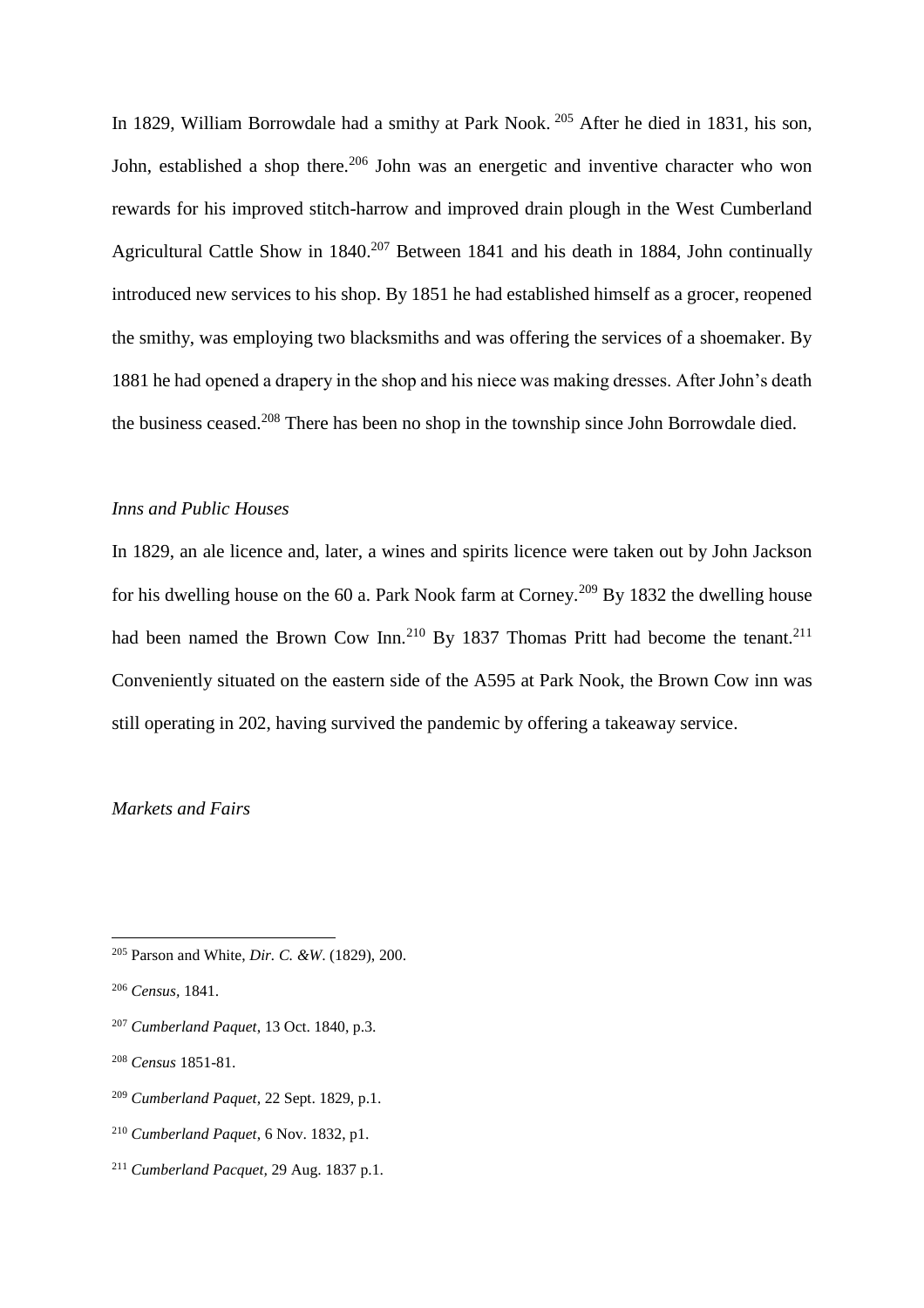From 1347, Bootle's annual September fair, and weekly Wednesday market served the people of Corney,<sup>212</sup> who held no fairs or markets of their own until 1851 when an annual fair for the sale of cattle and sheep was inaugurated. This fair, usually held in a field near the Brown Cow inn, developed to incorporate sports competitions and survived into the early 20th century.<sup>213</sup>

# **Visitor Economy**

In 1937, Three Nooks cottage was advertised in Eastbourne as a small country guest house, its advantages being sea, mountains and a bus service.<sup>214</sup> Photographs of the period show that the cottage also had tea rooms.

Attempts in the mid to late 20th century to establish holiday accommodation in Corney often met resistance from the Lake District National Park Planning Authority. In Jun. 1974 an application to establish a caravan site at Borrowdale Ground was refused.<sup>215</sup> In Sept. 1976 an application to convert a barn at Skellerah to a holiday flat was refused. An application made a month later to place two holiday caravans at Skellerah was also refused.<sup>216</sup> In 1998 a decision to refuse planning permission for converting a barn at Grange into a holiday cottage for the disabled was overturned on appeal.<sup>217</sup>

<sup>212</sup> Samantha Letters, *Online Gazetteer of Markets and Fairs in England and Wales to 1516* :

<https://www.history.ac.uk/cmh/gaz/gazweb2.html> [Cumberland] (last updated 16 December 2013. accessed 9 April 2019).

<sup>213</sup> *West Cumberland Times*, 14 Sept. 1901, p.1.

<sup>214</sup> *Eastbourne Gazette,* 18 Aug. 1937, p.15.

<sup>215</sup> Lake District National Park Planning Authority, planning application ref. 7/1974/4046

<sup>216</sup> Planning application ref. 7/1976/4050; planning application 7/1976/4086.

 $217$  Planning application  $7/1997/4104$ .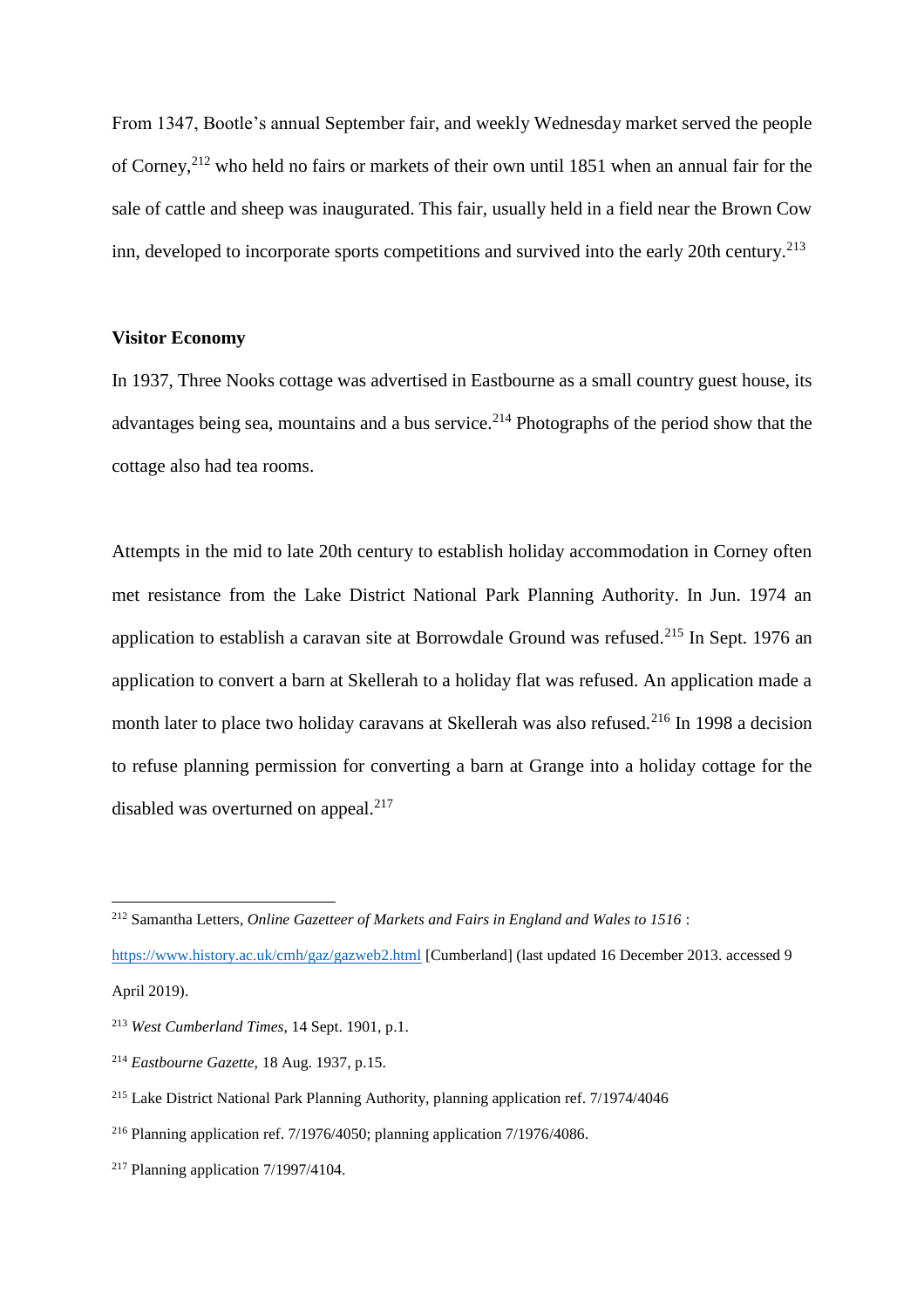By the 21st century, planning policy had changed and constraints had been eased. In 2021 there were six camping pods at Moorside farm and four holiday cottages for letting elsewhere in Corney, which provided an input into the local economy. In 2016, 7.5% of housing in Corney and Waberthwaite (nine houses) were second homes<sup>218</sup> with low occupancy rates that provided little economic benefit to the community.

### **SOCIAL HISTORY**

#### **Social Character of the parish as a community.**

The population of Corney parish lived in isolated farms, cottages and small hamlets dispersed throughout the township, a pattern that persisted into the 21st century . The church in the hamlet of Corney was the only community building that could have provided a focal point for the scattered population, but in the 19th century some organisations made use of a room in the school at Waberthwaite. A network of footpaths, tracks and bridleways linked the dispersed settlements to each other and to the church. Much of the network remained as public rights of way into the 21st century and some routes were made into metalled roads after the Second World War.<sup>219</sup>

Corney held no fair or market of its own to provide opportunities for socialising, but from 1347 an annual fair and a weekly market held in the nearby town of Bootle (fair in Sept. and market

<sup>&</sup>lt;sup>218</sup> [https://www.lakedistrict.gov.uk/\\_\\_data/assets/pdf\\_file/0024/133953/Copeland-properties-not-used-for](https://www.lakedistrict.gov.uk/__data/assets/pdf_file/0024/133953/Copeland-properties-not-used-for-permanent-residential-2016.pdf)[permanent-residential-2016.pdf](https://www.lakedistrict.gov.uk/__data/assets/pdf_file/0024/133953/Copeland-properties-not-used-for-permanent-residential-2016.pdf) (accessed 18 Nov 2020).

 $219$  Local Inf.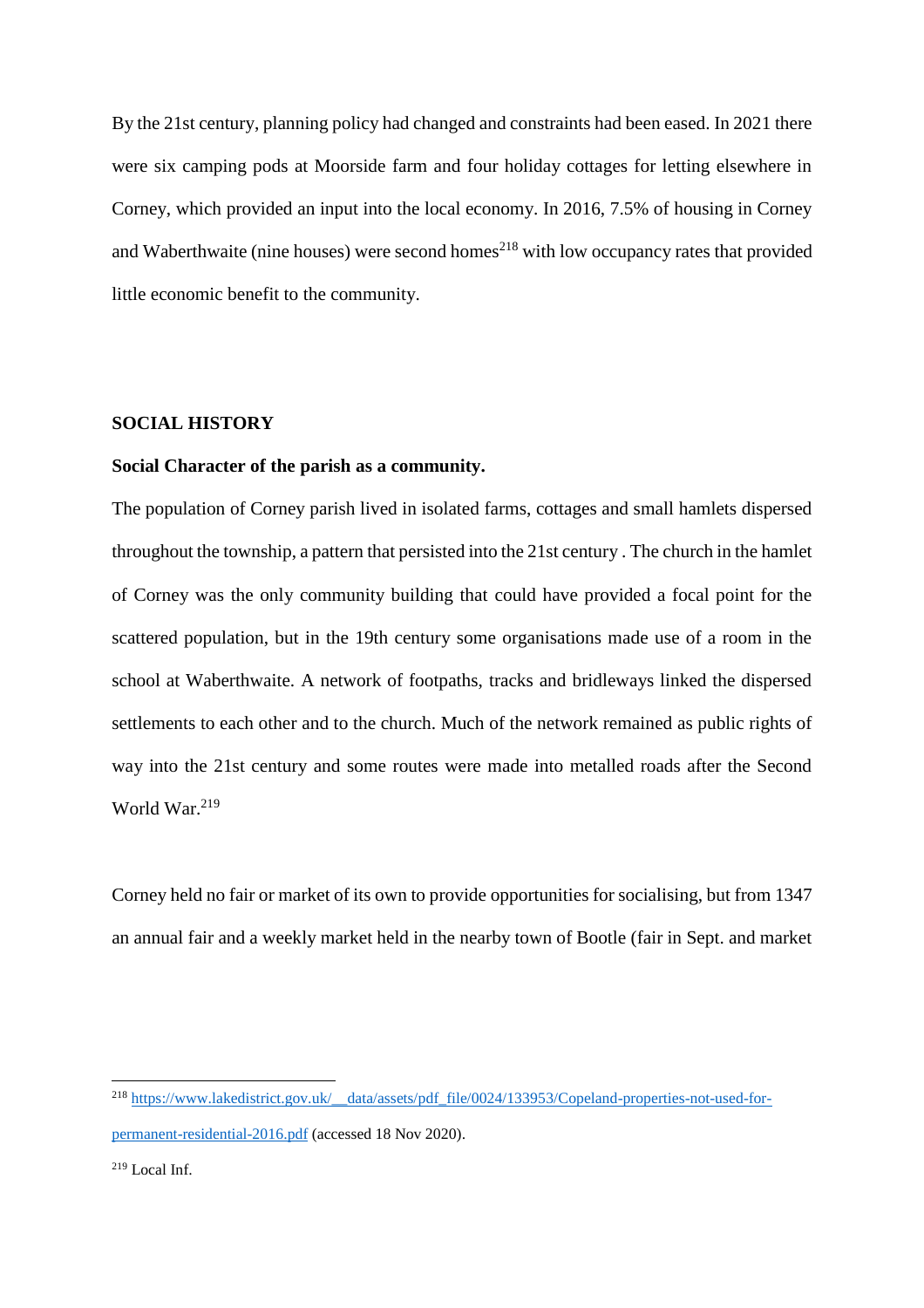on Wednesdays)<sup>220</sup> would have provided opportunities for social exchanges. By the 19th century, public events based on stock shows, sports and country pursuits had become part of community life.

Amalgamation of farmland in the 20th century made a number of farmhouses available as homes, some of which were taken up by non-farming families, some of whom worked outside the township, but Corney remained a predominantly agricultural parish into the 21st century.

### *Leadership*

 $\overline{a}$ 

There is no evidence that any lords of any manor in Corney were ever resident in Corney, and no single manor appears to have ever covered the whole of Corney township. For those parts of Corney that belonged to a manor, affairs were controlled by the lords through their stewards and the manor courts. Though aimed principally at maintaining the order of things in the interest of the lords of the manors, the courts also provided the benefit to the community of maintaining the peace. From the 16th century onwards, the growth of the yeoman class, enhanced by enfranchisements in the 18th and 19th centuries, saw a weakening of the lords' influence and power. As the lords' position waned, the leadership of the church rector in his role as chairman of the vestry committee, and of families of the yeomanry (see below) who provided officers for public roles such as churchwardens, constable, overseers, and highway surveyors became increasingly important.

*Social Geography and Socio-economic Groups*

<sup>220</sup> Samantha Letters, *Online Gazetteer of Markets and Fairs in England and Wales to 1516* :

<https://www.history.ac.uk/cmh/gaz/gazweb2.html> [Cumberland] (last updated 16 December 2013. accessed 9 April 2019).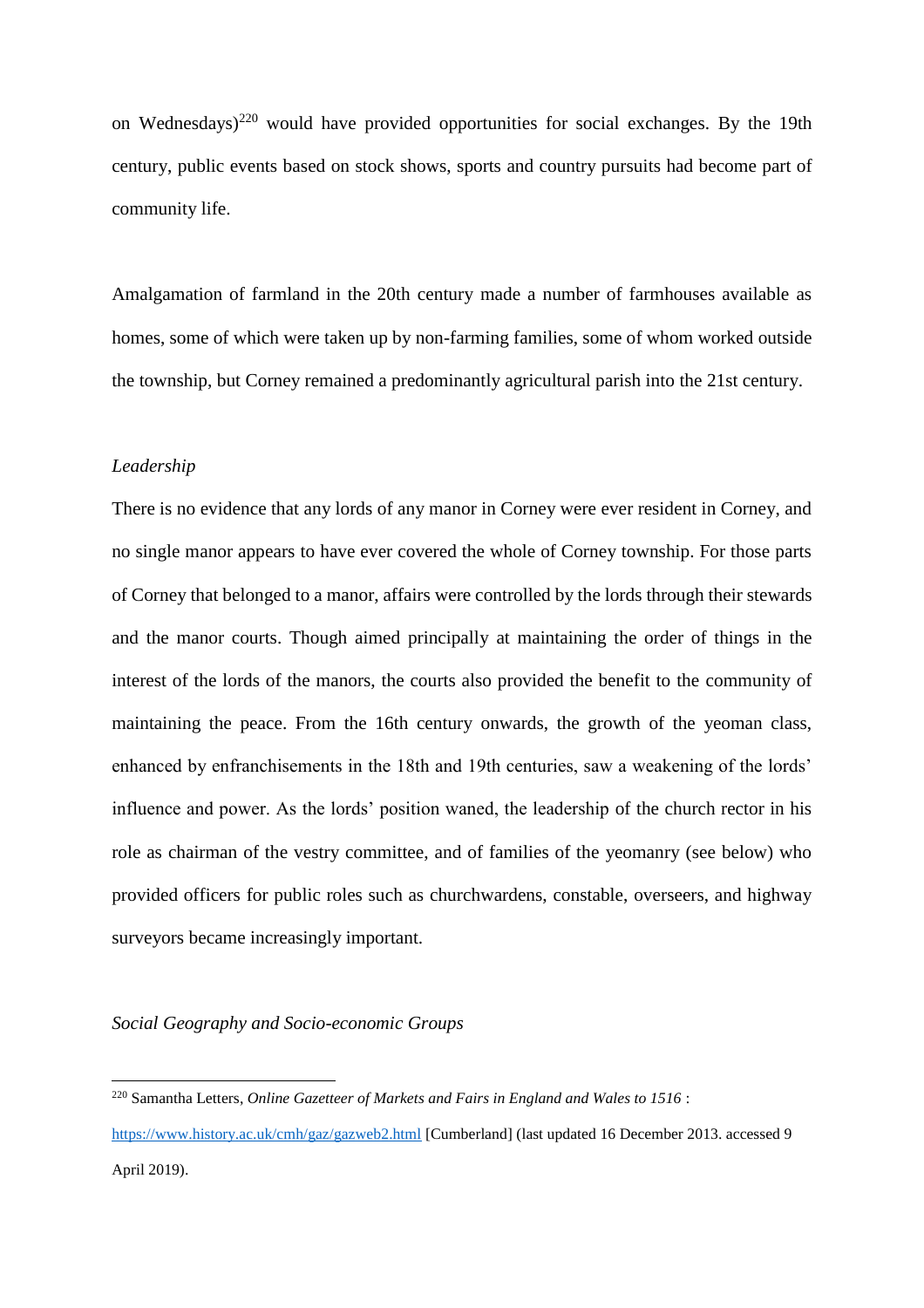There is no surviving evidence of early freeholders in Corney, but from the 16th century there was a growing class of yeomanry which peaked in the late 19th century. The earliest known reference to a yeomen was in 1553 when John Singleton of Corney, yeoman, was involved in a bargain and sale of property in Bootle.<sup>221</sup> The title was still in use in 1933 when William Pennington of Corney was so described in his will.<sup>222</sup> In the intervening years, members of the following families have counted yeomen amongst their number: Bateman, Benn, Benson, Borrowdale, Brockbank, Caddy, Dickinson, Frears, Jackson, Lace, Parker, Pennington, Pritt, Southward and Whinnerah.

The earliest reference to a gentleman was in 1759, when Clement Ponsonby of Corney was so described when he mortgaged Cragg House in Irton for  $£260.^{223}$ 

Richard Jackson of St Bees, was one of a number of gentlemen<sup>224</sup> who came to live in Corney. He married Agnes Jackson and came to live with her family at Charlesground. Subsequently he moved to Normoss with his wife and family before moving on to Gilfoot sometime between 1861 and  $1871^{225}$  William Pritt of Shoemyre Cottage in Corney<sup>226</sup> came originally from Dunnerdale and farmed at Row in Waberthwaite until he retired to Shoemyre Cottage in Corney sometime between 1851 and 1861.<sup>227</sup> Richard Grice of Middleton Place was from Old

<sup>221</sup> CAS (W), YDX 403/1/7.

<sup>222</sup> CAS (C), PROB/1933/W132.

<sup>223</sup> CAS (W), YDGO/BROCKLEBANK/BOX 2/C25-26.

<sup>224</sup> CAS (C), PROB/1888/A41.

<sup>225</sup> Censuses 1861 – 1891.

 $226$  CAS (B), BDTB/Wills Box 1/77.

<sup>227</sup> Census 1881.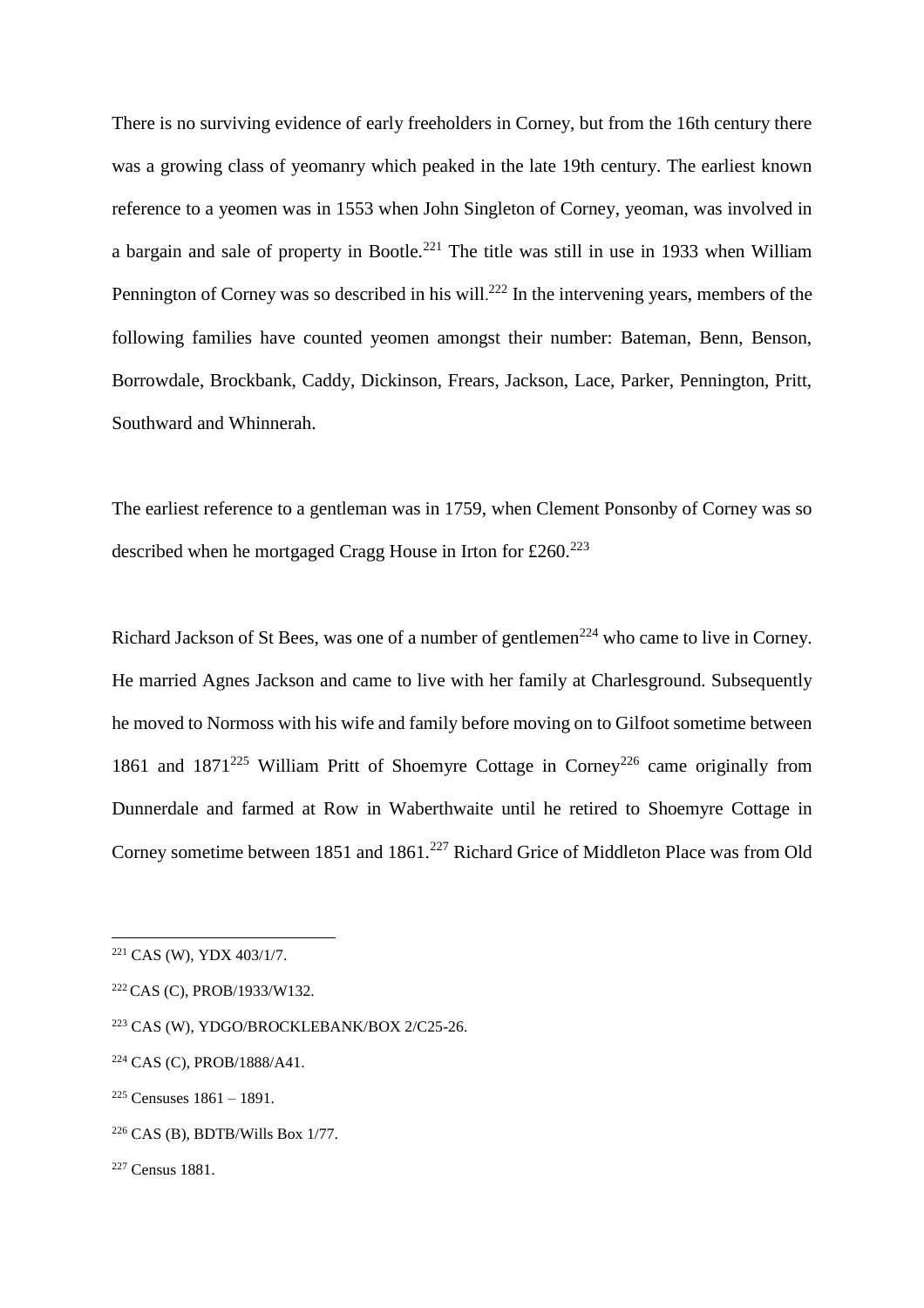Hyton Farm in Bootle where he lived with his parents and brother who farmed there.<sup>228</sup> His father died in  $1869^{229}$  and his mother died sometime between 1891 and 1901.<sup>230</sup> By 1901 Richard was living on his own means, having apparently become a gentleman<sup>231</sup> as the result of an inheritance after his mother's death. He moved to Middleton Place in Corney sometime between 1911 and 1924.

By the 19th century the farms were run as family farms with family members working as servants and labourers. <sup>232</sup> An exception was Corney Hall, a large farm of about 280 a., which in the mid 19th century was run by a bailiff.<sup>233</sup> In other large farms the families were sometimes supported by live-in servants and employed labourers.<sup>234</sup>

The pattern of farms varying in size from 20 a. to over 200 a. persisted into the early 20th century. In the mid 20th century, individuals started to buy land to add to the acreages they were already farming, which resulted in fewer, but larger, holdings. The farm houses detached from their farmland by this process became available as second homes, or homes for personnel and their families moving into the newly established nuclear industry 15 miles away. This resulted in a scattering of non-agricultural middle-income earners in the social mix, so that

<sup>228</sup> Censuses 1871 and 1881.

<sup>229</sup> Censuses 1861 and 1871; Death registration: Bootle (Cumberland) Q1 1869, vol. 10B, p.420.

<sup>230</sup> Censuses 1891 and 1901.

<sup>231</sup> CAS (C), PROB/1924/W886(b).

<sup>232</sup> Censuses 1851 – 1871.

<sup>233</sup> Census 1851.

 $234$  Censuses  $1851 - 1891$ .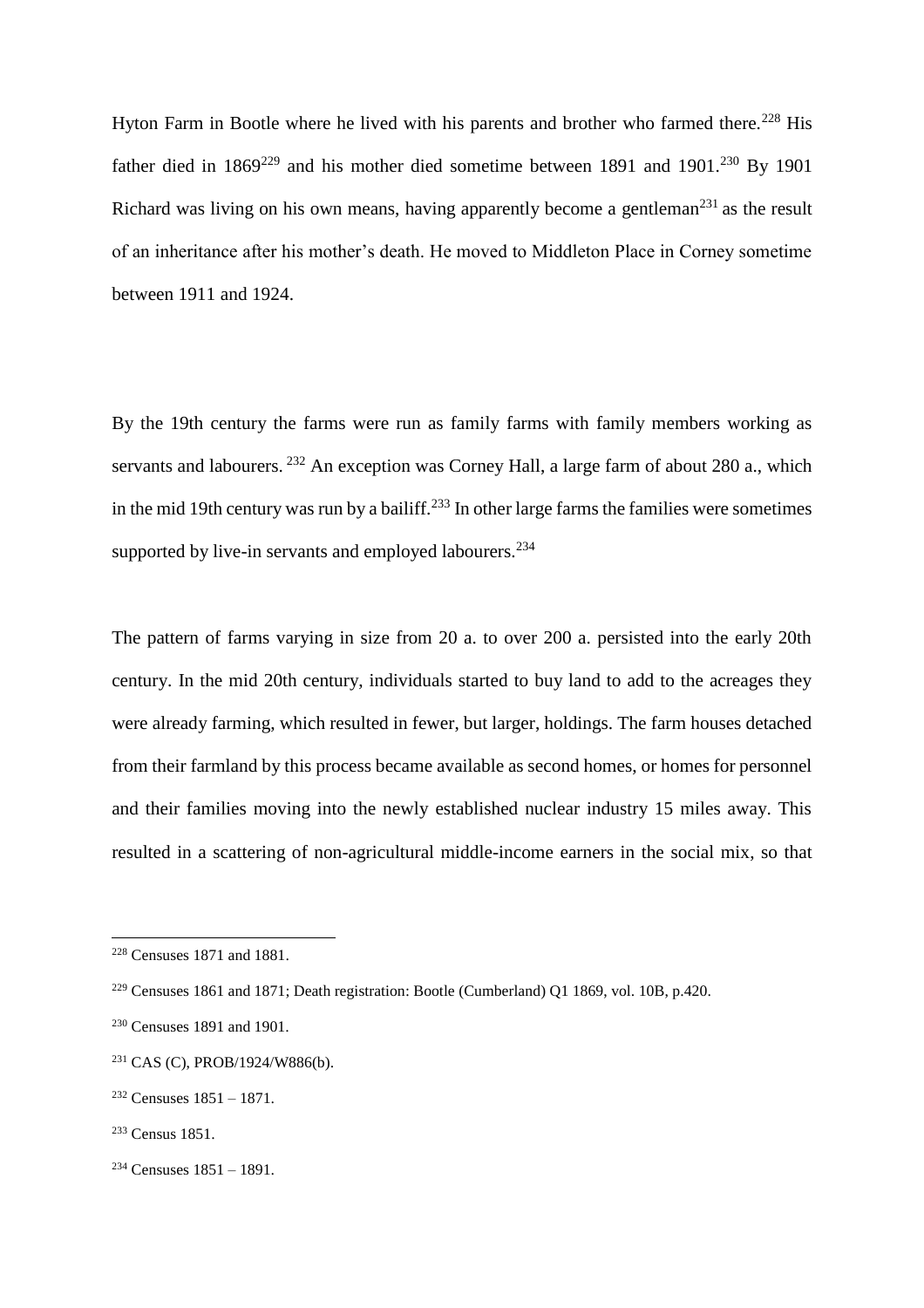Corney became a more heterogeneous community while retaining elements of traditional rural community life.

### **Communal Life**

There are no records of communal activities in Corney until the mid 19th century when an annual sports and rabbit coursing event was held there. The event became popular throughout West Cumberland and attracted 400 people in 1853.<sup>235</sup> In 1861 an annual stock fair, in which cattle, horses and sheep were shown and prizes given, was inaugurated. It was held at the Brown Cow Inn and usually ended with sports in the afternoon.<sup>236</sup> It continued into the 1930s as the annual field day and dance.<sup>237</sup> In 1992 outdoor events were revived in the form of annual plough days which were held until 2004.<sup>238</sup>

# **Friendly Societies**

 $\overline{a}$ 

Corney had a thriving and prosperous lodge of the Independent United Order of Mechanics with over 100 members.<sup>239</sup> Founded in  $1844$ ,<sup>240</sup> it held its meetings in the school room at Waberthwaite and its anniversaries at the Brown Cow Inn.<sup>241</sup> Membership of the lodge was

<sup>235</sup> *Cumberland Pacquet*, 11 Jan. 1853, p.2.

<sup>236</sup> *West Cumberland Times*, 14 Sep. 1904, p.1.

<sup>237</sup> *Millom Gazette,* 1 Sep. 1917, p.3; *Ibid,* 13 Sept 1918, p.3. 7 Aug. 1931, p.4. *Ibid*, 10 June 1932, p.2. *Ibid*, 13 Jun. 1930, p.2; *Ibid,* 3 Jun. 1932, p.3.

<sup>238</sup> CAS (W), YDSO 134/1/3.

<sup>239</sup> Bulmer, *Dir. West Cumb.* (1883), 436.

<sup>240</sup> *Cumberland Pacquet,* 1 Jun. 1858, p. 5; *Ibid*, 5 Jun. 1855, p. 5.

<sup>241</sup> *Soulby's Ulverston Advertiser,* 20 Jun. 1889, p,8; *Cumberland Pacquet*, 24 May 1853, p.3.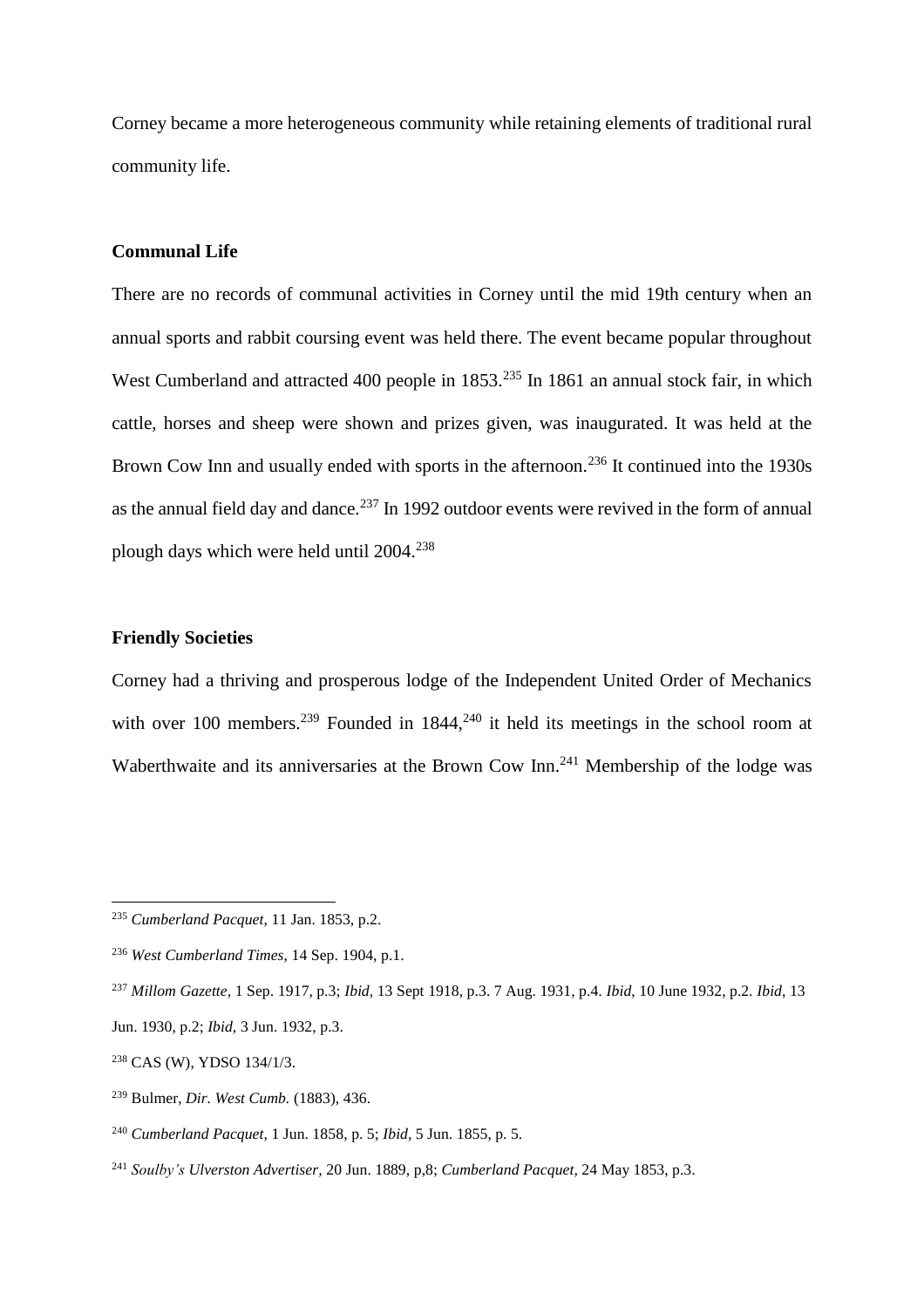also open to residents of Waberthwaite. The order was wound up when its usefulness became supplanted by the National Health Service.<sup>242</sup>

# **Parish Hall**

In 1924 Corney lodged plans for its own parish hall with Bootle Rural District Council. It was built by 1928, though additions to the plans made in 1929.<sup>243</sup> The hall has been in regular use for community social activities<sup>244</sup> and educational activities such as a dressmaking class.<sup>245</sup>

#### **Inns and Alehouses**

An inn was established in Corney in 1829 (see ECONOMIC HISTORY, Services, *Inns and Public Houses*). It became a communal asset as a venue for meetings, community events and sporting events.

#### **Amateur Sport**

Hound trailing was a popular spectator sport in Corney. Events were held regularly and were often followed by a ball in the evening.<sup>246</sup> Owners of trail hounds in Corney often travelled significant distances to compete in hound trails held elsewhere.

<sup>242</sup> Bulmer, *Dir. West Cumb.* (1883), 436; *Millom Gazette,* 20 Jan. 1895, p.5; CAS (K) WDB 125/4.

<sup>243</sup> CAS (W) SRDMA/3/4/276, 355.

<sup>244</sup> *Millom Gazette*, 20 April 1928, p.3; *Ibid,* 15 Mar. 1929, p.3.; *Ibid,*14 Mar. 1930, p.2; *Ibid,* 10 Oct. 1930, p.2; *Ibid,* 3 Oct. 1930 p.2,; *Ibid,* 16 Oct 1931, p.2*; Ibid,* 30 Oct 1932, p.2.

<sup>245</sup> *Ibid.,* 1 Mar. 1929, p.3.

<sup>246</sup> *Millom Gazette,* 19 Sep. 1930, p.3; *ibid,* 3 Nov. 1922, p.3; *ibid.,* 24 Nov. 1922, p.3 *.*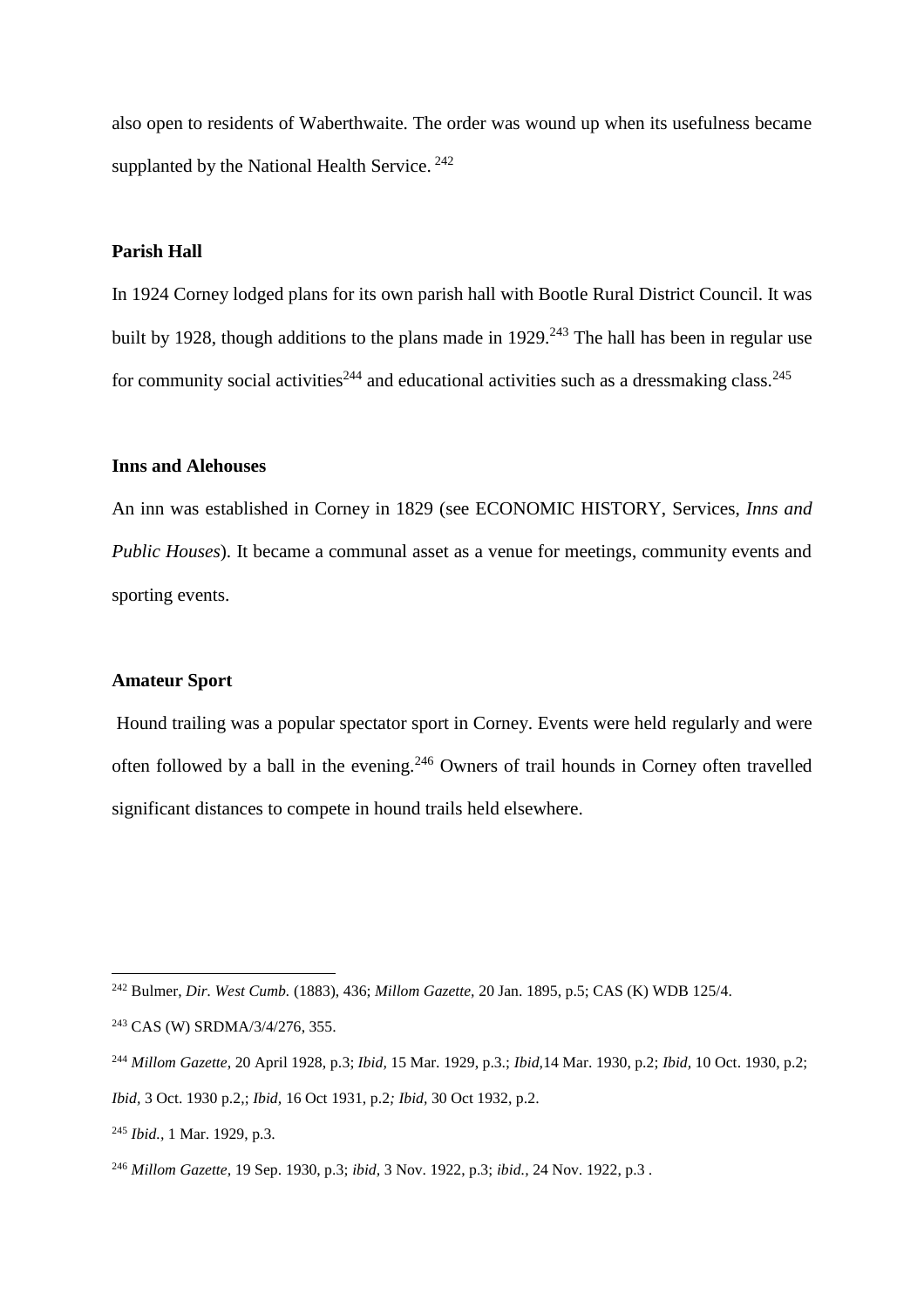Cumberland wrestling has been popular since the 19th century,  $247$  and possibly earlier than that. Its popularity has continued into the 21st century. Members of the wresting academy established in Waberthwaite in the early 20th Century (see WABERTHWAITE) included residents of Corney.

# **Education**

No school was ever built at Corney, but, as a result of a number of endowments (see below Social Welfare: Charities) children from Middleton Place, Whitestones and Low Kinmont in Corney were able to attend the school at Hycemoor in Bootle (see BOOTLE) *gratis.* The endowments contributed to the salary of the school master who, in exchange, taught the qualifying children for free while making his own terms of payment with pupils not covered by the endowments. The Hycemoor school closed in 1991 (see BOOTLE), but by that time the preferred school for Corney was at Waberthwaite.

In 1830 Captain Shaw founded a second school in Bootle.<sup>248</sup> It was intended for children from Corney as well as Bootle, and in 1850 the Corney vestry meeting appointed Corney's rector, Revd. Christopher Abbot, and John Southward, a yeoman of Moorside, Corney, as trustees for the governance of the school "at the desire and bequest of Captain Shaw".<sup>249</sup> The school took both boys and girls. Children from Bootle, Corney and Whitbeck were given preferential rates for school fees (see BOOTLE). In 2021 Captain Shaw's school was still functioning as a primary school, but since 1870 when the Elementary Education Act joined Waberthwaite and

<sup>247</sup> *Millom Gazette,* 22 Aug. 1930, p.4; *ibid,* 28Aug. 1896, p.4; *Cumberland Pacquet*, 8 Aug. 1895, p.7.

<sup>248</sup> CAS (B), BDTB/54/11; Date plaque on north wall of school.

<sup>249</sup> CAS (W), YPR 51/3/1 vestry minutes 1773 -1846.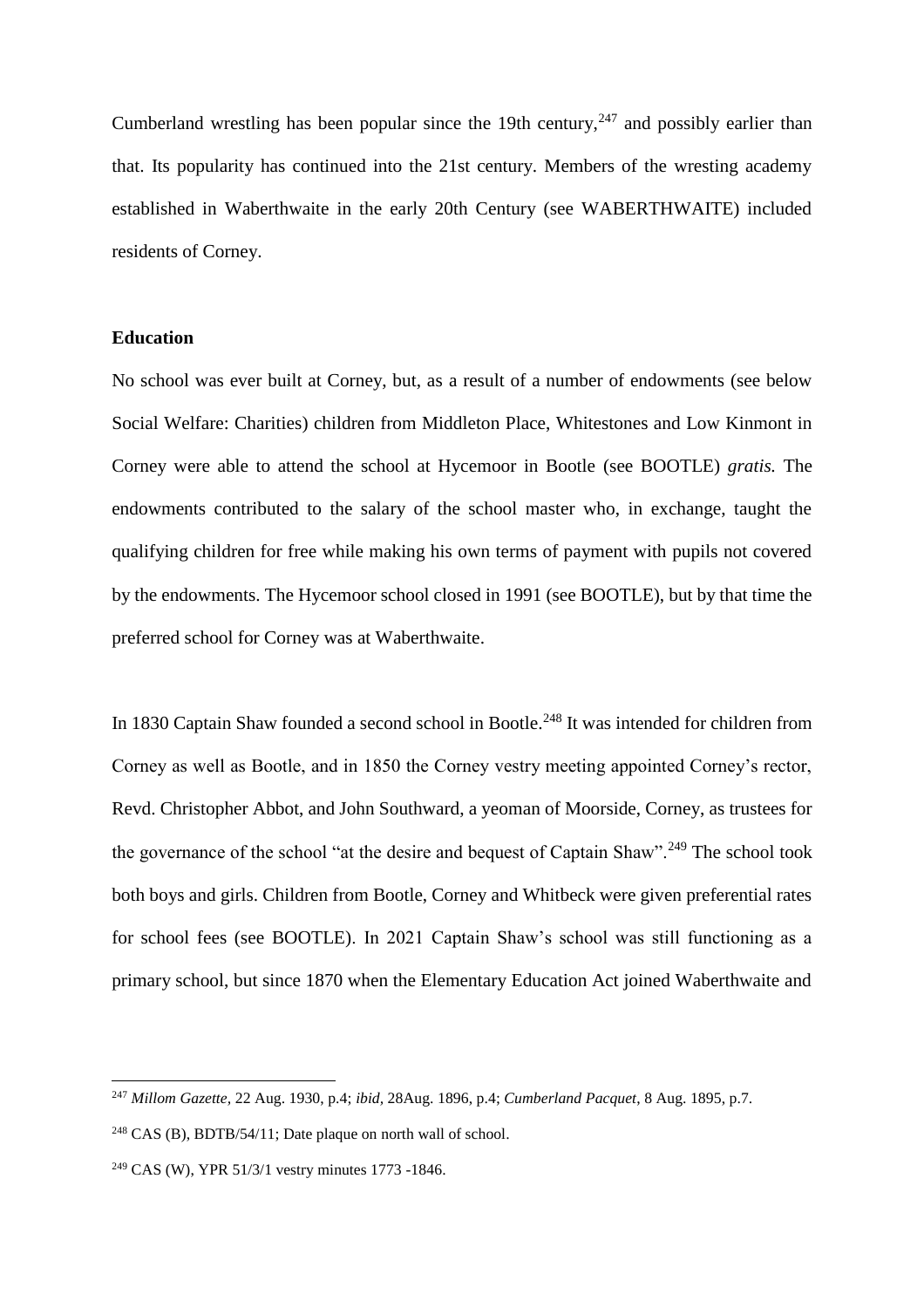Corney together for educational purposes<sup>250</sup> Waberthwaite has become the preferred school for children from Corney. The history of Waberthwaite school after 1870 is discussed in WABERTHWAITE.

#### **Social Welfare**

# *Charities*

There was an ancient poor stock of £5 dating from before 1714 and a further £5 given by the "minister". Both were put in the care of the church jury who distributed the interest to the poor annually.<sup>251</sup> An additional £3 was given by Revd. Crompton, rector from 1666 -77.<sup>252</sup> In 1713 Henry Singleton, who held land in Bootle, Middleton Place in Corney and Annaside gave £200 to trustees with which they were to generate interest to be used for contributing to the salary of a school master at Hycemoor school in exchange for teaching the children living in his landownings for free. Anne Hodgson, in her will of 9 May 1779, left £50 to the rector and churchwardens of Bootle to provide interest for paying the school master of Hycemoor school and directed that attendance at the school by pupils from Whitestones and Low Kinmont in Corney should be free by virtue of her legacy.<sup>253</sup> In the 19th century, interest from a sum of £30 was distributed annually on Christmas day to the poor of the parish who did not receive poor relief.<sup>254</sup> By the 21st century all these charities had been extinguished.

<sup>250</sup> *Soulby's Ulverston Advertiser,* 16 Jan. 1873 p.7.

<sup>251</sup> *The Cumbria Parishes 1714-1725 from Bishop Gastrell's Notitia, with additions by Bishop Porteous 1778- 1779*, ed. L.A.S. Butler, CWAAS Record Series Vol. XII (Kendal, 1998), 59.

<sup>252</sup> *Ibid.*

<sup>253</sup> Whellan, *History and Topography,* 486 at

<https://archive.org/details/historytopogra00whel/page/486?q=w+whellan> accessed 20 Oct. 2021.

<sup>254</sup> Parson and White, *Dir. C&W.* (1829), 199; Bulmer, *Dir. West Cumb.* (1883), 436.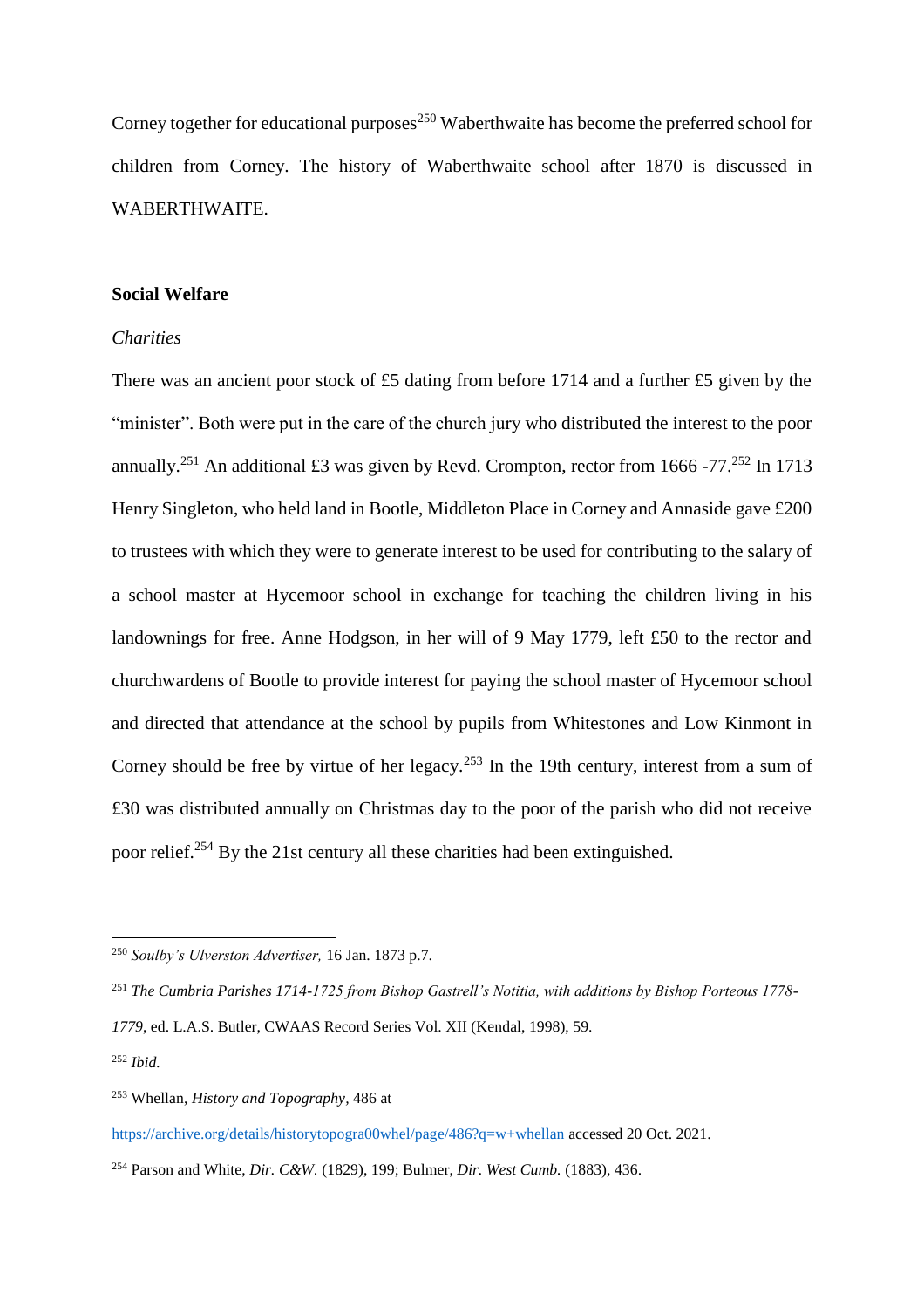# *Poor Relief*

Between 1724 and 1793, five paupers were buried at Corney.<sup>255</sup> Beyond that there is no evidence in the burial records of other people dying in poverty between 1607 and 1829. Nevertheless, accounts of overseers of the poor show that there were people needing support: in 1779, the overseers made four disbursements totalling £1 10*s*. 9*d*. to the poor, and in 1780 they distributed £6 13*s*. 11*d*.<sup>256</sup> By 1800 the amount had more than doubled to £13 13*s*. 2.5*d*<sup>257</sup> In 1828 the parish expended £64 10*s*. 5.5*d*. in supporting its poor.<sup>258</sup>

The presence of people born in Corney in Bootle workhouse in the late 19th and early 20th centuries was rare. Only three people, two brothers of 10 and 12 years old and a 70 year-old cordwainer, were present in the period  $1851$  to  $1901$ .<sup>259</sup> There were no alms houses in the parish.

### **Medical**

There is no surviving evidence of any medical services based in Corney. When the fever epidemic broke out in Corney towards the end of the 18th century (see LANDSCAPE SETTLEMENT AND BUILDINGS: Population, above) it was dealt with by Dr. Joshua Dixon from Whitehaven.<sup>260</sup> There were surgeons and physicians at Ravenglass and Bootle in the 19th

<sup>255</sup> CAS (W), YDX 51.

<sup>256</sup> CAS (W), YPR 51/3/1, vestry minutes 1773 -1846*.*

<sup>257</sup> *Ibid.*

<sup>258</sup> Parson and White, *Dir. C&W* (1829), 199.

<sup>259</sup> *Censuses* 1851 - 1901.

<sup>260</sup> Hutchinson, Vol. 1, Houseman's notes, 563.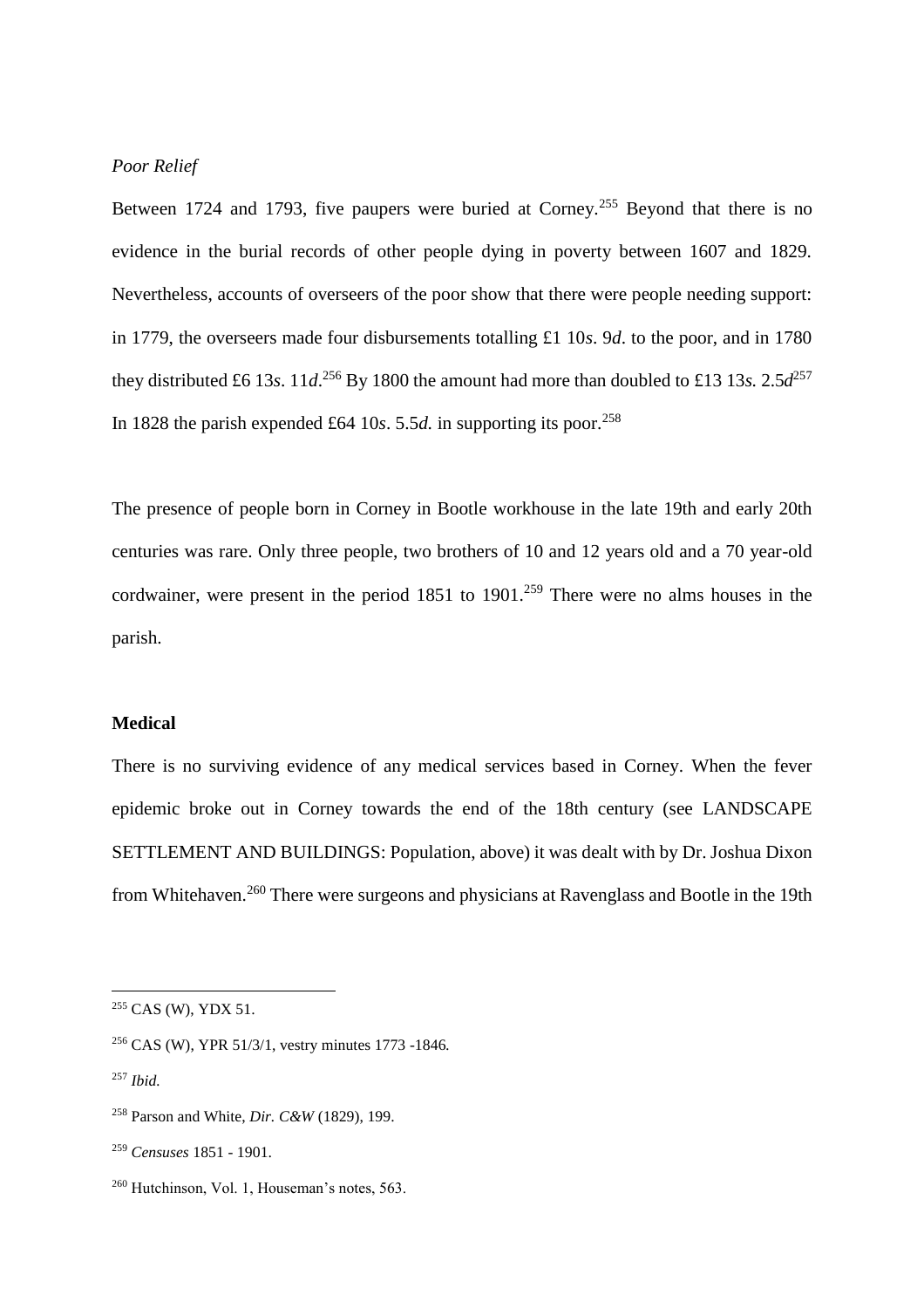century,<sup>261</sup> and it is likely that Corney residents requiring medical help would have attended medical services at nearby Bootle. Sometime after its formation in 1837, Bootle Poor Law Union, of which Corney was a part, started to employ a medical officer, <sup>262</sup> and the new workhouse built in 1856 had a small infirmary (see BOOTLE).

Corney residents who worked at Waberthwaite quarry in the late 19th century had the possibility of joining the medical welfare club formed by the quarry workers to provide medical welfare for themselves and their families (See WABERTHWAITE). In 2021 the township was served by the Seascale Health Centre with surgeries at Bootle and Seascale.

# **RELIGIOUS HISTORY**.

Corney is an ancient ecclesiastical parish. Its parish church, the only place of worship in the parish, is one of the few ancient churches in Cumbria where the name of the founder is known (see *Origins of Parochial Organisation* below). Of medieval origin, the church has undergone a number of major refurbishments and modifications, one of which revealed two doorways of pre-Reformation design. A rectory since the Middle Ages, the church was appropriated to St Bees Priory in the 12th century, with the abbey of St Mary at York holding the advowson. After the Dissolution it came to Sir Hugh Askew, before passing to the Penningtons of Seaton, then the Penningtons of Muncaster who sold it to the earl of Lonsdale in 1803.

The appointment of graduates to the position of rector in Corney was not common, there being only four graduates appointed from the 17th to the 19th century. The longest serving rector,

 $261$  Census  $1841 - 1911$ .

<sup>&</sup>lt;sup>262</sup> CAS (B), BDB 21/6/7/10; CAS (B) BDKF/134/1,  $3 - 7$ .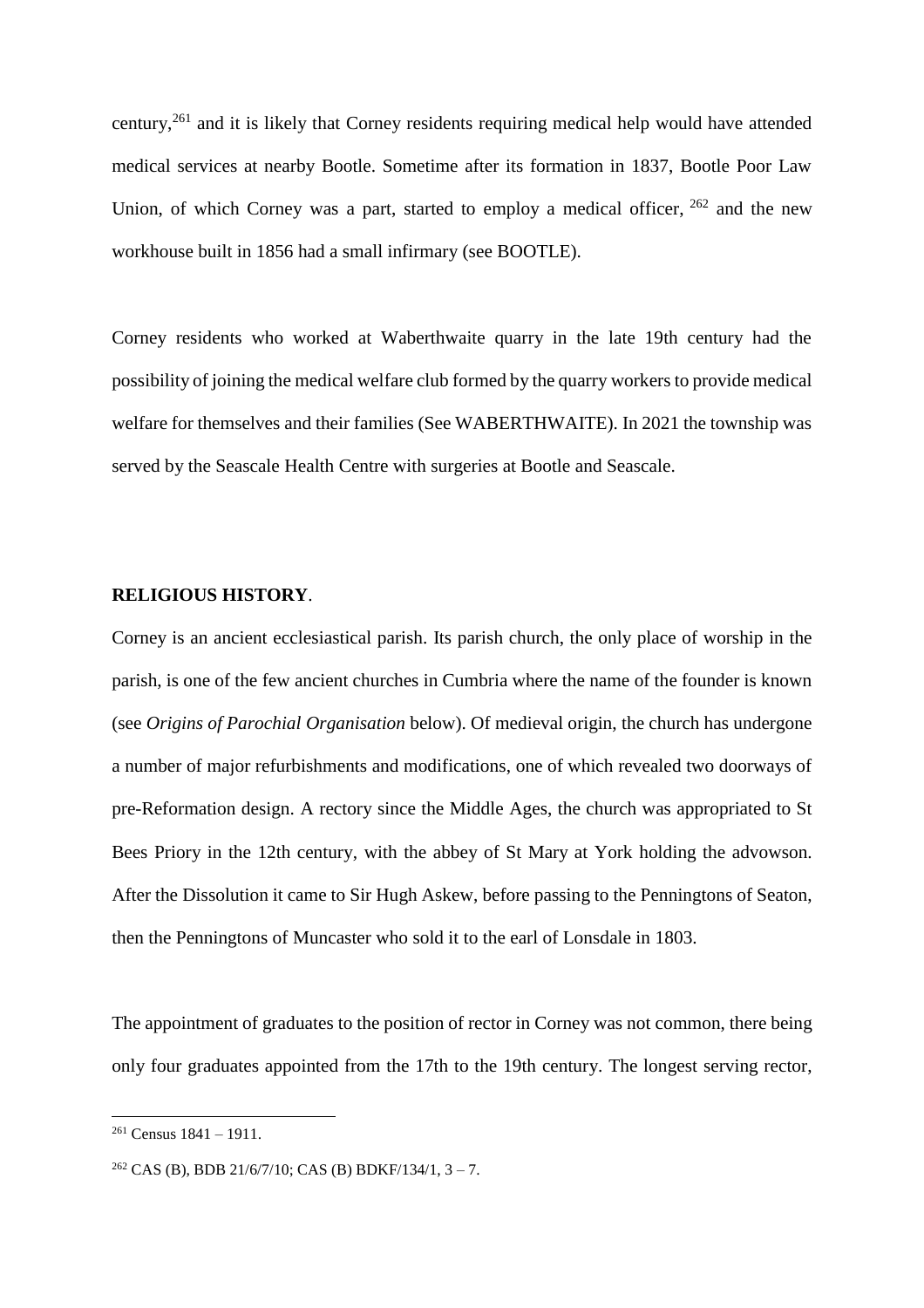William Benson, served for 69 years from 1677 to 1738.<sup>263</sup> Surviving parish registers date from 1797 and bishops' transcripts date from 1670. In 2017 Corney, now part of the ecclesiastical parish of Black Combe Churches,<sup>264</sup> became part of the newly formed Benefice of Western Lake District Churches.<sup>265</sup>

Dame Bridget Askew, lady of the manor of Seton, who held lands in Corney, retained her catholic faith after the Reformation; there is no other evidence of any non-conformity within the parish at any point.

# **Origins of Parochial Organisation**

Founded by Copsi, lord of Corney,<sup>266</sup> Corney parish church of St John the Baptist stands on a prominence in the centre of the parish at an elevation of 110 m. where it faces the Irish Sea and is open to the full force of the prevailing south westerly winds. The dedication to John the Baptist reportedly dates from after the Reformation.<sup>267</sup> Copsi gave the church to St Bees Priory during the archbishopric of Henry Murdac (1147 -1153),<sup>268</sup> and it is among the churches and chapels of Copeland confirmed to St Bees Priory by Murdac's successor, Archbishop Roger of

<sup>263</sup> Nightingale, *Ejected of 1662,* 856.

<sup>264</sup> Crockford's Clerical Directory at[: https://www.crockford.org.uk/people/13585/the-revd-ian-forbes-black](https://www.crockford.org.uk/people/13585/the-revd-ian-forbes-black)

<sup>265</sup> [http://www.blackcombechurches.co.uk/Benfice\\_Links.php,](http://www.blackcombechurches.co.uk/Benfice_Links.php) accessed 24 Oct. 2021.

<sup>266</sup> *Reg. St Bees*, charter 82.

<sup>267</sup> T. H. B. Graham and W.G Collingwood, 'Patron Saints of the Diocese of Carlisle', *CW2*, 25 (1925), 5.

<sup>268</sup> *Reg. St Bees*, Introduction, xxii; *Ibid*, notes to charter 82 (page 111); *ibid*, charters 86 and 87.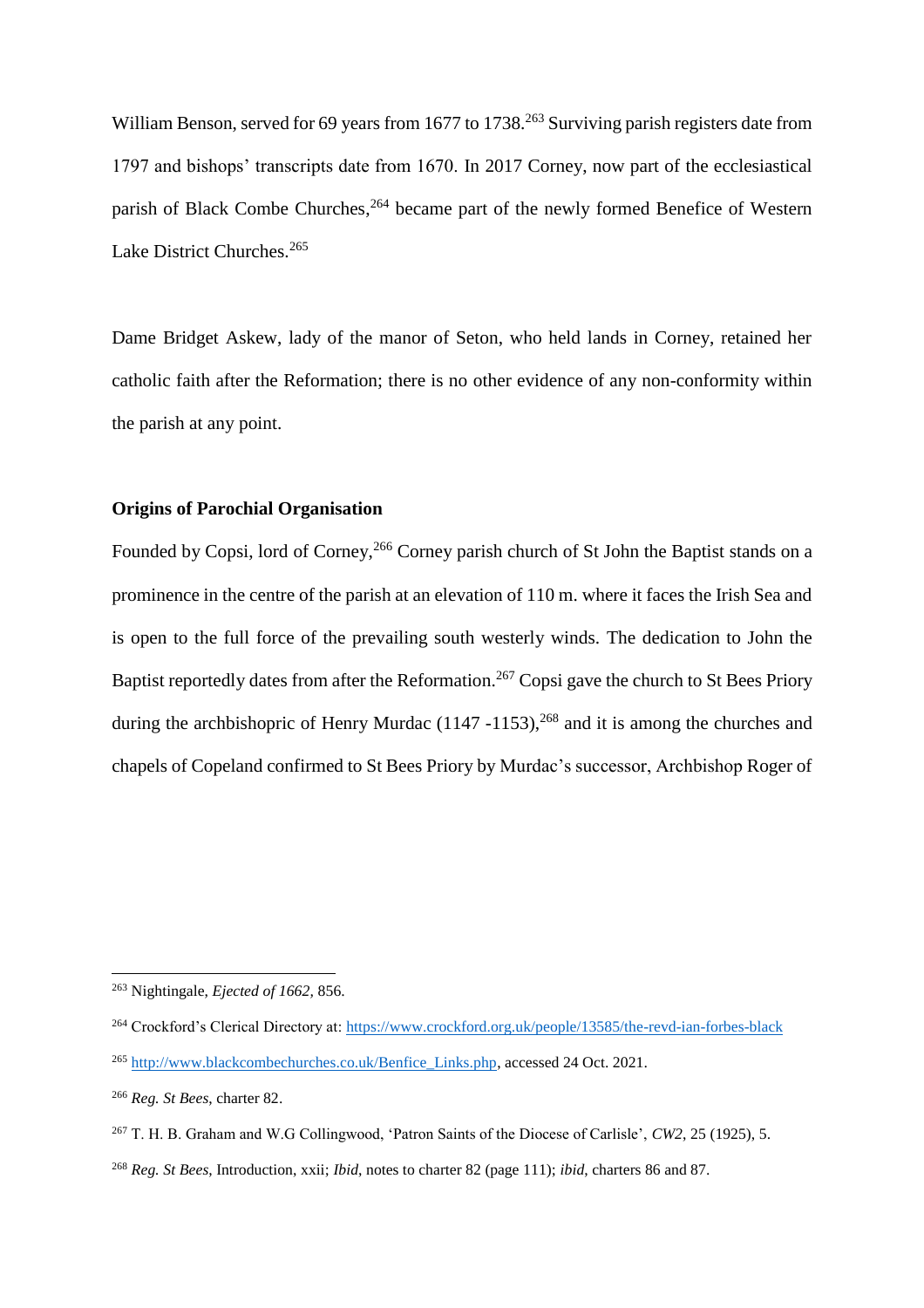Pont l'Evêque (1154 to 1181).<sup>269</sup> Copsi's son, Roger, later confirmed the gift,<sup>270</sup> as did two inquisitions in 1185.<sup>271</sup> Benedict de Pennington, Roger's son, Orm, Roger's sister, Christine de Coupland, and her husband, Waldeve, quitclaimed any interest in the church or its associated land.<sup>272</sup> With no surviving deed of endowment, Roger of Pont l'Evêque's confirmation is the earliest mention of the church. It is mentioned again in 1291, when it is recorded as having been appropriated between 1154 and 1181.<sup>273</sup> This is consistent with Roger of Pont l'Evêque's confirmation.

The first surviving reference to the living being a rectory occurs in 1391 when John de Kent 'rector of Cornay'was party to a feoffment of land in Hale.<sup>274</sup> John de Kent is also the earliest recorded incumbent.

In the 18th century, the ecclesiastical parish was described as being approximately two miles long east to west by four miles long north to south,<sup>275</sup> making it 5,120 a. in area (assuming the distances are in statute miles) compared with 4,440 a. for the civil parish in 1860. The discrepancy probably arises from the approximations inherent in the east-west and north-south dimensions.

<sup>269</sup> 'Houses of Benedictine monks: The priory of St Bees', in *A History of the County of Cumberland: Volume 2*,

ed. J Wilson (London, 1905), pp. 178-183. *British History Online at:* 

<http://www.britishhistory.ac.uk/vch/cumb/vol2/pp178-183> (accessed 7 Jun. 2019).

<sup>270</sup> *Reg. St Bees*, charter 82.

<sup>271</sup> *Reg. St Bees*, Introduction, xxxi, and charters 86 and 87,

<sup>272</sup> *Reg. St Bees*, charters 83-85.

<sup>273</sup> *Taxatio Angliae et Walliae* at[: https://www.dhi.ac.uk/taxatio/benkey?benkey=YK.RC.CP.04.](https://www.dhi.ac.uk/taxatio/benkey?benkey=YK.RC.CP.04)

<sup>274</sup> CAS (K), WDRY/1/3/8/2.

<sup>275</sup> *The Cumbria Parishes,* 162.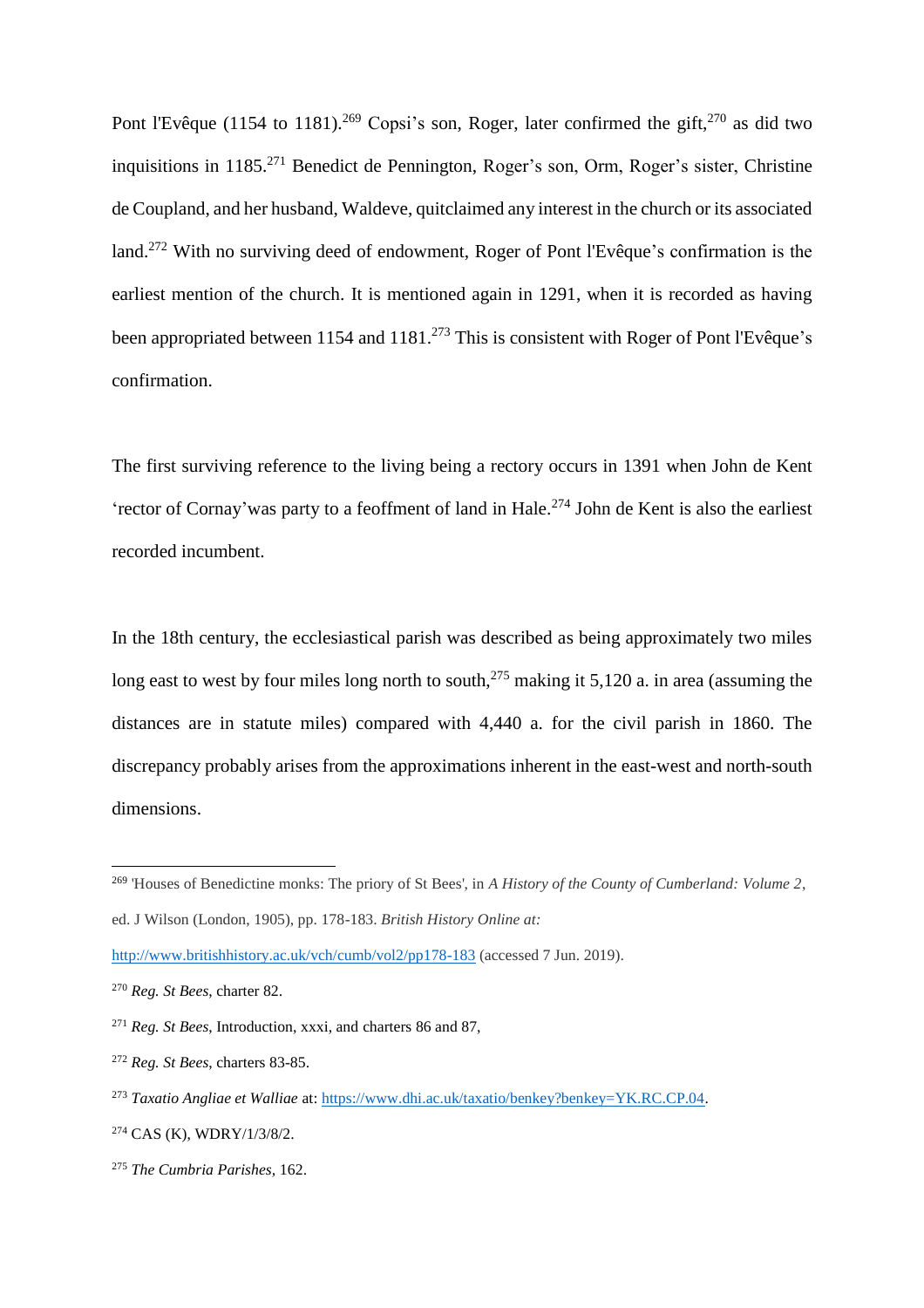There were two detached parts of Corney parish in Waberthwaite (see WABERTHWAITE). One was an area of 62 a. in Waberthwaite Wood, 'commonly called and known by the name of Whitrow', for which the rector and ecclesiastical parish of Waberthwaite paid 2*s*. p.a. to the rector of Corney parish for 'great and small tithes.<sup>276</sup> The payment ceased in the 19th century The second was the farmstead of Grange and its 80 a. of land. Grange became part of the civil parish of Waberthwaite sometime between 1860 and 1897,<sup>277</sup> but remained part of the ecclesiastical parish of Corney till an order in council took it into Waberthwaite ecclesiastical parish in 1956.<sup>278</sup>

In 1975, Corney parish combined with the parishes of Bootle, Whicham and Whitbeck to form the parish of Black Combe Churches.<sup>279</sup> In 2017, the new parish was combined with the Eskdale benefice (the parishes of Muncaster, Waberthwaite Eskdale, Drigg, and Irton) to form the Benefice of the Western Lake District Churches.<sup>280</sup>

#### **Advowson**

The transfer of Copsi's church to St Bees put the advowson in the hands of St Mary's abbey, York, <sup>281</sup> the motherhouse of St Bees. When Sir Hugh Askew bought the nunnery of Seton, he also acquired the advowson of Corney (and those of Whicham and Bootle). On his death in

<sup>276</sup> Waberthwaite Vestry meeting minutes, May 1817-18.

<sup>277</sup> OS 1:10,560 map, Cumb., Sheet LXXXII (1867); OS 1:10,560 map, Cumb., Sheet LXXXII (1900).

<sup>278</sup> *London Gazette,* 7 Dec. 1956, p.6933

<sup>279</sup> Local inf.

<sup>280</sup> [http://www.blackcombechurches.co.uk/Benfice\\_Links.php](http://www.blackcombechurches.co.uk/Benfice_Links.php) , accessed 8 Nov. 2021

<sup>281</sup> W. N. Thompson, South and South-West Cumberland in the Chartulary of St. Bees, *CW2 iii (1903), 79.*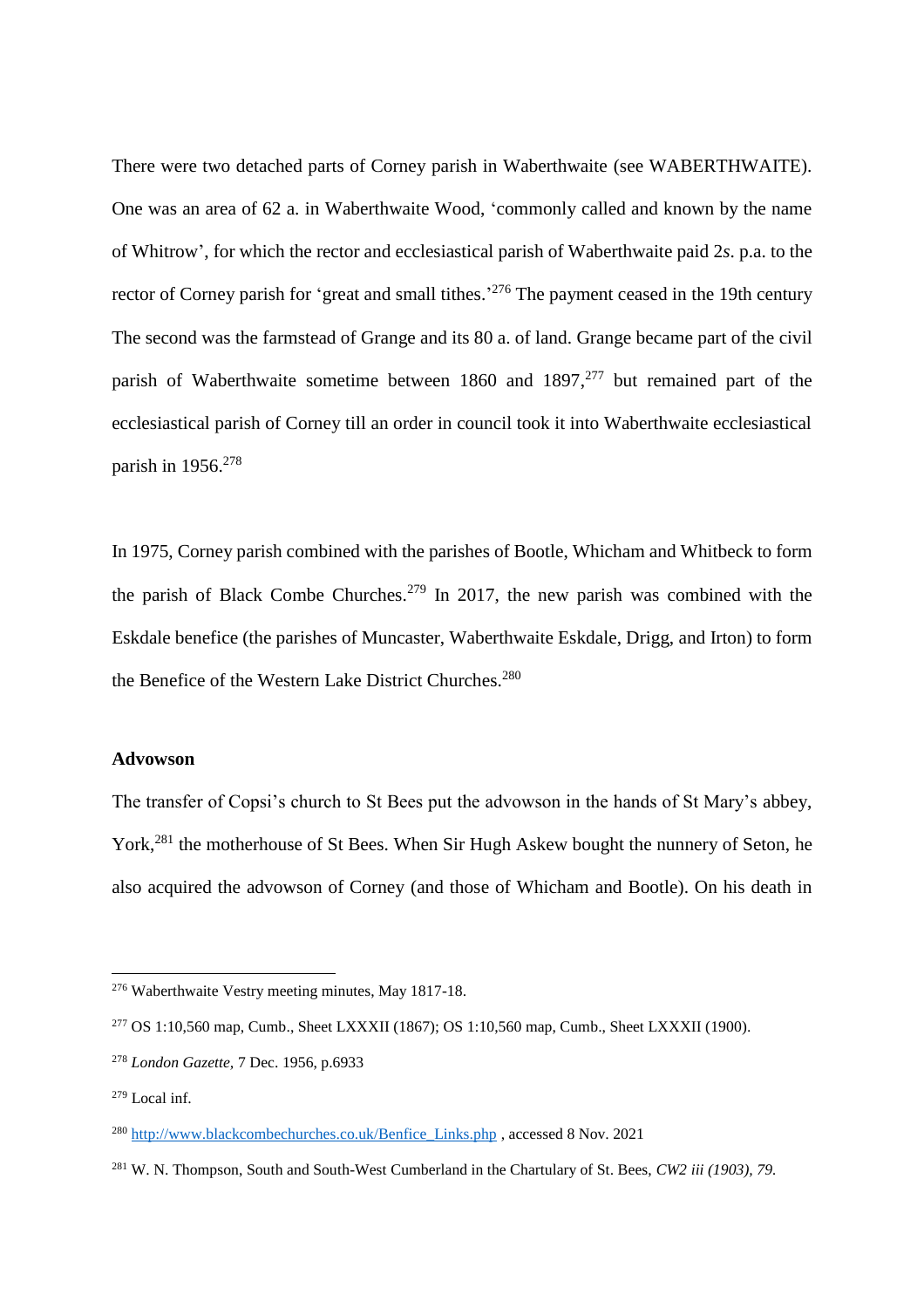1562 it passed to his wife, Bridget,<sup>282</sup> (b. c.1532)<sup>283</sup>who subsequently married William Pennington of Muncaster. As she clung to the catholic religion she was unable to make a presentation.<sup>284</sup> The advowson stayed with the Penningtons of Seaton until the manor was sold to Lord Muncaster in 1779.<sup>285</sup> After selling the manor to William Wakefield in 1802, Lord Muncaster sold the advowson of Corney to the earl of Lonsdale in 1803.<sup>286</sup> The Lonsdales still held the advowson in 1914.<sup>287</sup>

### **Endowment**

 $\overline{a}$ 

In 1291 the living was valued at £8.<sup>288</sup> In 1535 the glebe and associated house were valued at 10*s.* No mill is shown in the valuation. Tithes of grain and sheep totalled £6 16*s*. 8*d*. and small tithes were £2 13*s*. 4*d*. After deductions for synodals and procusations the net value was £9 17*s*.1*d*.<sup>289</sup> in 1558 it was twice that.<sup>290</sup> In 1704 the governors of Queen Anne's Bounty valued the living at £22 11*s*. 10*d*.<sup>291</sup> It had risen to £175 by 1860, but by 1883 it had fallen to £170,<sup>292</sup>

<sup>282</sup> Revd. C. Moor, 'The Askews of Pennington and Seaton', *CW2*' xi (1911), 172.

<sup>283</sup> C. R. Huddleston, 'Millom Families Part II', *CW2*' xciii (1993), 91.

<sup>284</sup> Moor, 'The Askews', 169, 174.

 $285$  CAS (W), WDW/1/2/2/1/16-17, conveyances.

<sup>286</sup> Lysons and S. Lysons, *Magna Britannia: a concise topographical account of the several counties of Great Britain,* London (1816), Vol. 4, 82.

<sup>287</sup> Kelly, *Dir. Cumb*. (1914), 137.

<sup>288</sup> Bouch, *Prelates and People*, 473.

<sup>289</sup> *Valor Ecclesiastes* of Henry VIII quoted in S. Jefferson, *The Histories and Antiquities of Allerdale Ward above Derwent,* Carlisle, 1842, 96.

<sup>290</sup> *The Cumbria Parishes*, Introduction, Appendix B, 33.

<sup>291</sup> N&B, II, 18.

<sup>292</sup> Bulmer, *Dir. West Cumb*. (1883), 435.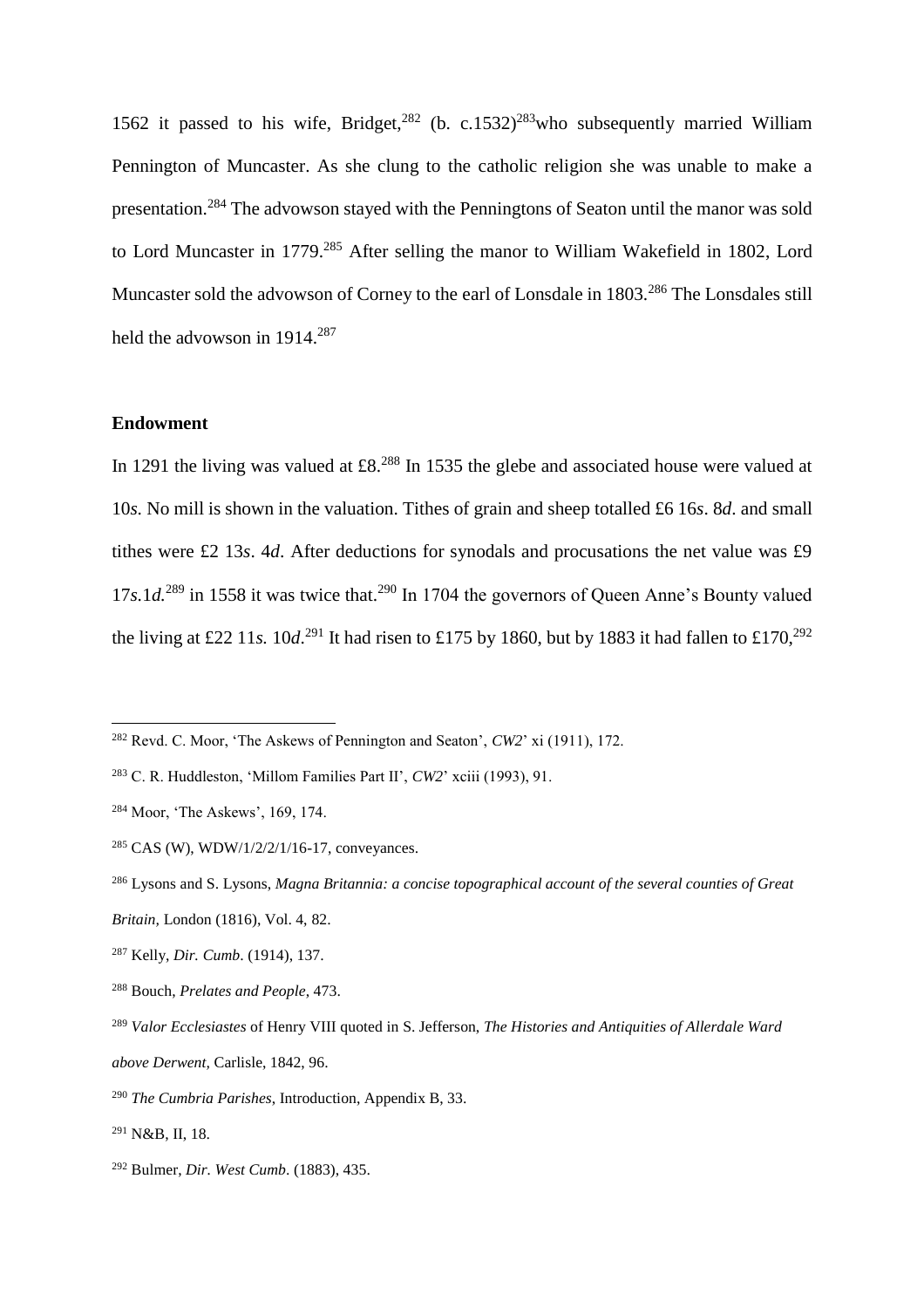and was £130 in 1910.<sup>293</sup> In 1842/3 the tithes were commuted for a rent of £147 1*s*. 4*d*., (this included £2 9*s*. rent for the Glebe land) of which £147 was payable to the rector and 1*s*. 4*d* was payable to the Earl of Lonsdale as impropriator of the tithes for 17 a. of land called "Pinning" at High Corney owned by William Jackson.<sup>294</sup>

### **Clergy House and Living**

In an attestation of 1698, the rector William Benson described the rectory house as a "fine house consisting of one bay of buildings [with] one buttery thereto adjoining". There was also one barn with four bays, a stable with five bays and a room attached, and one byer. The glebe land consisted of 14 a. of arable land and pasture.<sup>295</sup> In 1779, it was reported that the parsonage house was in good repair and that the outbuildings had been repaired by the rector, John Fisher.<sup>296</sup> In 1806, Allison Steble, who was the rector from 1797 to 1814 and the last known rector to live in the parsonage, petitioned the diocese to allow him to live in Bootle parish because the parsonage at Corney was too small.<sup>297</sup> The appeal seems to have failed, because in another petition Allison asks to be allowed to lodge with a family in the parish, again complaining that the parsonage was too small, and adding that part of it had been derelict since 1788 when the previous incumbent had died insolvent.<sup>298</sup> The state of dereliction in 1788 may have been exaggerated, because in 1789 the house and glebe were occupied (by a farmer, Job

<sup>293</sup> Kelly, *Dir. Cumb.* (1910), 130.

<sup>294</sup> CAS (C), DRC/8/50(b), Corney Tithe Apportionment.

<sup>295</sup> CAS (W), DPEN/209/34.

<sup>296</sup> *Cumbria Parishes*, 162.

<sup>297</sup> CAS (W), YDRC/10/11/8.

<sup>298</sup> CAS (W), YDRC/10/11/9.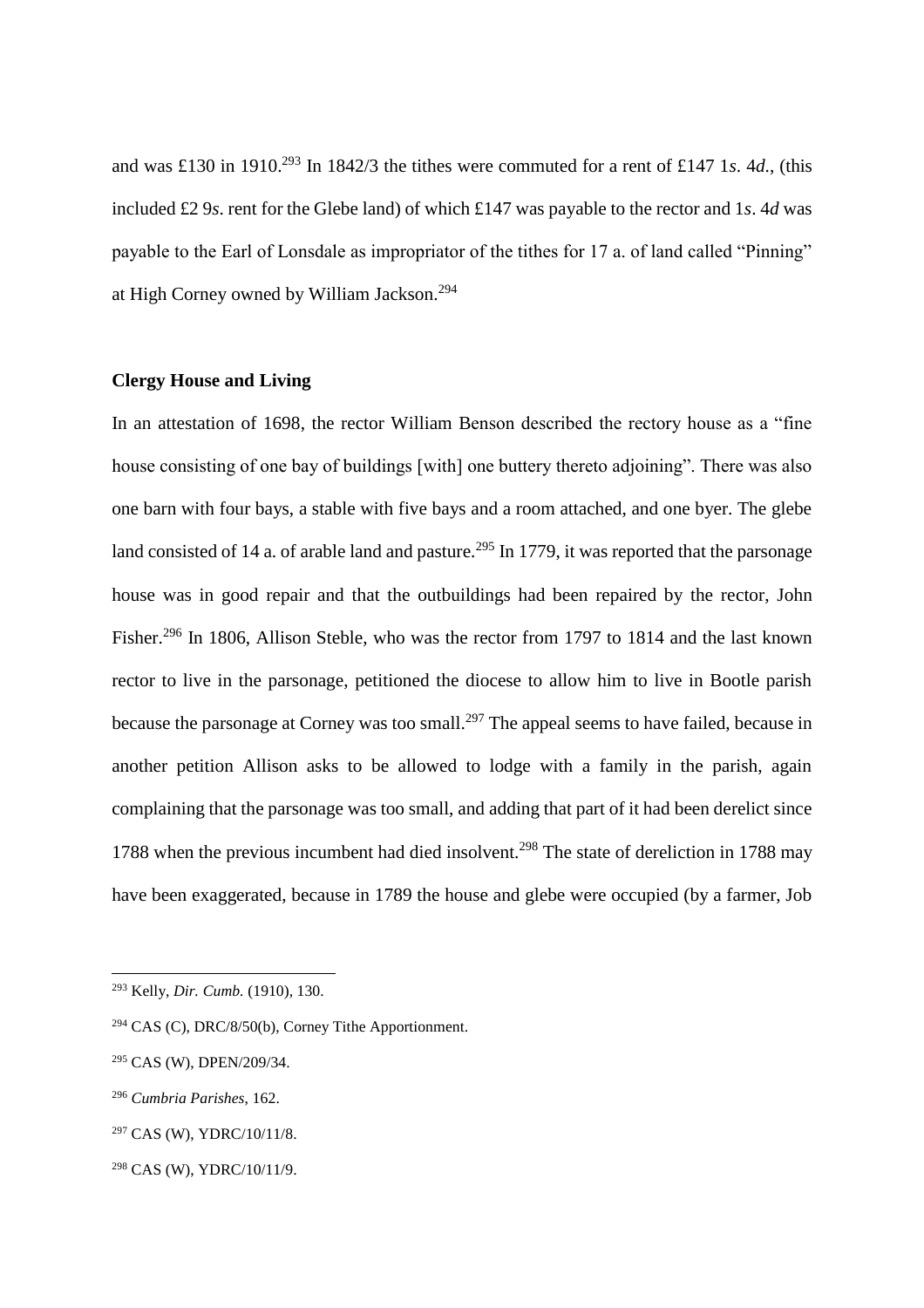Borrowdale), and in Dec. that year, the new rector, Peter How, leased them to John Whinnerah for two years at a rent of £60 p.a.<sup>299</sup> – an unlikely amount for a property with a derelict house.

In the 1840s and the parsonage and glebe land, now amounting to  $34$  a.,  $300$  was occupied by a farmer, Moses Tyson.<sup>301</sup> In 1847 they were advertised for letting by the rector, Revd Clement Fox,<sup>302</sup> and in 1851 the house was occupied by an agricultural labourer, William Satterthwaite.<sup>303</sup> By 1860 it had become uninhabitable<sup>304</sup> and by 1889 was a ruin.<sup>305</sup> Some rough work of the 15th and 16th centuries was still visible on the ruins.<sup>306</sup> The barn at the parsonage was subsequently converted to a house and called Glebe House.

## **Religious Life**

### *Medieval Period.*

In West Cumberland the century between 1215 and 1315 was characterised by planned archiepiscopal visitations to the remote deanery of Copeland that never materialised.<sup>307</sup> Though one of the plans mentioned Waberthwaite and Muncaster,<sup>308</sup> Corney was not mentioned in any.

<sup>299</sup> CAS (W), DPEN/91/5.

<sup>300</sup> CAS (C), DRC/8/50(b), Corney Tithe Apportionment.

<sup>301</sup> *Census* 1841.

<sup>302</sup> *Cumberland Pacquet*, 21 Dec. 1847, p.2.

<sup>303</sup> *Ibid.*

<sup>304</sup> Whellan, *History and Topography*, 488.

<sup>305</sup> A.G. Loftie, *The Rural Deanery of Gosforth,* Kendal (1889), 111.

<sup>306</sup> *Ibid.*

<sup>307</sup> *Ibid,* 140-2.

<sup>308</sup> *Register of William Wickane Lord Archbishop of York,* Surtees Soc., Vol cxiv, Andrews & Co., Durham at: <https://archive.org/details/registerofwillia00surtuoft/page/118/mode/2up?q=wasberthwaite> accessed 6 Dec 2021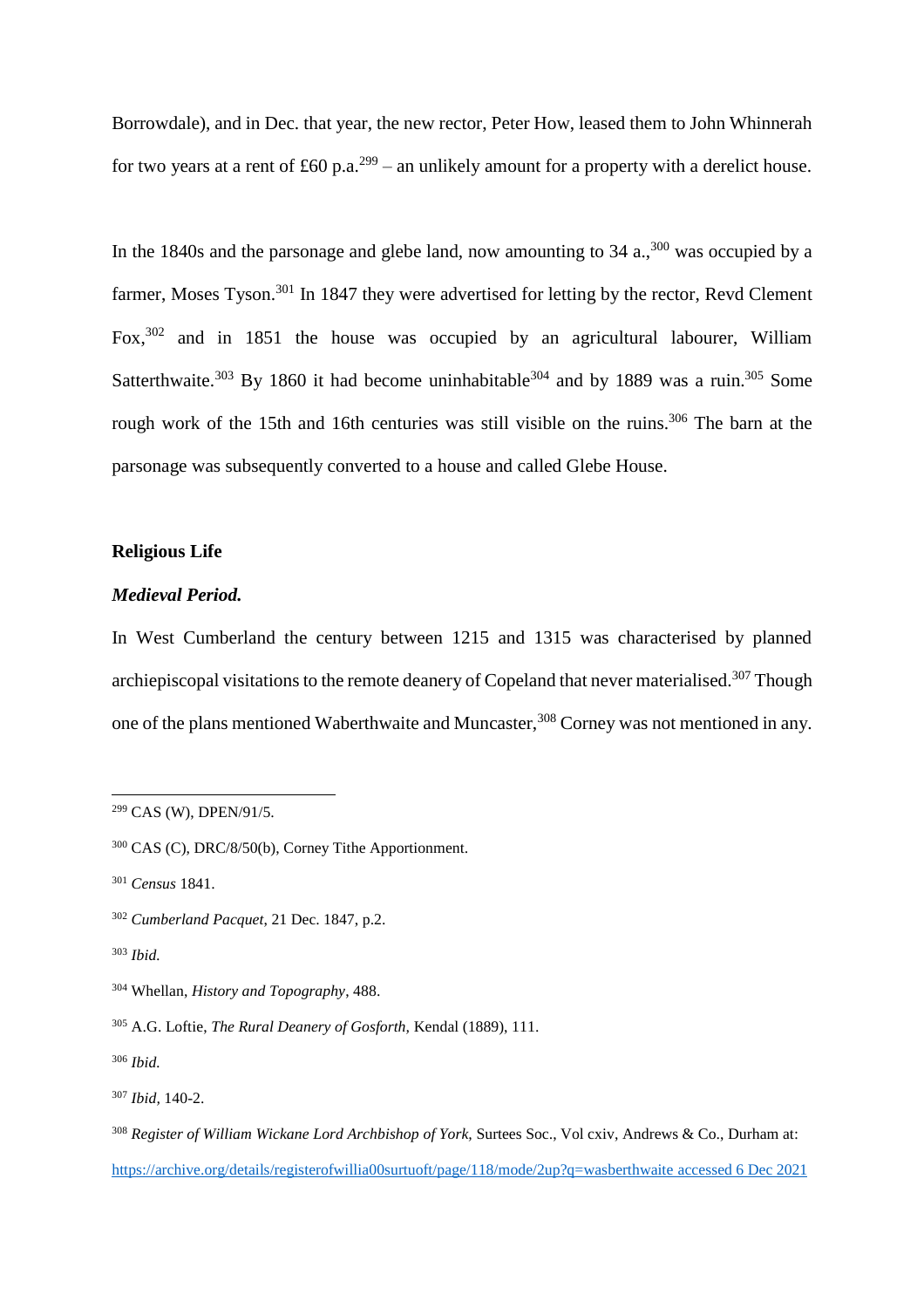One event of significance to the Church took place in Corney during this period when Richard, Bishop of Sodor and Man, died at Langley Park while on his way home to his see in the Isle of Man after attending the Second Council of Lyons in 1274.<sup>309</sup>

It was 1428 before a proposed visitation included Corney, but that plan of Archbishop Kemp's was abandoned on account of bad weather and a poor harvest which restricted the travelling of clergy.<sup>310</sup>

The earliest surviving record of a named incumbent of the church occurs in 1391 when John de Kent, 'rector of Cornay', and others were party to a feoffment.<sup>311</sup> He occurs again in a charter of 1399.<sup>312</sup> In 1524/25 Corney had a rector and a chaplain.<sup>313</sup>

# *Reformation (1529 - 1538) and interregnum (1649-1660).*

The rector of Corney in 1535, Robert Hutton,<sup>314</sup> was replaced by John Mannyng who died in office on 5 Nov. 1541.<sup>315</sup> There is no evidence as to whether Hutton's replacement was a consequence of the Reformation or not.

<sup>309</sup> Harrison, *An Account of the Diocese of Sodor and Man,* Douglas (1879) at: [http://isle-of-](http://isle-of-man.com/manxnotebook/manxsoc/msvol29/p053.htm)

[man.com/manxnotebook/manxsoc/msvol29/p053.htm](http://isle-of-man.com/manxnotebook/manxsoc/msvol29/p053.htm) accessed 26 Oct 2021.

<sup>310</sup> Bouch, *Prelates and People*, 151.

<sup>311</sup> CAS (K), WDRY/1/3/8/2.

<sup>312</sup> CAS (W), DPEN/20/14.

<sup>313</sup> Bouch, *Prelates and People*, 155.

<sup>314</sup> S. Jefferson, *The Histories and Antiquities of Allerdale Ward above Derwent* (Carlisle, 1842), 96.

<sup>315</sup> CCEd at[: https://theclergydatabase.org.uk/jsp/locations/index.jsp.](https://theclergydatabase.org.uk/jsp/locations/index.jsp)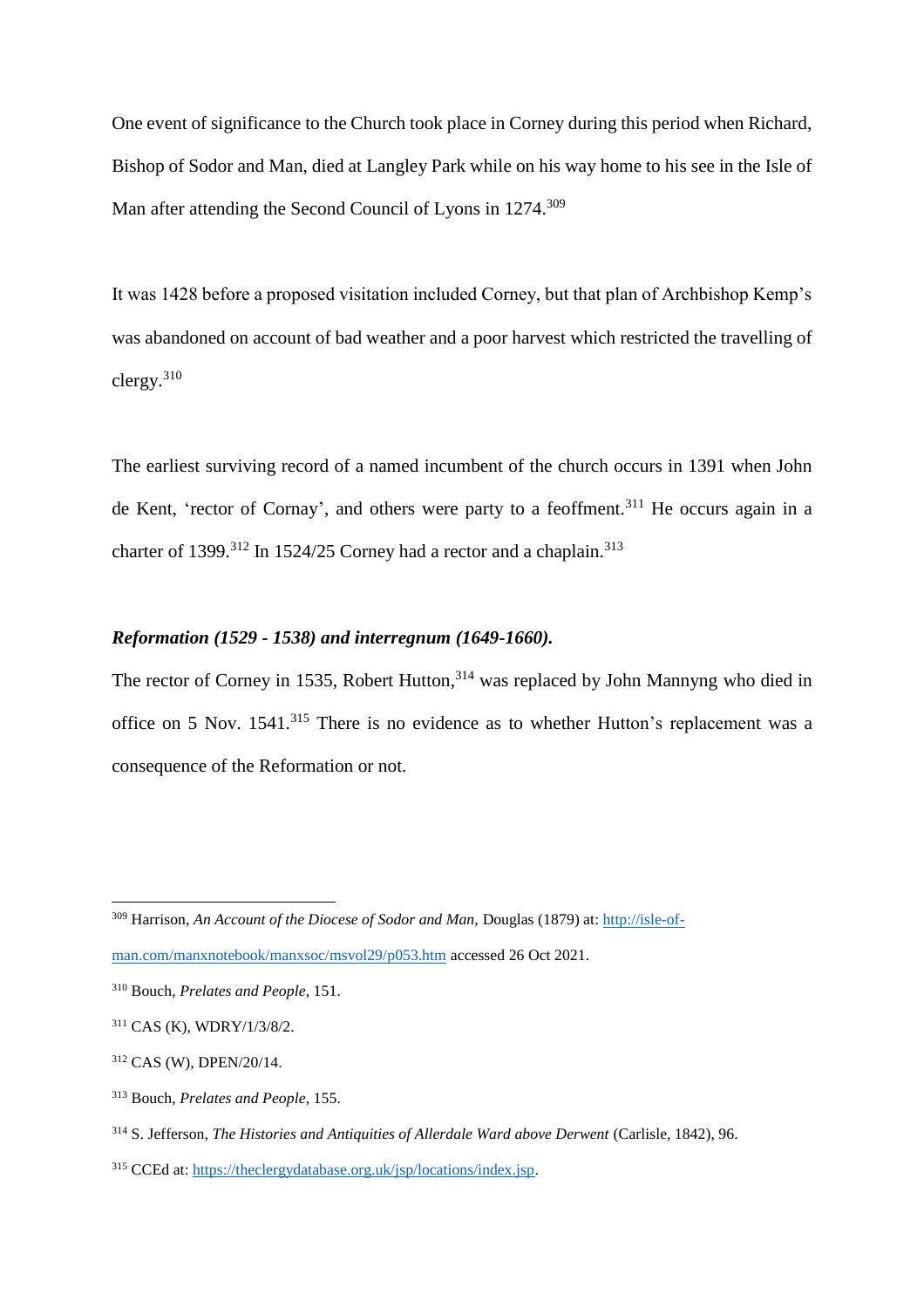There is no evidence of recusancy within the population at large. The report on a visitation of the diocese of Chester to the deanery of Copeland in 1578 made no mention of any 'relics of popery' at Corney, though it did remark that "the Bible was not of the largest volume".<sup>316</sup>

There were still two clergy, a rector and a curate, serving the parish in 1548.<sup>317</sup> The rector was Henry Maliverey who succeeded John Mannyng and served as rector from 1541 until his resignation in 1572.<sup>318</sup> Henry Maliverey was presented by Willimus Maleverey, Willimus Myddylton and three other people who were patrons "for only one occasion" having been temporarily granted the advowson by the abbot of St Mary's York, <sup>319</sup> presumably because Dame Bridget Pennington, being a catholic, could not exercise her right to it. Henry's curate in 1548 may have been Thomas Singleton who was in place in 1554.<sup>320</sup> Records of Corney curates are rare; only six, all named, have been found in the 270 years between 1548 -1818. All had stipends. The 16th century the stipend was £30, in the nineteenth century it was £80.<sup>321</sup>

<sup>316</sup> Bouch, *Prelates and People*, 211.

<sup>317</sup> *Ibid*, 220.

<sup>318</sup> CCE[d https://theclergydatabase.org.uk/jsp/locations/index.jsp.](https://theclergydatabase.org.uk/jsp/locations/index.jsp)

<sup>319</sup> CCEd record ID 193388 retrieved 6 Dec 2021

<sup>&</sup>lt;sup>320</sup> CCEd at[: https://theclergydatabase.org.uk/jsp/locations/index.jsp?locKey=539](https://theclergydatabase.org.uk/jsp/locations/index.jsp?locKey=539).

<sup>&</sup>lt;sup>321</sup> *Ibid at[: https://theclergydatabase.org.uk/jsp/DisplayLibClDetail.jsp?CDBLibClDeID=56454,](https://theclergydatabase.org.uk/jsp/DisplayLibClDetail.jsp?CDBLibClDeID=56454) and* <https://theclergydatabase.org.uk/jsp/DisplayAppointment.jsp?CDBAppRedID=59850> and <https://theclergydatabase.org.uk/jsp/DisplayAppointment.jsp?CDBAppRedID=71103> and <https://theclergydatabase.org.uk/jsp/DisplayAppointment.jsp?CDBAppRedID=271020> and <https://theclergydatabase.org.uk/jsp/DisplayAppointment.jsp?CDBAppRedID=70236> and <https://theclergydatabase.org.uk/jsp/DisplayAppointment.jsp?CDBAppRedID=206802>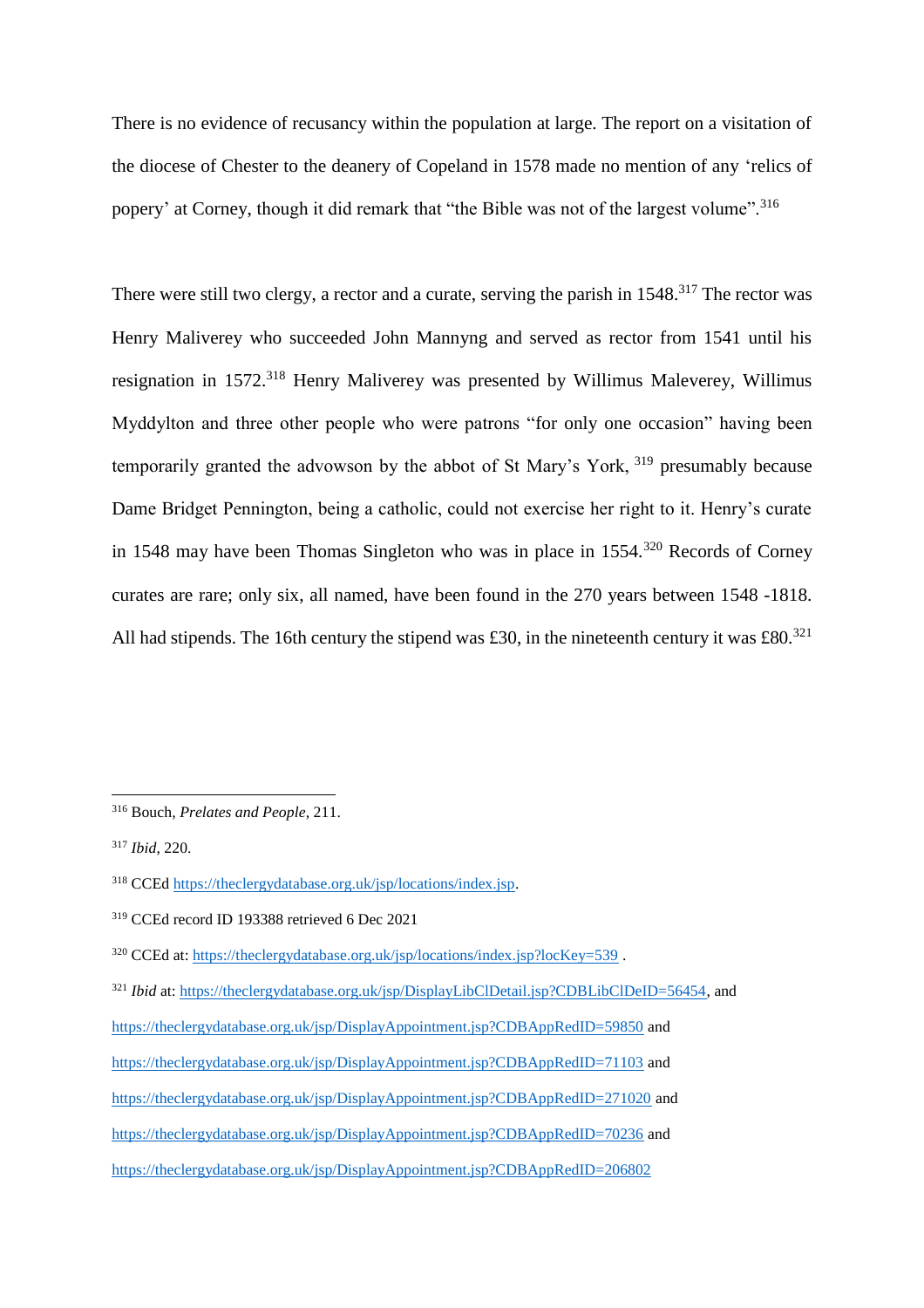Between 1572 and 1630 the rectorship passed through three people to Thomas Antrobus who was instituted on 1 Aug. 1630.<sup>322</sup> Thirty years earlier, at the age of 16, Thomas had joined Queens College Oxford as a student, but did not obtain a degree.<sup>323</sup> During his incumbency, in 1633, a commissioners' report on their visit to Corney noted that the church "is not beautified with sentences of scripture."<sup>324</sup>

James Thompson succeeded Thomas Antrobus as rector.<sup>325</sup> In 1658 a *mittimus* was issued against Richard Robinson of Bootle for the "disturbing of Mr James Thompson in his parish church of Corney." The nature of the disturbance is not recorded, but Robinson appears to have been a serial offender, since the *mittimus* also refers to his causing disturbances at Drigg church and Muncaster church.<sup>326</sup> No reason for James Thompson's departure in or before 1661 has been found, but his successor was appointed "*per mortem* Thomas Antrobus",<sup>327</sup> effectively removing James Thompson's incumbency from the record.

#### *1660 -1840.*

<sup>&</sup>lt;sup>322</sup> CCEd at [https://theclergydatabase.org.uk/jsp/DisplayAppointment.jsp?CDBAppRedID=74575.](https://theclergydatabase.org.uk/jsp/DisplayAppointment.jsp?CDBAppRedID=74575)

<sup>323</sup> Nightingale, *Ejected of 1662, 854;* Oxford University Alumni at: *Alumni Oxonienses 1500-1714*, ed. Joseph Foster (Oxford, 1891), pp. 1-28. *British History Online*http://www.british-history.ac.uk/alumni-oxon/1500- 1714/pp1-28 (accessed 25 October 2021).

<sup>324</sup> Bouch, *Prelates and People*, 328.

<sup>325</sup> *Ibid*, 854; Oxford University Alumni at: *Alumni Oxonienses 1500-1714*, ed. Joseph Foster (Oxford, 1891), 854.

<sup>326</sup> P.H. Fox, *CW2,* The Notebook of William Thompson of Thornflatt, Justice of the Peace for Cumberland during the Commonwealth14 (1914), 160.

<sup>327</sup> Nightingale, *Ejected of 1662*, II, *855.*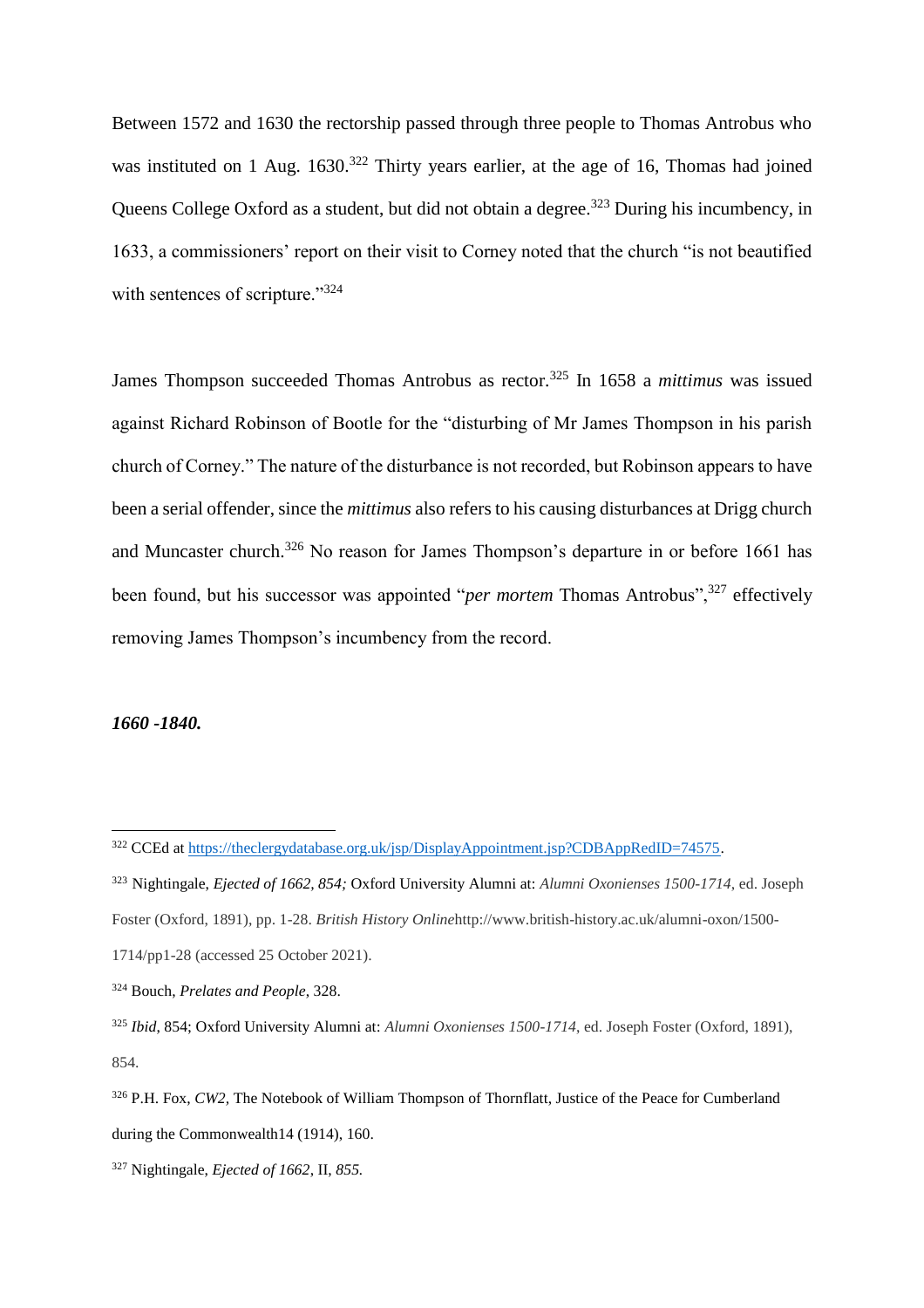Francis Berkeley (aka Barclay) succeeded James Thompson. He was instituted on 28 Aug. 1661, subscribed to the Act of Uniformity on 14 Aug. 1662, and was licenced as a preacher on 16 Oct. 1662.<sup>328</sup>

In 1666, Robert Crompton BA became the first rector to hold a degree. He was accepted by the Archbishop of York and ordained as a deacon and a priest on the same day, 20 Sep. 1663. He was instituted in Corney in 1666. He moved from Corney and was succeeded by Christopher Stockbridge (see WABERTHWAITE) in  $1677,^{329}$  who died in the same year.

William Benson succeeded Christopher Stockbridge. In 1688, a parishioner, Thomas Tyson, petitioned the quarter sessions to have William Benson restrained, claiming that he had quarrelled with Thomas's wife's son, John Pert, and gone to John's mother and threatened to hang him or her, and then had them summoned to the sessions, which they would have difficulty attending as they were too poor to readily travel the 40 miles round trip to answer the case. They petitioned that the Bench have them released from this duty and have William Benson restrained.<sup>330</sup> The Bench's ruling has not survived, but it apparently had little effect on William Benson's position as he remained rector of Corney until his death in 1738.<sup>331</sup> He was Corney's longest serving rector having held the post for 61 years. His successor, John Fisher was instituted on Christmas Day 1738.<sup>332</sup> He died insolvent at the age of 84 having served as

<sup>328</sup> Crockford's at: https://theclergydatabase.org.uk/jsp/DisplayLibClDetail.jsp?CDBLibClDeID=176674.

<sup>329</sup> Nightingale, *Ejected of 1662*, II, 856, 871.

<sup>330</sup> CAS (C), Q/11/1/8/15.

<sup>331</sup> Nightingale, *Ejected of 1662,* 857.

<sup>332</sup> Nightingale, *Ejected of 1662,* 857. Hutchinson, Vol. I 562.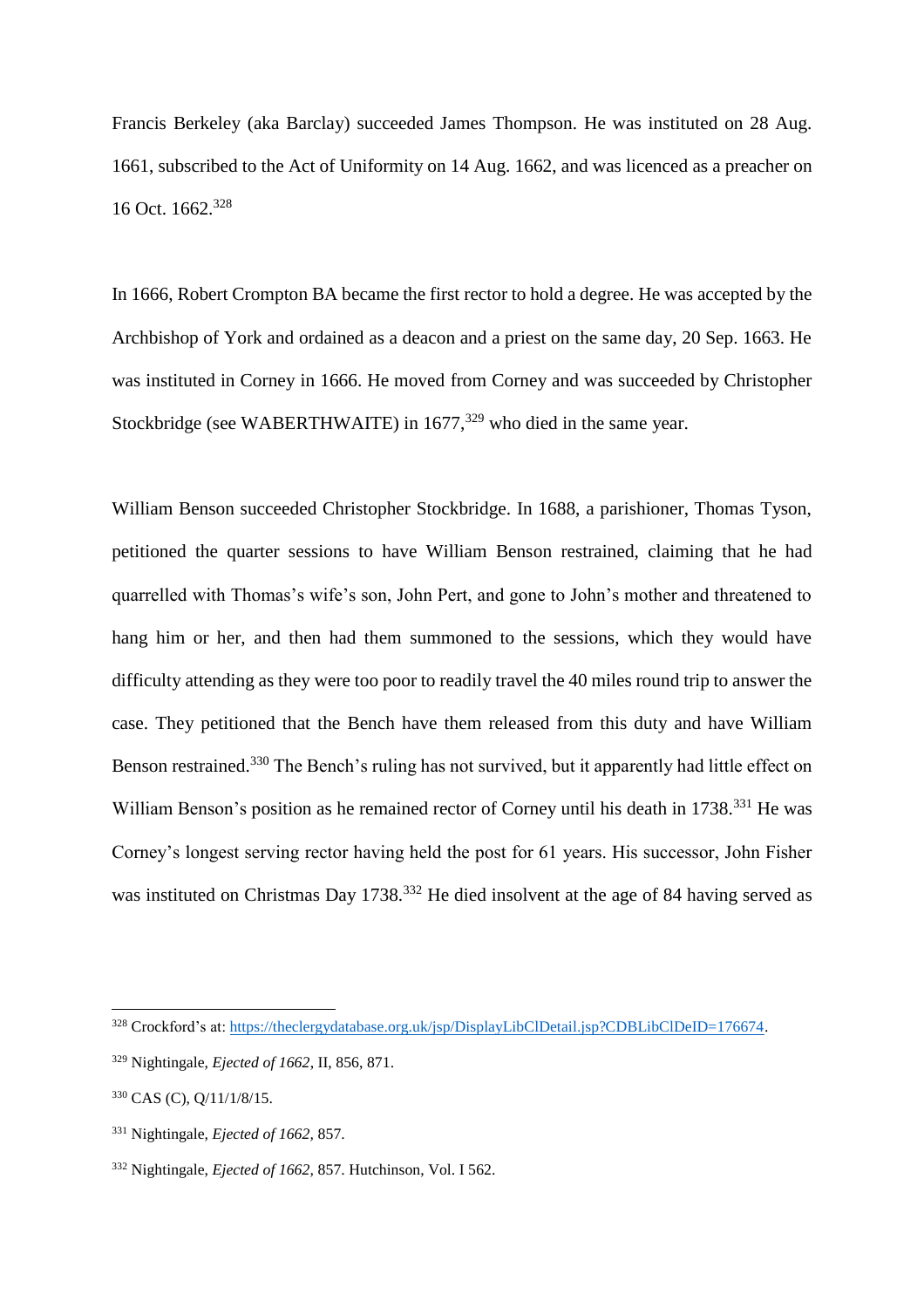Corney's rector for 50 years.<sup>333</sup> During his incumbency, church attendance appears to have been good. In 1779 forty communicants attended the church, this rose to sixty at Easter. Divine Service and a sermon were delivered every Sunday and on Christmas Day. Holy Sacraments were given three times a year.<sup>334</sup>

Allison Steble, appointed in 1797,<sup>335</sup> had his post terminated in 1814, it being deemed void by cession, <sup>336</sup> presumably because of holding Corney as living in plurality with another living (the usual reason for cession). He was replaced by Thomas Harrison BA MA.<sup>337</sup>

## *1840s – 2021.*

Thomas Harrison, remained incumbent at Corney until his death in 1840 when he was replaced by William Benn,<sup>338</sup> previously rector of Bolton.<sup>339</sup> William Benn obtained a BA at Queen's College, Oxford prior to being ordained as a dean in 1938<sup>340</sup> and ordained as a priest on 22 Sep. 1839 in Carlisle cathedral.<sup>341</sup> He was presented as rector of Corney by the Earl of Lonsdale

 $\overline{a}$ 

<sup>341</sup> *Ibid*, 28 Dec. 1839, p.2.

<sup>333</sup> CAS (W) YDRC/10/11/9; *The Cumbria Parishes*, 162.

<sup>334</sup> *The Cumbria Parishes*, 162.

<sup>335</sup> CCEd at[: https://theclergydatabase.org.uk/jsp/persons/CreatePersonFrames.jsp?PersonID=136708.](https://theclergydatabase.org.uk/jsp/persons/CreatePersonFrames.jsp?PersonID=136708)

<sup>336</sup> CCEd at<https://theclergydatabase.org.uk/jsp/DisplayVacancy.jsp?CDBAppRedID=270989>

<sup>337</sup> CCEd, <https://theclergydatabase.org.uk/jsp/persons/CreatePersonFrames.jsp?PersonID=92804>

<sup>338</sup> *Carlisle Patriot*, 14 Nov. 1840, p.2.

<sup>339</sup> *Ibid*, 8 Jun 1839, p.3.

<sup>340</sup> *Ibid*, 7 Apr. 1838, p.2.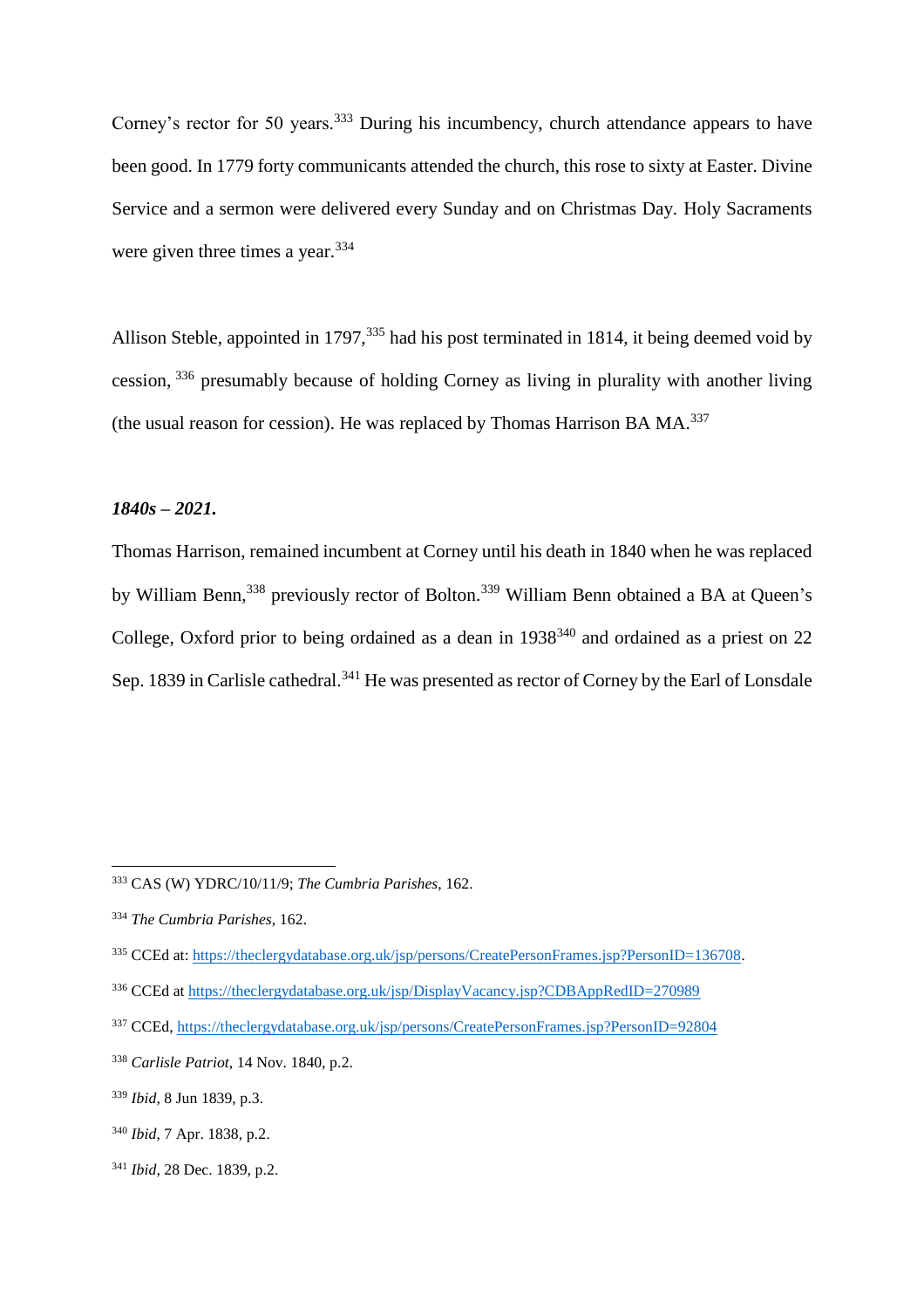in Nov.  $1840$ <sup>342</sup> and instituted on 10 Dec.  $1840$ <sup>343</sup> In 1841, he took the oath of allegiance and abjuration before he High Sheriff of Cumberland and the Under Sheriff.<sup>344</sup> In the same year he married Maria Lawton, daughter of the rector of Lawton in Cheshire. 345

Clement Fox served as rector for Corney from 5 Jan. 1847 to his death in 1848. <sup>346</sup> He obtained a BA from Queen's College, Oxford in 1837<sup>347</sup> and subsequently obtained an MA. He was admitted to holy orders as a dean in  $1838^{348}$  and served as curate at St Bridget's in St. Bees<sup>349</sup>, and in Ponsonby<sup>350</sup> and Thwaites parishes<sup>351</sup> before becoming rector at Corney. He lived at Middleton Place during his rectorship, preferring to let the parsonage and glebe.<sup>352</sup> He died at St Bees Abbey on 18 Apr. 1848 aged 38.<sup>353</sup>

 $\overline{a}$ 

<sup>351</sup> *Carlisle Journal*, 15 Aug 1846, p.3.

<sup>353</sup> *Ibid*, 25 Apr 1848, p.3.; *Carlisle Journal*, 28 Apr 1848, p.3.

<sup>342</sup> *Ibid*, 14 Nov. 1849, p.2.

<sup>343</sup> Cumbria County History Trust

at[:https://www.cumbriacountyhistory.org.uk/sites/default/files/CORNEY%20Incumbents.pdf.](https://www.cumbriacountyhistory.org.uk/sites/default/files/CORNEY%20Incumbents.pdf)

<sup>344</sup> *Carlisle Journal*, 10 Apr 1841, p.3.

<sup>345</sup> *Ibid,*13 Mar 1842, p.3.

<sup>346</sup> Cumbria County History Trust at:

<https://www.cumbriacountyhistory.org.uk/sites/default/files/CORNEY%20Incumbents.pdf>

<sup>347</sup> *Cumberland Pacquet* 21 Nov. 1837 p. 2.

<sup>348</sup> *Ibid,* 25 Dec. 1838, p.3.

<sup>349</sup> *Ibid*, 28 Jan. 1830, p.3.

<sup>350</sup> *Ibid*, 17 Jun. 1845, p.3

<sup>352</sup> *Cumberland Pacquet,* 14 Sep. 1847, p.1.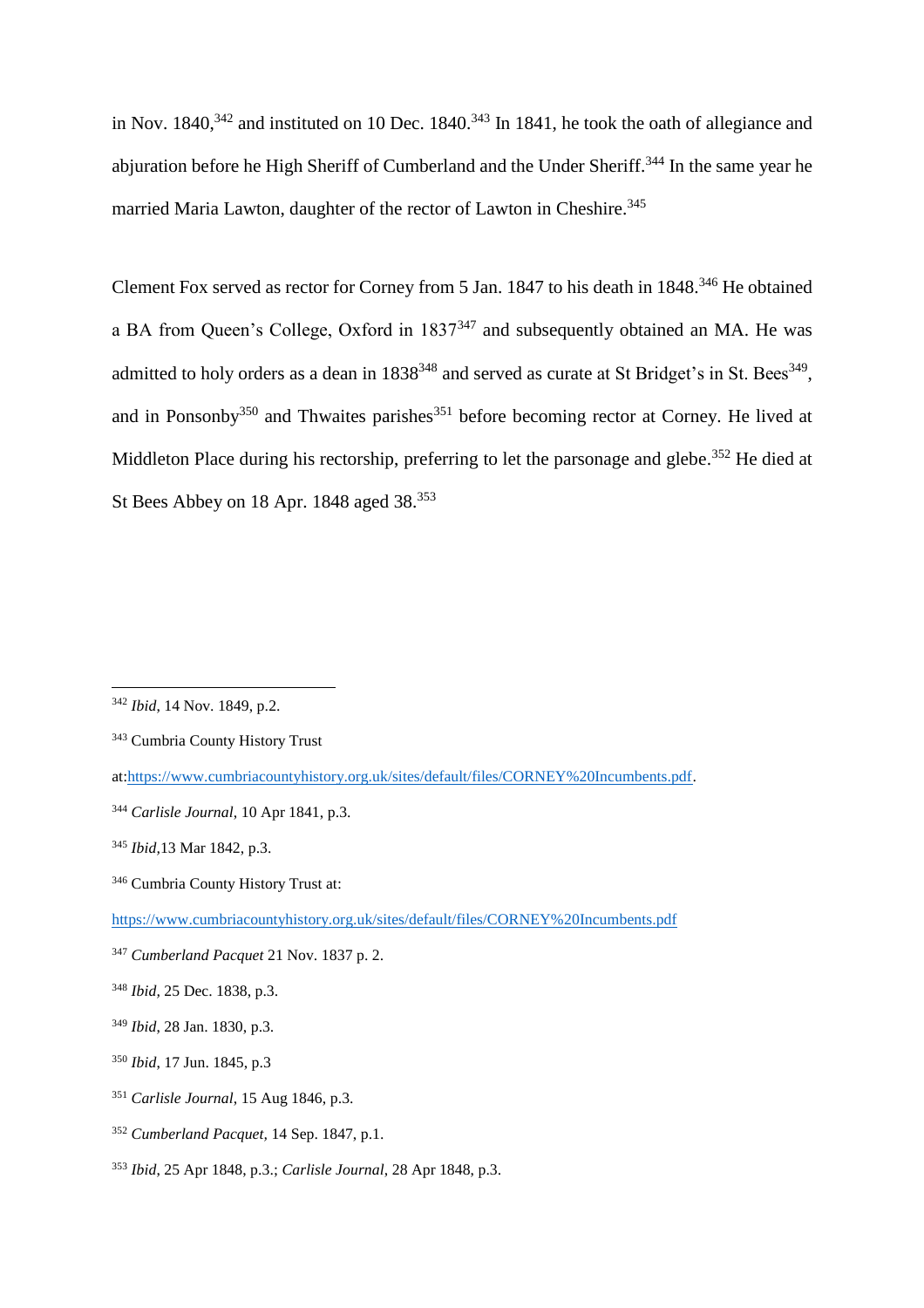Clement Fox was succeeded by Christopher Abbott MA. In 1849 he took the 'customary oaths<sup>354</sup> and died in 1880.<sup>355</sup> Beyond that no records of his 31-year incumbency have survived other than the fact that the average congregation in 1851 was 40 at the morning service and 50 at the evening service, and there was no Sunday school. 356

Abbott was succeeded by Thomas Bishop Cawley Wren in 1880,<sup>357</sup> who was rector at Corney during the Bishop of Carlisle's triennial visitation in 1884.<sup>358</sup> He was still in post when he attended the Bishop's visitation to St George's church, Millom in 1907.<sup>359</sup> He died in 1915 aged 71.<sup>360</sup>

An annual flower service was held at Corney during Revd. Wren's rectorship in the early years of the 20th century. After each service the flowers were donated to Whitehaven and West Cumberland Infirmary.<sup>361</sup> The church maintained an active choir during this period. After 1904 the choir was accompanied by a new harmonium purchased that year.<sup>362</sup>

<sup>354</sup> *Cumberland Pacquet*, 9 Jan 1949, p.4.

<sup>355</sup> *Cumberland and Westmorland Herald*, 26 Feb. 1881, p.5; A.G. Loftie, *The Rural Deanery of Gosforth,*  Kendal (1889), 112.

<sup>356</sup> TNA, HO 129/572 (religious census 1851) at[: https://discovery.nationalarchives.gov.uk/details/r/C1360032,](https://discovery.nationalarchives.gov.uk/details/r/C1360032) accessed 29 Oct. 2021.

<sup>357</sup> A.G. Loftie, *The Rural Deanery of Gosforth,* Kendal (1889), 112. *Eddowe's Journal*, 29 Sep. 1880, p. 5. <sup>358</sup> *Maryport Advertiser* 6 May 1884, p.3.

<sup>359</sup> *Millom Gazette*, 7 Jul. 1907, p.6.

<sup>360</sup> Death certificate, Bootle, Cumberland, quarter 1 1915, vol 10B, page 1144.

<sup>361</sup> *Millom Gazette,*5 Aug. 1904; *Maryport Advertiser*, 11 Oct. 1902, p.5.

<sup>362</sup> *Millom Gazette,*5 Aug. 1904; *Ibid* 12 Jun. 1912, p1; *Millom Gazette,* 9 Jan. 1914, p.1.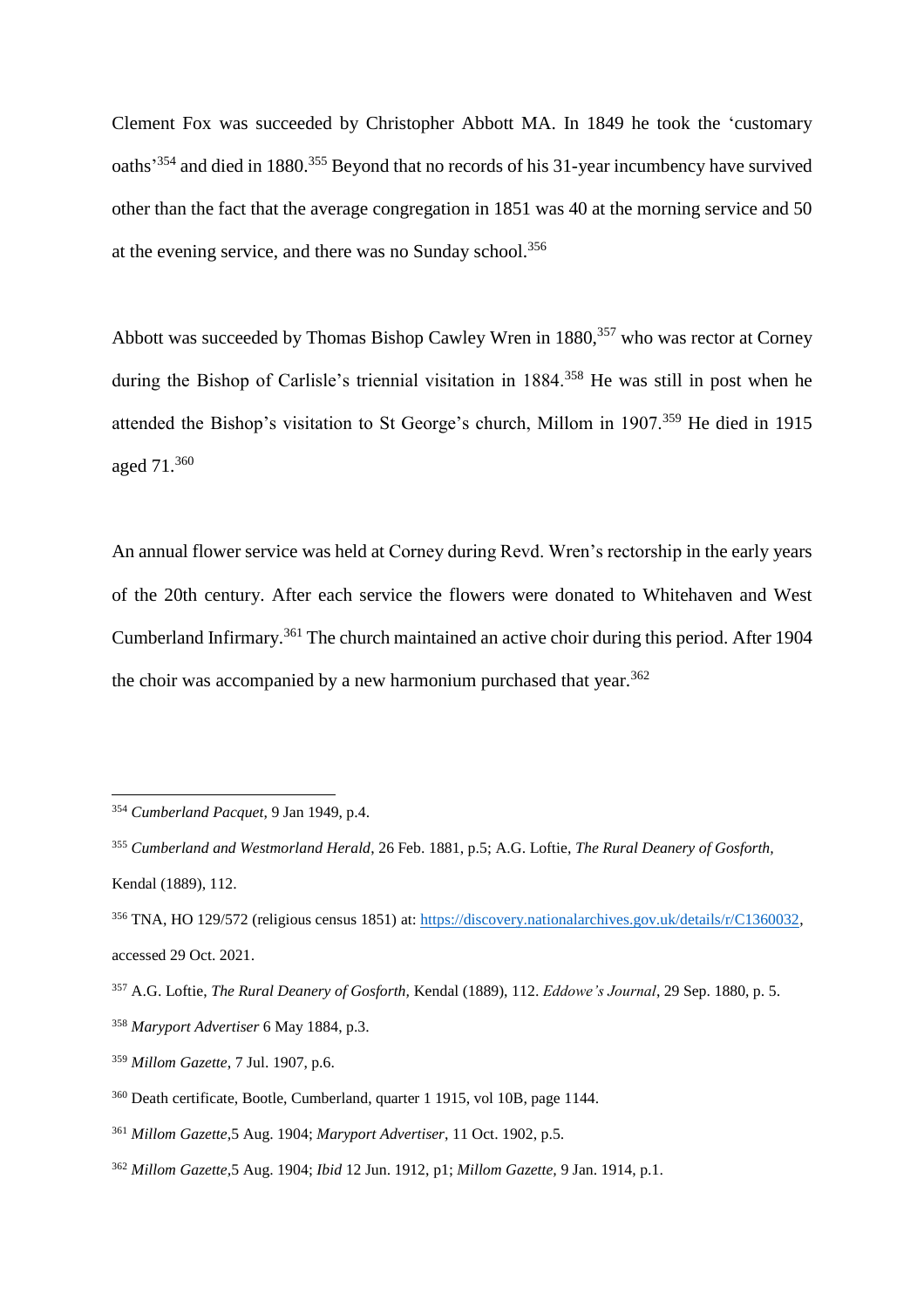From 1915 to 1955, Corney and Waberthwaite, though not formally combined, shared a rector, the Revd Percy Parminter, and services were alternated between the parishes (see Waberthwaite). In 1916, Revd Parminter set up 'St Luke's mission church' at Lane End in Waberthwaite so that evening services for a combined congregation of Waberthwaite and Corney parishioners could be held there. The services, led by the rector, continued until the church was closed in 1966 (see WABERTHWAITE). After the church was closed the altar cross and vases were donated to Corney church.

After Revd Parminter retired, he was succeeded by James Squires,<sup>363</sup> and Waberthwaite reverted to having its own rector. In 1973, Corney again shared a rector when Revd Ian Forbes Black became rector of a new parochial entity, Bootle with Corney.<sup>364</sup> Two years later, Corney, Bootle, Whitbeck and Whicham were united as Black Combe parish under his rectorship.<sup>365</sup> In 2017 Black Combe parish became part of the newly formed benefice of the Lake District Churches.

## **Church Architecture**

The church consists of a single cell (there is no transept) divided into a nave and chancel by an arch and a change in floor level (there is a step down into the chancel). It has a slate roof and its walls are built of uncoursed stone (granite and sandstone) and are roughcast in parts. A bellcote on the west end of the building carries two bronze bells. On the west wall a porch protects the entrance to the church. A vestry has been built onto the east end of the north wall.

<sup>363</sup> *Corney Incumbents* at:

<https://www.cumbriacountyhistory.org.uk/sites/default/files/CORNEY%20Incumbents.pdf> .

<sup>364</sup> Crockford's at[: https://www.crockford.org.uk/people/13585/the-revd-ian-forbes-black](https://www.crockford.org.uk/people/13585/the-revd-ian-forbes-black)

<sup>365</sup> *Ibid.*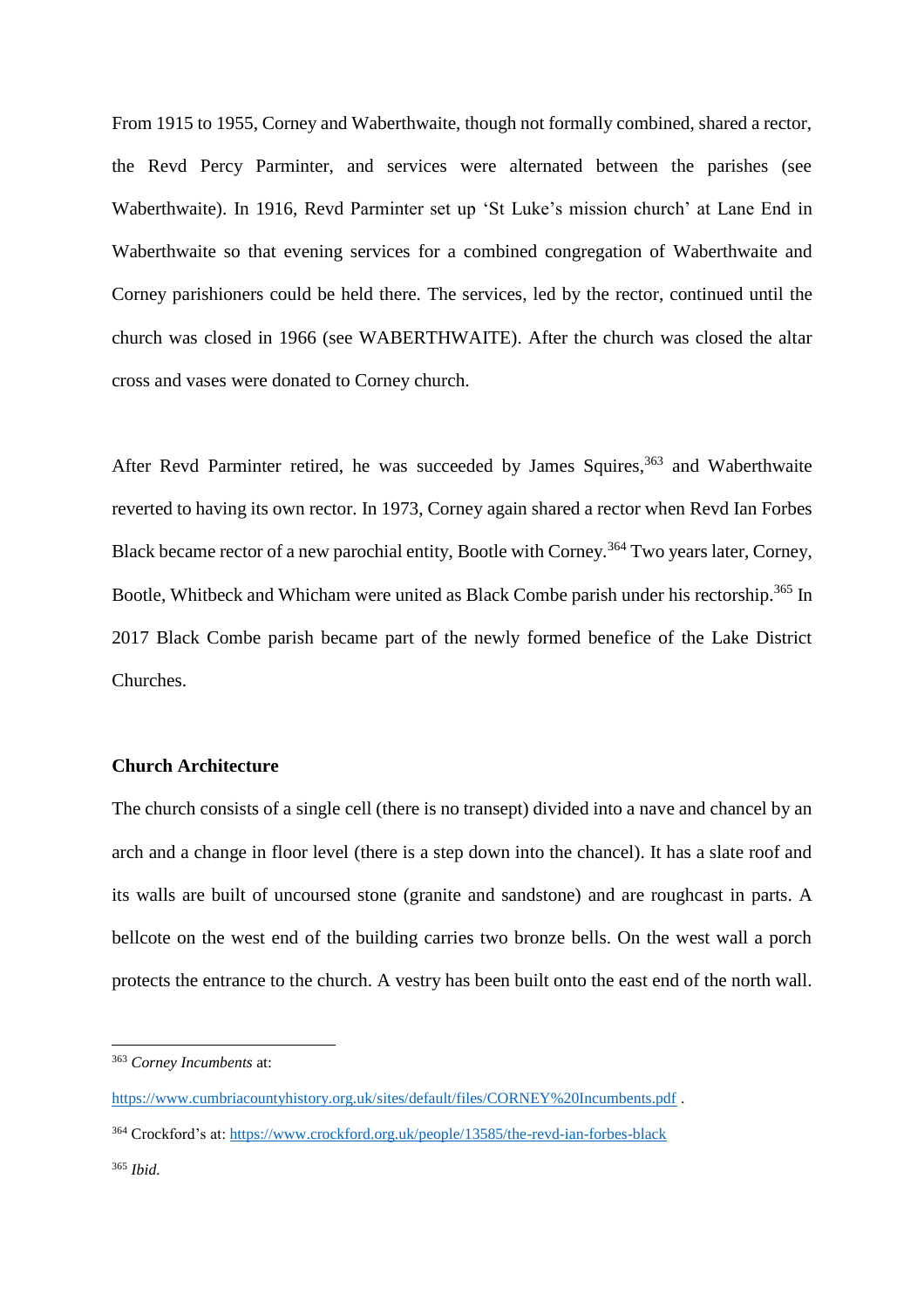The form of Corney church as it stands today (2021) is due to major modifications carried out in 1789, 1790, 1847 and 1882.

In 1789, four new windows were put in the church, two in the south wall and two in the north wall, all with dimensions of 5 ft. by 4 ft. The porch was moved to a new position to cover a "great door" that was broken into the west end. The side walls (presumably the east and west walls) were raised to give the roof a pitch of 1 in 3, and a ceiling beam, joists and a new ceiling were put in. That same year it was agreed that church be "Sealed [ceiled?] anew", the aisle be flagged, a new pulpit and reading desk be installed and the existing one be repaired. In 1790 Job Borrowdale and William Pritt were given the work to renew the pews as double pews (i.e. box pews). Each parishioner was to pay for their own pew, but the money for the rest of the work was to be funded by raising a purvey.

In 1847 the church was described as 'a plain edifice with a belfry carrying two bells.<sup>366</sup> Later in the same year the current vestry was built.<sup>367</sup>

In 1882, £511 17*s*. 8*d*. was raised by subscription and a £50 grant from the Diocesan Society for another refurbishment of the church.<sup>368</sup> The plans for the refurbishment were drawn up by Paley and Austin who had considerable experience as architects for church buildings. The work was considerable, costing £425 and taking seven months to complete. The church was closed to accommodate the work and services were moved to a barn in Corney Hall.<sup>369</sup> No copies of

<sup>366</sup> Mannix & Whellan, *Dir. Cumb.*(1847), 199.

<sup>367</sup> CAS (W) YPR 51/3/1 vestry minutes 1773 -1846.

<sup>368</sup> *Ibid*; A.G. Loftie, *The Rural Deanery of Gosforth,* Kendal (1889), 110.

<sup>369</sup> CAS (W), YPR 51/3/1, vestry minutes 1773 -1846.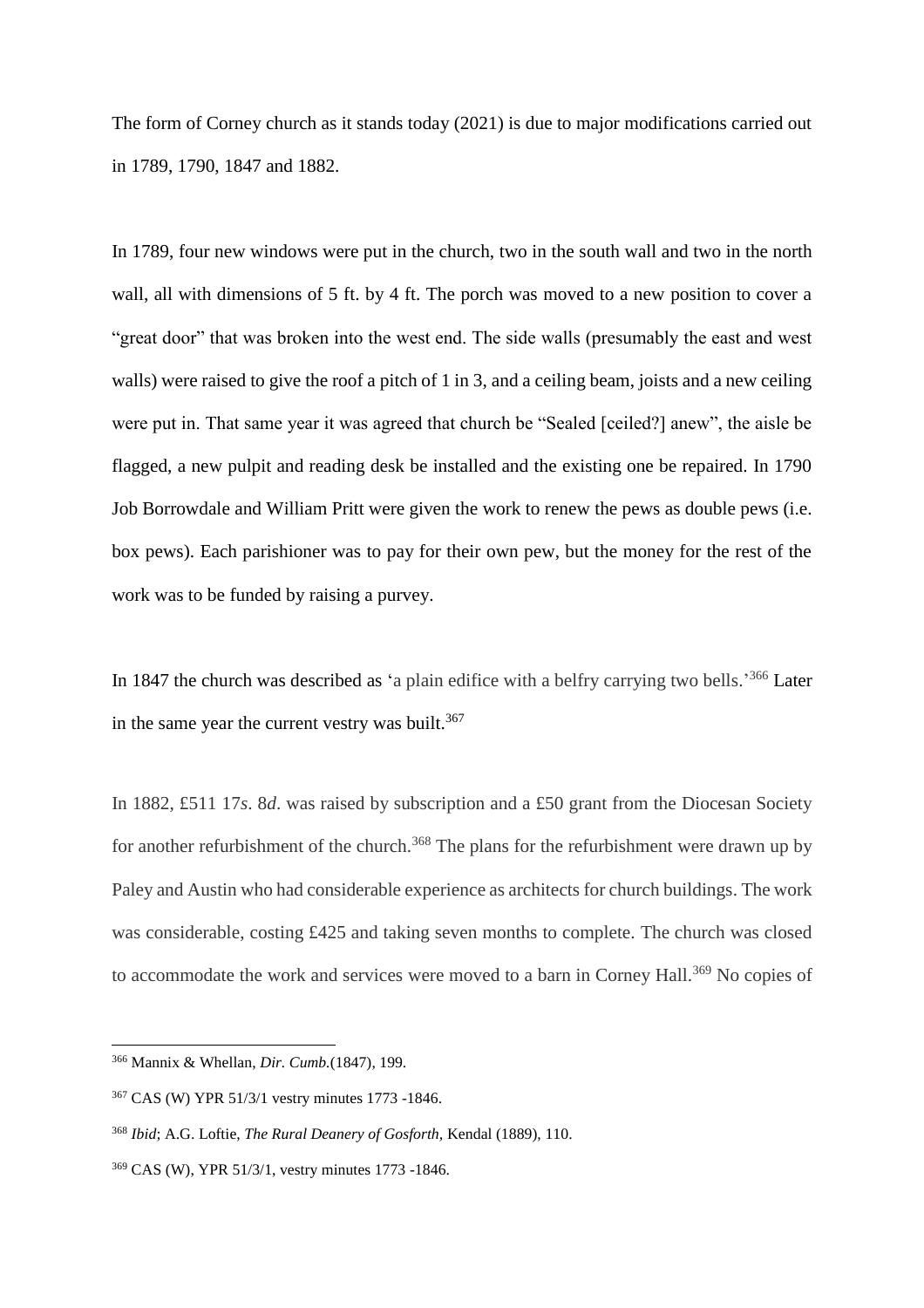the plans have been found, but some details have been reported. The square windows (presumably those installed in 1790) were replaced with windows in the Victorian 'Gothic' style, the chancel roof was lowered, the plaster ceiling removed and the box pews were replaced with open pews. <sup>370</sup> The restoration revealed evidence of two small pre-reformation doorways, one in the north wall the other in the south, $371$  and signs that before the refurbishment of 1790 the windows were Gothic in shape.<sup>372</sup> The door opening found in the north wall was retained as a feature that was still present in 2021. The balance of £86 17*s*. 8*d.* remaining after the building refurbishment was paid for was spent on accoutrements including a new altar cloth, new gates for the churchyard, repairs to the bells and stoves to heat the church and vestry. A new font, donated by Robert Scott DD, dean of Rochester and inscribed "IN THE NAME OF THE FATHER AND OF THE SON AND OF THE HOLY GHOST AMEN. R. S. 1882, was also installed and placed on the North side of the entrance at the west end of the church.<sup>373</sup>

#### **LOCAL GOVERNMENT**

#### **Manorial Government**

*Seaton Manor*

<sup>370</sup> Bulmer *Dir. West Cumb.* (1883), 435; A.G. Loftie, *The Rural Deanery of Gosforth,* Kendal (1889), 110.

<sup>371</sup> W. G. Collingwood, 'An Inventory of the Ancient Monuments of Cumberland', *CW2,* 23 (1923), 268; A.G.

Loftie, *The Rural Deanery of Gosforth,* Kendal (1889), 110.

<sup>372</sup>*Ibid*; Church of England Church Heritage Record 607279 at:

[https://facultyonline.churchofengland.org/chr/ChurchDetails.aspx?id=2107.](https://facultyonline.churchofengland.org/chr/ChurchDetails.aspx?id=2107) accessed 23 Oct 2011.

<sup>373</sup> Revd. J. Wilson, 'The Baptismal Fonts of the Rural Deaneries of Gosforth and Whitehaven', *CW1*, 11 (1891), 341.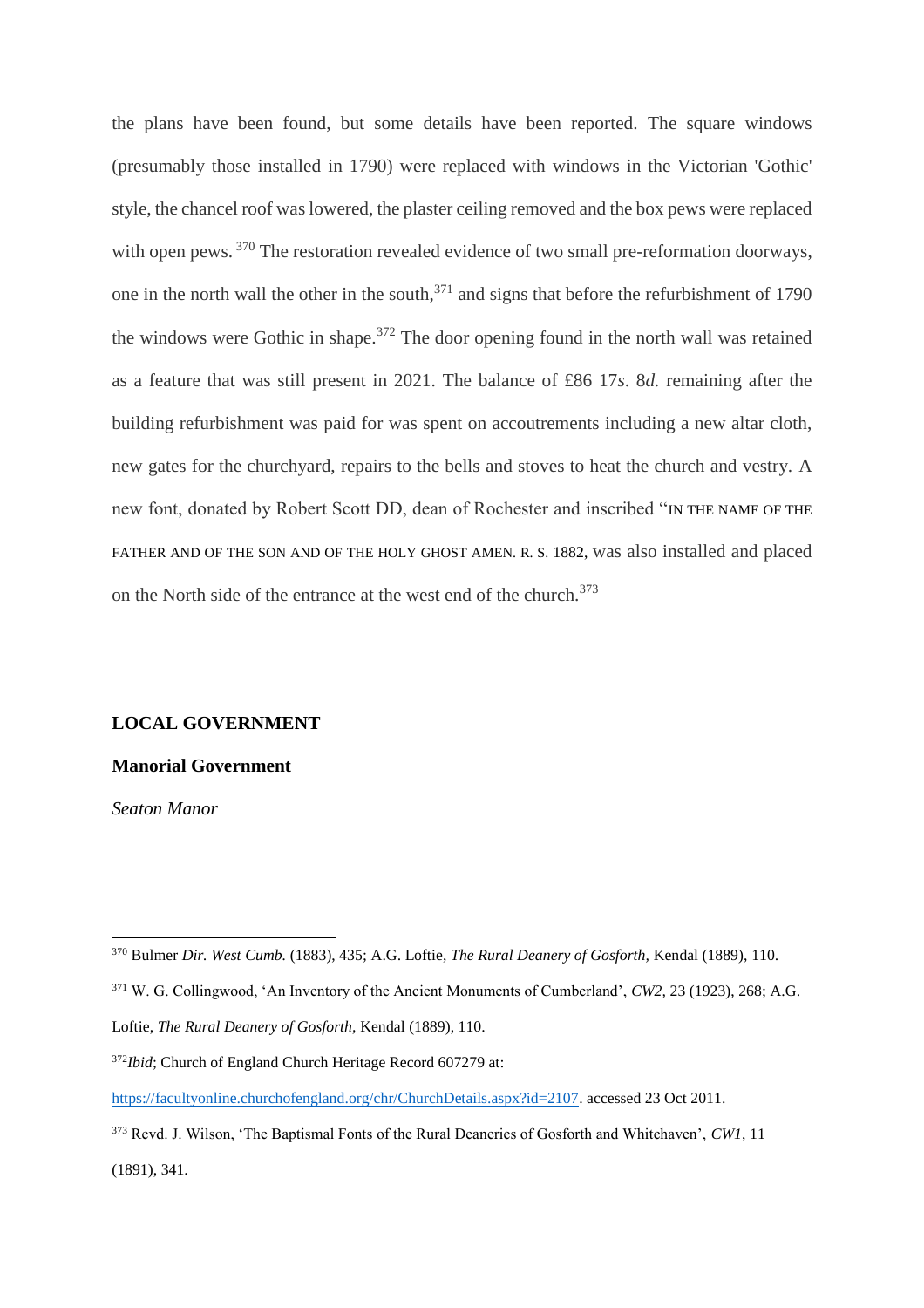Court baron records for those parts of Corney that lay in Seton manor survive in the form of three admittances to tenements in Kinmont between 1741 and 1742 and subsequent enfranchisement of those tenements in 1759.<sup>374</sup> No Seton manor court presentments concerning Corney have been found, but surviving records for elsewhere in the manor deal with a plea of trespass by one tenant holder against another and the failure of 14 people to attend the lord's court.<sup>375</sup> The courts were held at Seaton Hall. No courts were held after 1802 when the Wakefields bought the manor.

#### *Manor of Corney and Middleton Place*

Records of the court baron for Corney and Middleton Place manor survive from 1641 – 1761, and from  $1819 - 1922$ .<sup>376</sup> No manor court books between 1762 and 1818 have survived. The records indicate that the courts were held before a jury of 12 men at least once a year, but often more frequently.<sup>377</sup> The courts were held in the manor house in Middleton Place until it fell into such dereliction in the early 19th century that the court had to be moved to Park Nook (see LANDSCAPE, SETTLEMENT AND BUILDING, The Built Character). Much of the court's business concerned transfer of tenancies, imposition of fines (heriots) due to the lord, and orders for road maintenance, gutter cleaning and hedge cutting.<sup>378</sup> In 1767, Joseph Borrowdale presented John Benn for not scouring his gutter between Hen Croft and Low Corner of the Frith and not keeping it clear. John Benn was ordered to clear it and keep it clear on pain of a

<sup>374</sup> CAS (W), WDW/1/2/2/2/2-3WDW/1/2/2/3/2-3.

<sup>375</sup> CAS (W), WDW/1/2/2/2/6; CAS (W) WDW/1/2/2/2/13; CAS (W) WDW/1/2/2/2/66;

<sup>376</sup> CAS (B), BDKF/231/7; CAS (W) DPEN/177, 243-244.

<sup>377</sup> CAS (B) BDKF/231/7; CAS (W), DPEN/177, CAS (W) DPEN/243; CAS (W) DPEN/244 manor court books.

<sup>378</sup> CAS (W), DPEN/10/4-13.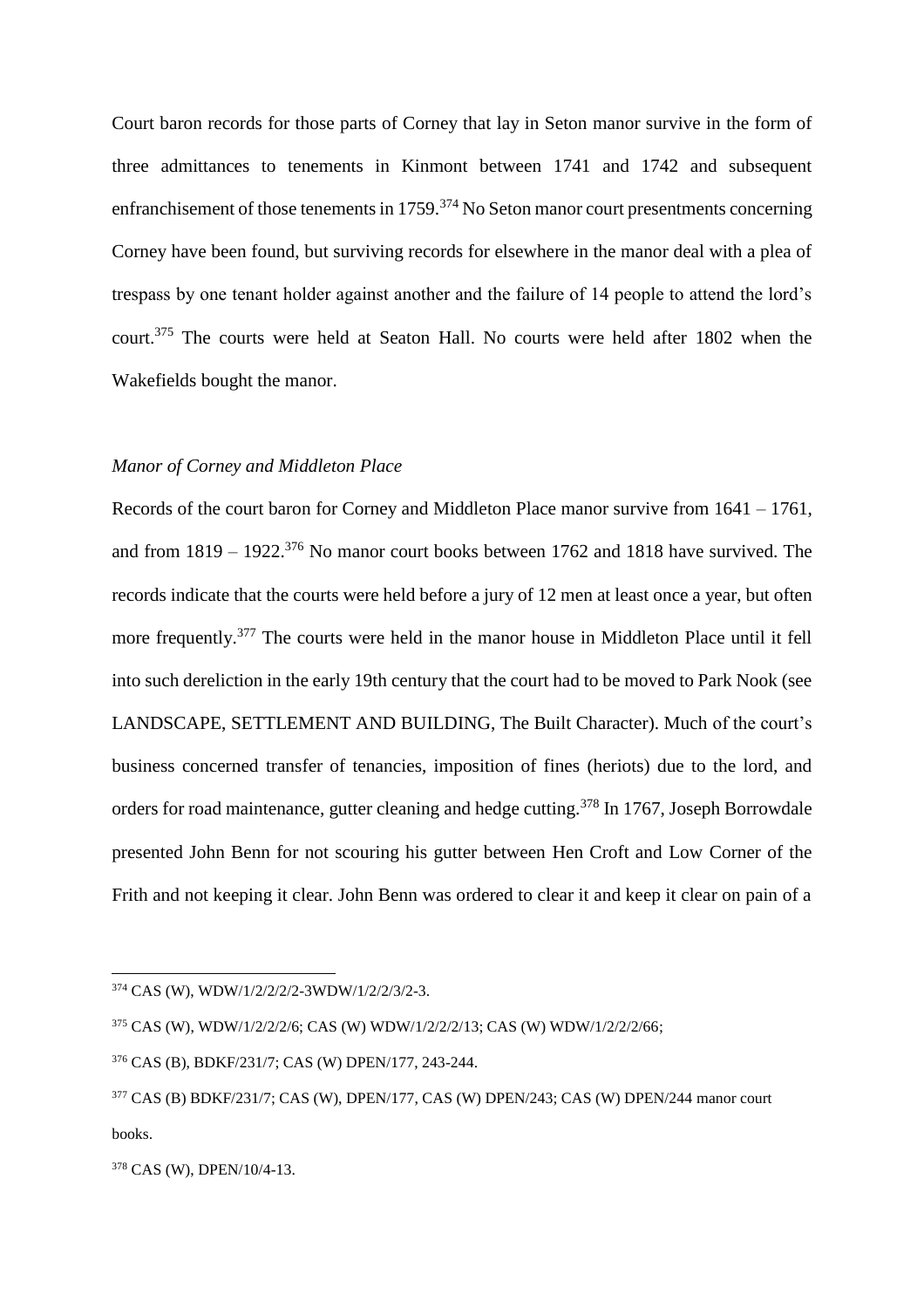fine of 5*s.* 8*d..* In what seems to be a 'tit for tat' response, John Benn presented Joseph Borrowdale for not scouring his gutter called Hen Croft Beck Race. Joseph was also ordered to redress the omission on pain of fine of 5*s.* 8*d.*. At the same meeting it was ordered that a hedge that was out of repair must be made lawful on pain of 6*s.* 8*d.. 379*

# *Court Leet*

The manor also fell into the jurisdiction of the court leet at Millom. In 1802, the court leet ordered the constables of Corney and other constables of the seignory of Millom to collect money from each hamlet to pay William Newton and Richard Tyson £11 for killing 11 foxes. They were also required to levy on their hamlets and constablewicks their proportion of the expenses of repairing the Cumberland side of Duddon bridge once they had been ascertained.<sup>380</sup>

## **Township Government**

As the manorial system eroded, local government functions in Corney, as elsewhere, increasingly devolved to justices of the peace, the quarter sessions, the petty sessions and the parish through its vestry meetings attended by a jury of ratepayers and chaired by the local incumbent. In addition to repairing, maintaining and improving the church building and accoutrements, the vestry meeting became responsible for fundraising (setting the poor rate) and expenditure and taking decisions in support of the Poor Laws. They also became responsible for resettlements, road maintenance, dealing with misdemeanours, setting rates for work and appointing overseers of the poor, guardians of the poor and highway surveyors. Records of the meetings from 1773 to 1927 have survived. In 1827 the vestry set up a select

<sup>379</sup> CAS (W), DPEN/11/12.

<sup>380</sup> CAS (W), YDSO 134/3, Order from Leet Court, Millom.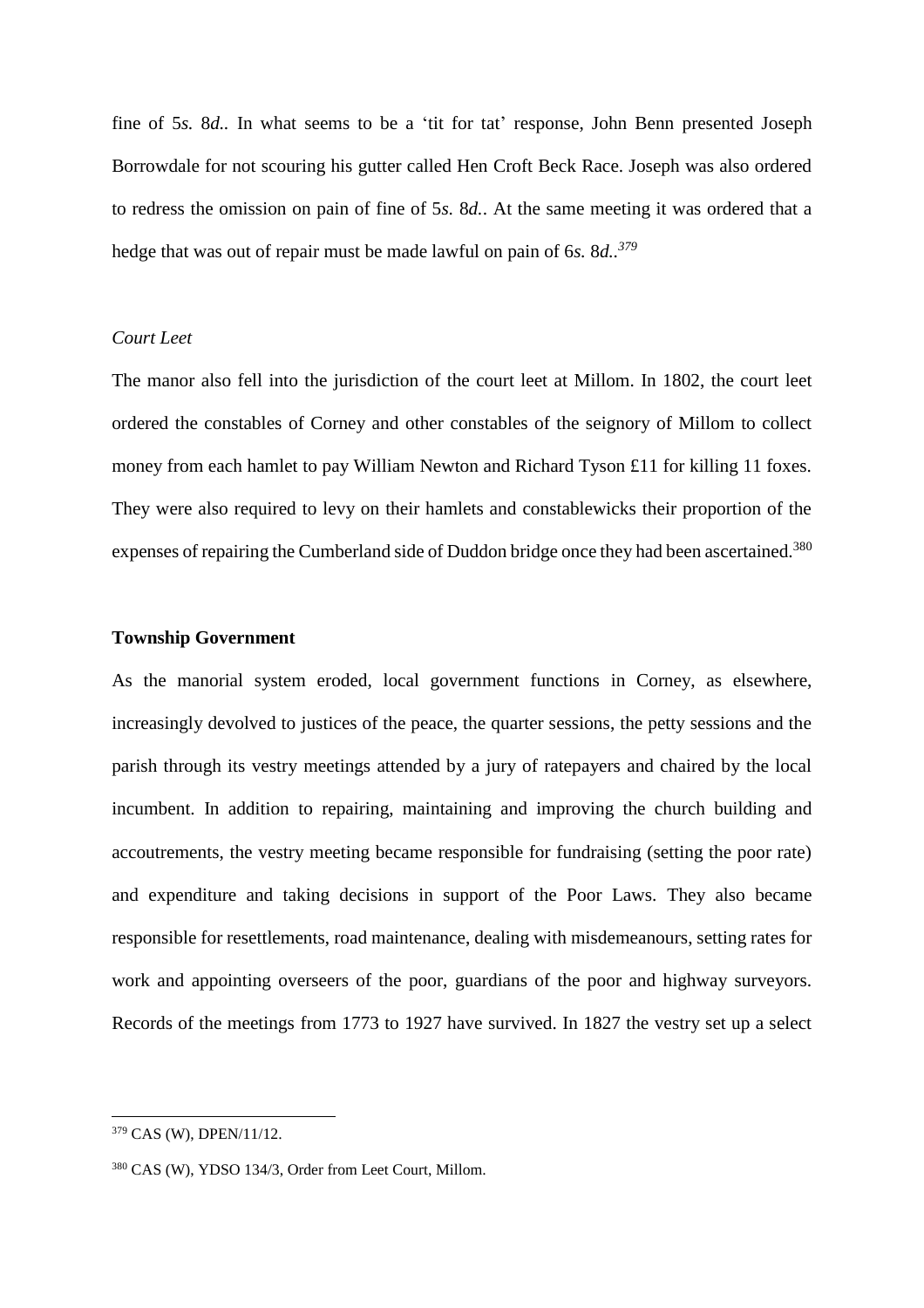committee of six members 'to deal with the poor in accordance with the Act<sup>381</sup> Presumably the Act referred to was either the Select Vestries Act 1818 or that of 1819, or both. Select vestry meetings were to be held fortnightly. The fine for not attending meetings was set at one shilling.

In the early 18th century Corney was part of the constablewick of Birkby, Corney and Waberthwaite,<sup>382</sup> but there is no evidence of Corney Parish appointing a constable until 1852 (though the instruction issued by the court leet in 1802 (see above) indicates that one may have existed at that time). In 1702 the inhabitants of the constablewick of Birkby, Corney and Waberthwaite, and a number of other constablewicks in West Cumberland, successfully petitioned the quarter sessions that they were being overcharged for their purvey. The five JPs appointed to determine the case found in favour of the petitioners and their purvey was reduced by 15*d.*. <sup>383</sup> Purvey rolls in the mid 18th century show that Corney and Waberthwaite paid a combined purvey of £1 8*s*. 3*d*. at that time.<sup>384</sup>

In matters of security and policing residents were prepared to take matters into their own hands. In 1806 several inhabitants of Corney, Whitbeck and Bootle formed an association for the prosecution of felons and other offenders with a view to alleviating immediate sufferers of the expense of prosecution, preventing crime by making the likelihood of punishment more certain and contributing to the preservation of the peace and the protection of property. Membership

 $381$  CAS (W), YPR 51/3/1 vestry minutes 1773 -1846.

<sup>382</sup> CAS (W), D/CU/comp.1.1, purvey for Allerdale above Derwent 1739

 $383$  CAS (C),  $Q/11/1/62/6$  Order of 5 JPs re: West coast purvey disputes.

<sup>384</sup> CAS (W), D/CU/Comp.1.1, Curwen of Workington family papers, purvey roll of Allerdale above Derwent, mid 18th century; CAS (C), Q/ F/22/14, Purvey rates for Allerdale above Derwent Cumberland Eskdale and Leath wards, Quarter Sessions rates assessment 1739.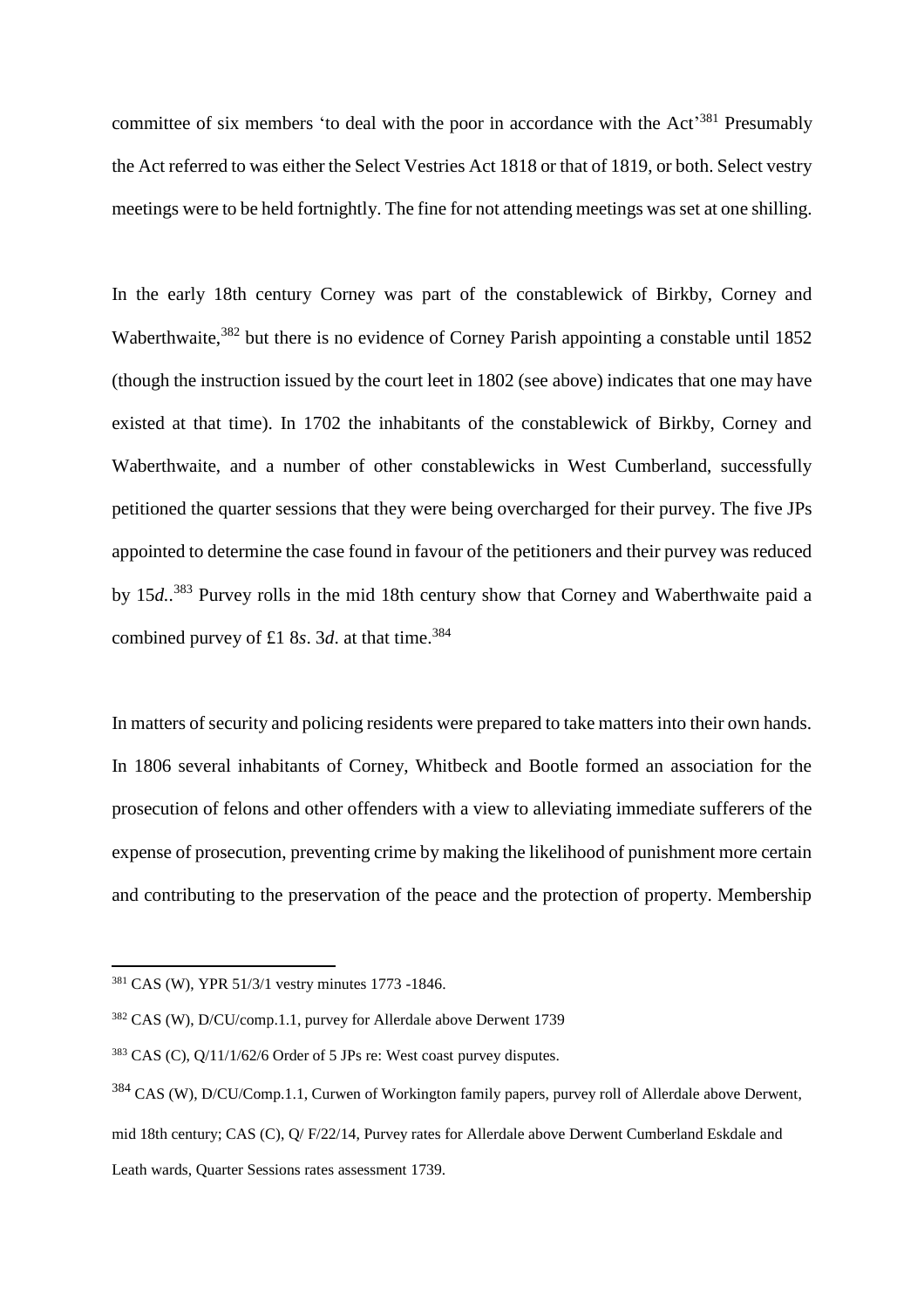was made open to the public of the three parishes and the agreement to join was lodged with a clergyman in Bootle for inspection and signature of those who wanted to join.<sup>385</sup>

#### *Relief of the Poor*

Management of poor relief was a major responsibility of the vestry. It was administered on behalf of the vestry by an overseer for the poor who was elected, or re-elected, annually by the vestry. Rates for poor relief were set by the vestry, and disbursements were made to those poor who had the right of settlement in Corney. In 1779, the parish collected £2 5*s*. 4*d*. for the poor, of which £1 10*s*. 9*d*. was distributed, the remainder being carried over to 1780 bringing that year's total to £ 17 14*s*. 7*d*., of which £6 13*s*. 11*d*. was disbursed to the poor and £11 0*s*. 8*d*. was carried over to 1781.<sup>386</sup> In Aug.1821 the poor rate was set at one shilling in the pound.<sup>387</sup> That same year Bootle claimed the rates for Monk Moors which was located in Bootle parish, but was part of the land belonging to Middleton Place in Corney and had traditionally paid rates to Corney. In July, Corney parish appealed against Bootle's claim on the grounds that the rates for Monk Moors had been paid to Corney 'time out of Mind', but the appeal failed.

In 1788, the vestry appointed George Dixon and Edward Brockbank to remove Ann Scott, who had become, or was about to become, a charge on Corney parish, back to her own parish of Papcastle. The outcome is unrecorded, but she was still in the parish in 1789, when Joseph Jackson refused to comply with the vestry's request that he accommodate her. The case ran on until 1795 when the vestry paid James Wiell £31 10*s*. for clearing the parish of any further expenses in respect of Ann Scott. In 1790, the vestry appealed against a removal order by

<sup>385</sup> *Cumberland Pacquet,* 13 Jan. 1807, p.1.

<sup>386</sup> CAS (W), YPR 51/3/1 vestry minutes 1773 -1846.

<sup>387</sup>*Ibid.*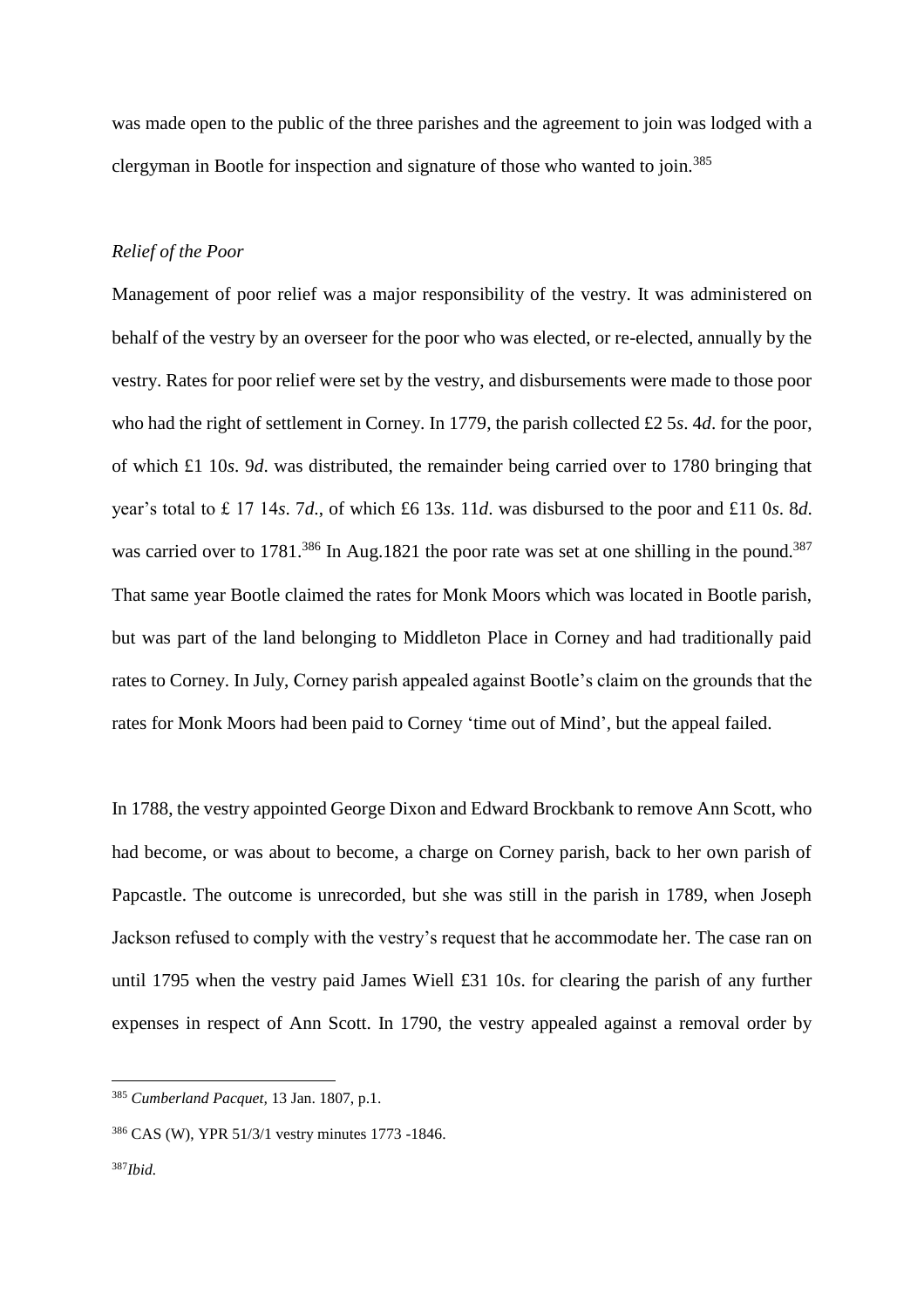Ulverston whereby Dinah, the wife of John Stables was removed and brought to Corney and had since become a charge on the parish. The appeal cost the parish £26 11*s*., but no outcome is recorded. In 1819, the vestry agreed that a Corney parish officer should assist Bootle parish in the trial at the Sessions of William Grindel, a pauper likely to become chargeable to Corney. In 1826 the vestry resolved to appeal against the removal of John Williamson and family from Irton to Corney. In 1846 David Chambers, chargeable to Corney, was conveyed to Whitehaven to attend the petty sessions to be examined regarding his lawful settlement.<sup>388</sup>

In 1727, Corney churchwardens issued a settlement certificate for Richard Shaw and family to the churchwardens and overseers of Holker.<sup>389</sup> In 1731, they issued a settlement certificate in respect of Hugh Troughton of Corney and his wife to churchwardens of Hawkshead St. Michael and All Angels parish.<sup>390</sup>

Arrangements available for relief the poor with settlement rights in Corney were very varied, and indicate the latitude the vestry had in deciding how best to use the money raised. In 1788, the vestry agreed to give Job Borrowdale one shilling a week for a house for William Mawson, with condition that William and his family behave in a decent manner and leave the house on reasonable notice. In 1832, the vestry agreed to advance £25 to Joseph Brockbank of Old Hutton in Kendal to defray the cost of his and his family's passage to America. In other cases, family were expected to contribute to the upkeep if they could. In 1825 the vestry resolved to enquire into the property of Elizabeth Jackson of Charles Ground to enable the magistrates to

<sup>388</sup> CAS (W), YPR 51/3/1, vestry minutes 1773 -1846.

<sup>389</sup> CAS (K), WPR 79/7/3/1/3; (WPR 79/20/23).

<sup>390</sup> CAS (K), WPR 83/7/3/1/20; (WPR 83/7/21/19).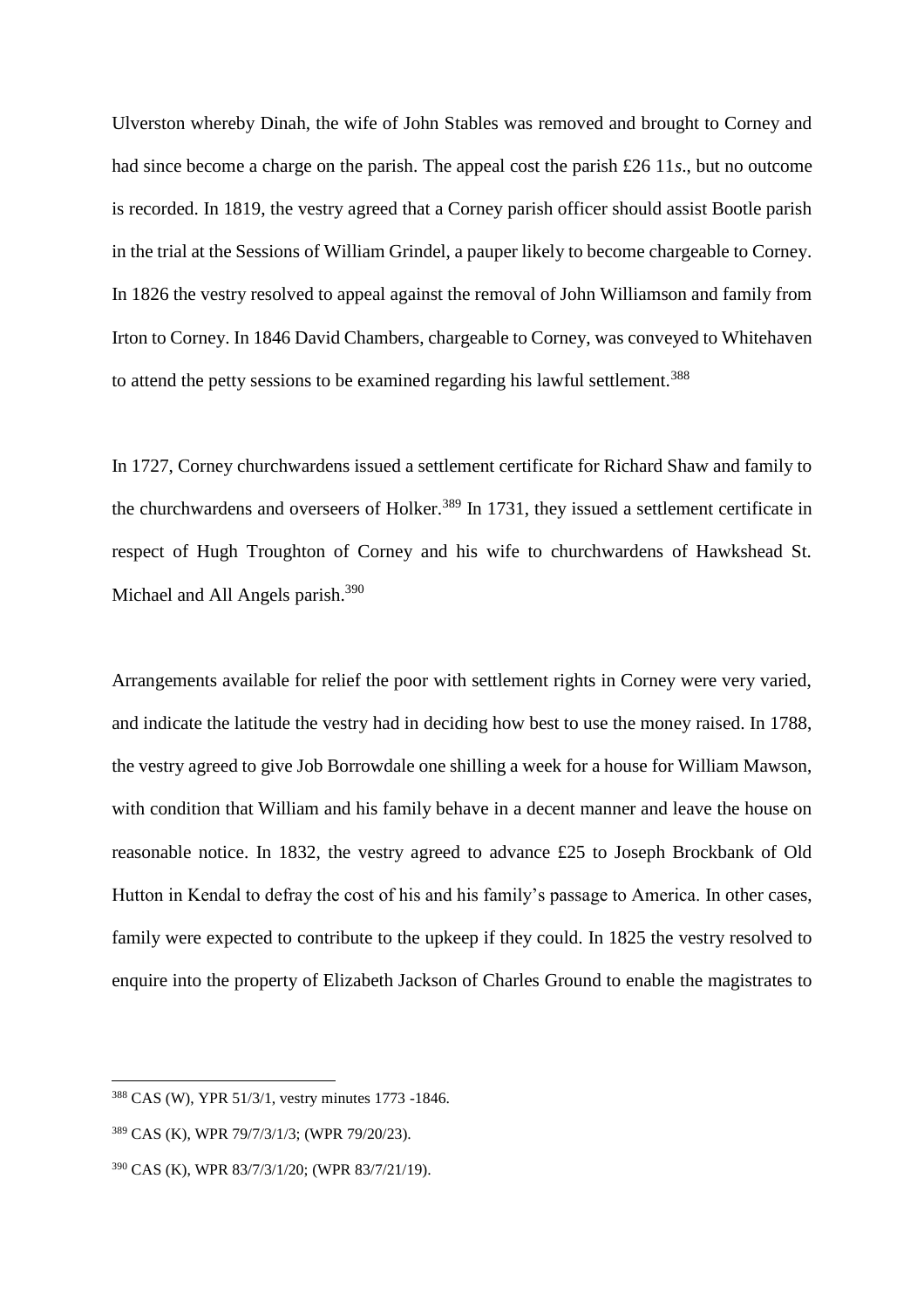inquire into her liability towards the maintenance of her son, John Jackson of High Corney, and the maintenance of her grandchildren.

Young people were sometimes apprenticed to a master to reduce the charges on the parish. In 1829 the vestry agreed that 15-year-old Ann Dixon should be apprenticed to John Singleton of Bank (now Middlebank) and that John should receive an annual fee that reduced from £5 to £1 over the six years of her apprenticeship. In 1833, Jane Tyson, a girl belonging to Corney parish, was offered to Joseph Dickinson of Langley Park as an apprentice or servant for one year with a consideration of 4*d*. a week for keeping her.

Prior to having access to a poorhouse in which to house the poor, the parish appear to have sometimes dealt with the poor by arranging accommodation with parishioners in a 'common round'.<sup>391</sup> In 1789, when Joseph Jackson of Charles Ground refused to take Ann Scott in her common round (see above) the vestry decided that the overseer would board her with whoever would take her, and any who refused would pay for the board.<sup>392</sup> In 1827 the vestry resolved to join Bootle parish, which had poorhouses in Millom and Bootle village, in the maintenance of the poor.<sup>393</sup> No details of the proposed arrangements have survived, but they appear to have fallen through, or were short-lived, because in 1829 the parish sought to rent a room in the poor house at Whitehaven for housing its poor,<sup>394</sup> but again apparently without success. In 1830 they rented the house, garden, and back field at Hungry Moor (now Moor House) in Corney for

- <sup>393</sup> *Ibid.*
- <sup>394</sup> *Ibid.*

<sup>391</sup> CAS (W), YPR 51/3/1 vestry minutes 1773 -1846.

<sup>392</sup> *Ibid.*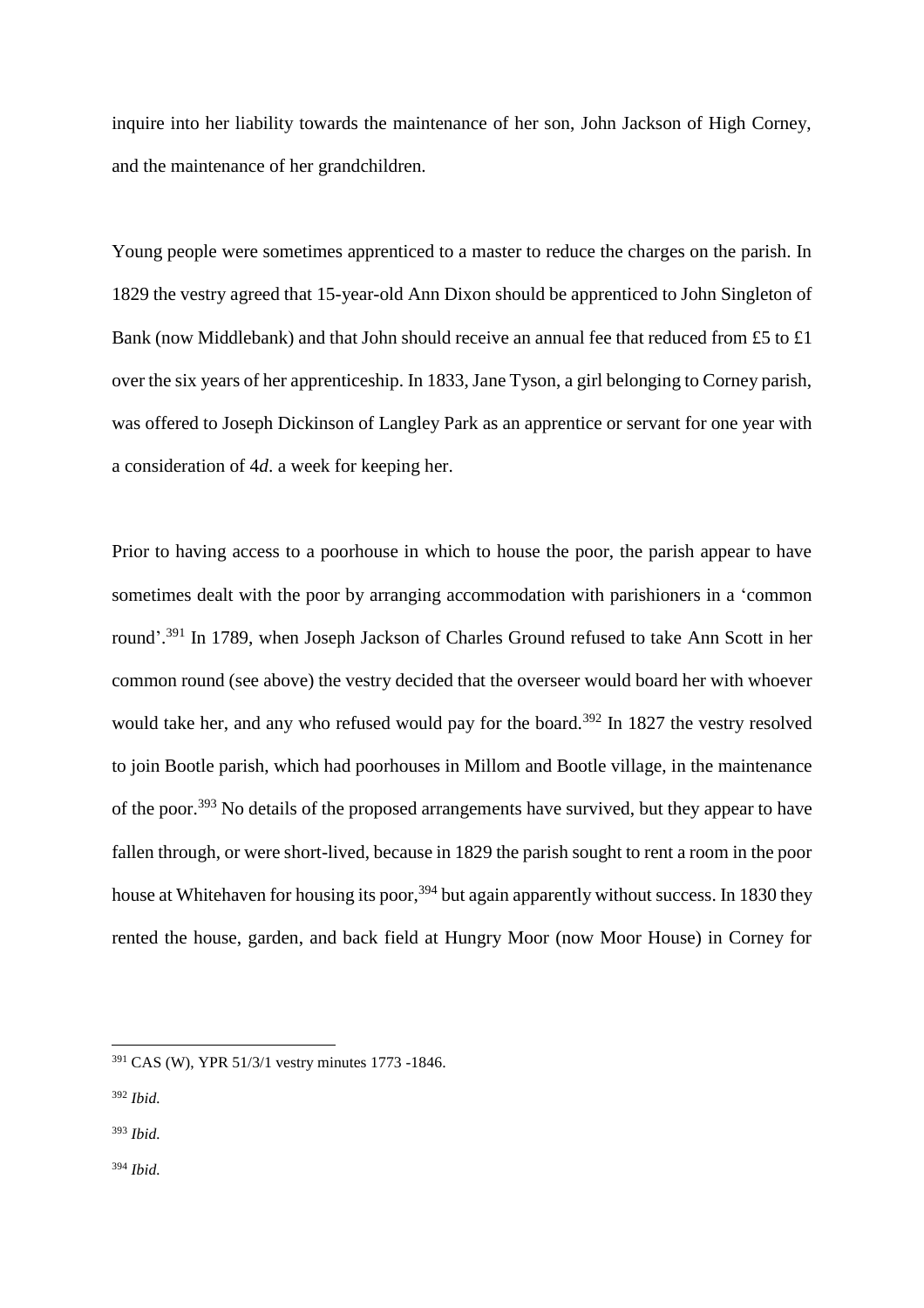conversion to a poorhouse.<sup>395</sup> This appears to have been successful for a while, for in 1831 William Pepper was committed to the poor house and the vestry resolved that anyone could employ him at a moderate wage while he was there.<sup>396</sup> William does not seem to have been at Hungry Moor very long, because later in 1831 the house was let to William Jackson for 9*d*. a week.<sup>397</sup>

On the 12 June 1837, Corney became part of the newly-formed Bootle Poor Law Union. In order to meet its portion of the £1,792 required annually to run the workhouses in Bootle and Millom and provide poor relief throughout the union, a rate of £78, which was the average annual expense incurred for relief of the poor in the preceding three years, was set for Corney. This compared with an average of £236 paid by Bootle, £13 paid by Birker and Austhwaite, £32 paid by Waberthwaite and £158 paid by Muncaster. A guardian of the poor was elected annually from among the ratepayers of Corney to serve on the board of guardians.<sup>398</sup> In 1856 the poor law union built a new workhouse about half a mile west of Bootle to replace the previous workhouses in Bootle and Millom (see BOOTLE).

## *Highways*

No evidence for the appointment of a highway surveyor with the responsibility for care and maintenance of the highways is evident before 1849, after which highway surveyors were elected annually. Prior to that, highways issues appear to have been dealt with on an *ad hoc* basis with the vestry appointing individuals to deal with issues as they arose. In 1792, George

<sup>395</sup> *Ibid.*

<sup>396</sup> *Ibid.*

<sup>397</sup> *Ibid.*

<sup>398</sup> Kelly, *Dir. Cumb*. (1906), 39; *Cumberland Paquet*, 23 May 1837, p.3.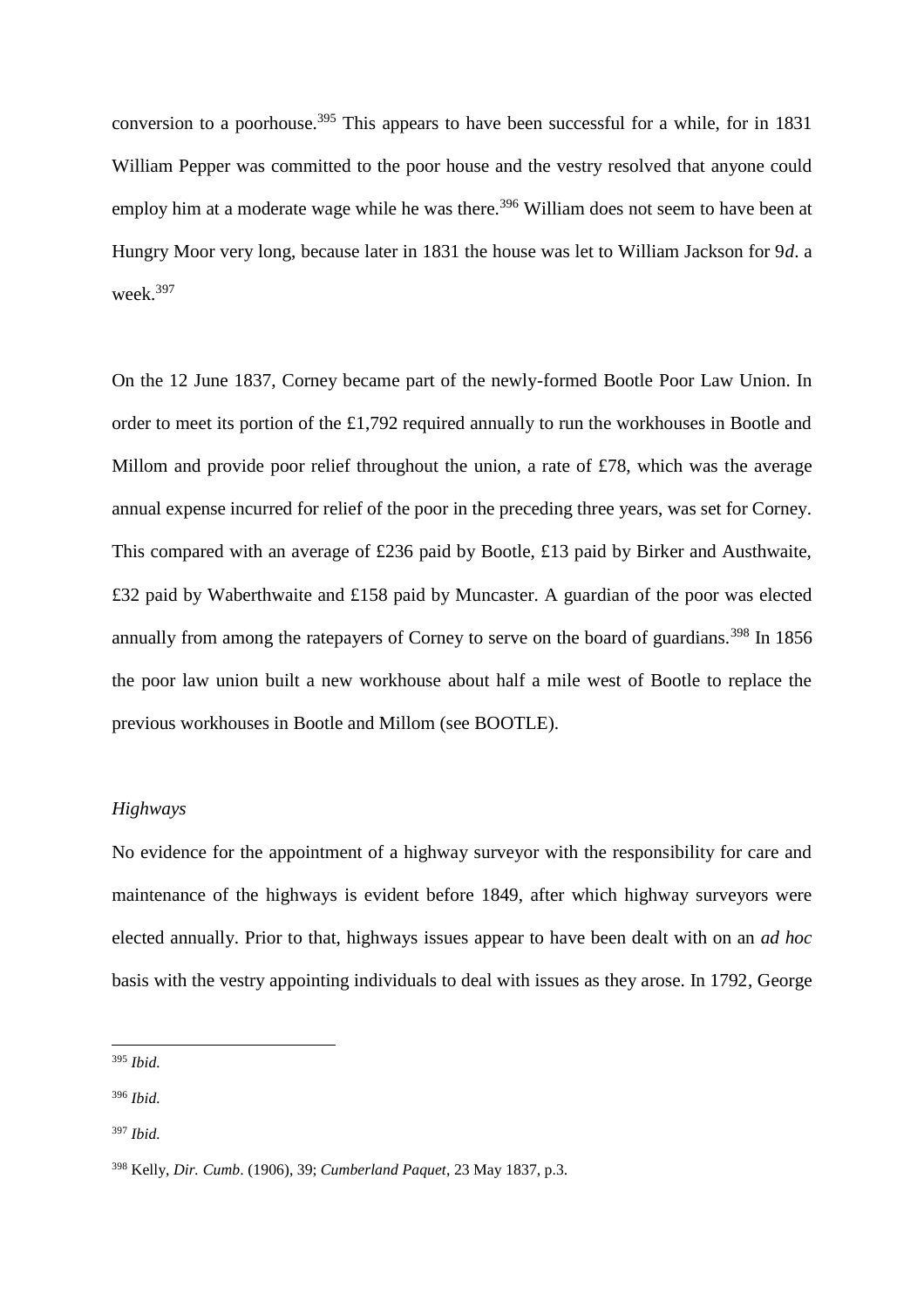Dixon was instructed to collect the expenses for an indictment (unspecified) concerning a road in Corney.<sup>399</sup> In 1796, Mark Noble was appointed to manage an anticipated indictment and trial concerning a piece of the road up Brunt Hills. <sup>400</sup> These indictments may indicate that the roads were not well-maintained.

In 1848, the vestry fixed the rate of pay for a full male capable of working two horses and two carts on the highway at two shillings per day. In 1856, they raised the rate to 2s. 6d. and set the fee for a person providing one man, 1 horse and 1 cart at 4s. per day, while a person providing one man, 2 horses and 2 carts was to be paid 8s. 6d. per day.<sup>401</sup> In 1872, the vestry appointed a 'waywarden' to represent the parish on the new Bootle Highway District Board, formed to manage the maintenance and repair of highways in Bootle and surrounding parishes.<sup>402</sup> In 1894 the duties and powers of the board passed to Bootle Rural District Council and the board was abolished.<sup>403</sup>

## *Misdemeanours*

In 1829, when William Whinnerah refused to pay the church rate on his land in Corney, the vestry resolved that the churchwardens could proceed against him for recovery of the debt. In 1854, when trespassing cattle on Corney Fell common land became seriously troublesome, the vestry formed a committee to perambulate the fell with powers to give notice to the owners of

<sup>399</sup> CAS (W), YPR 51/3/1, vestry minutes 1773 -1846.

<sup>400</sup> *Ibid*

<sup>401</sup> *Ibid*

<sup>402</sup> CAS (W), YPR 51/3/1, vestry minutes 1773 -1846.

<sup>403</sup> [https://www.cumbria.gov.uk/archives/Online\\_catalogues/official/highways.asp](https://www.cumbria.gov.uk/archives/Online_catalogues/official/highways.asp) accessed 16 Oct. 2021.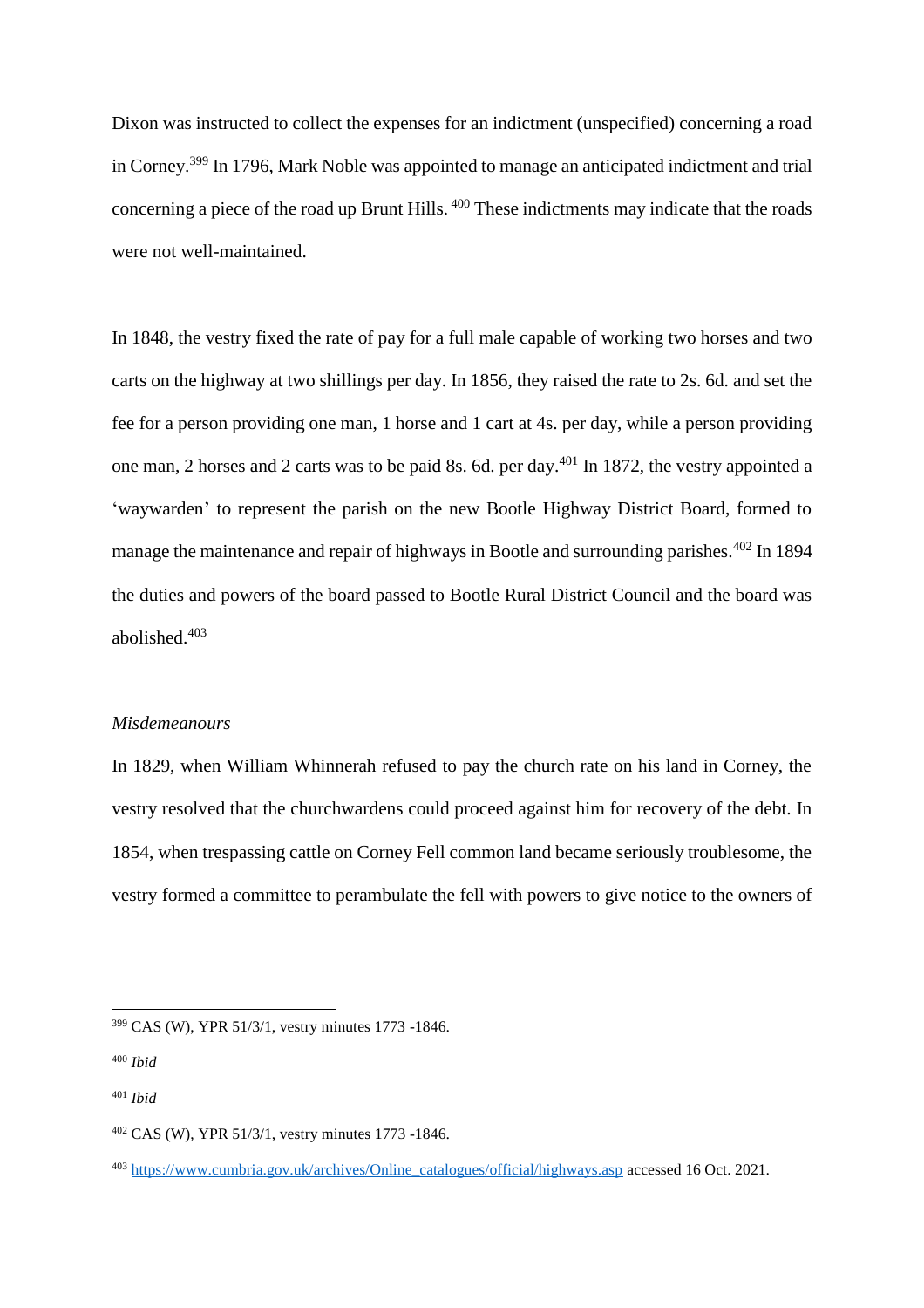trespassing cattle and to take any other steps they deemed necessary for preventing future encroachment.<sup>404</sup>

## *Post 1894 Arrangements (Rural and Urban Districts)*

As a result of the Local Government Act of 1894, Corney became part of Bootle Rural District Council which became responsible for roads, health and sanitation, housing, and planning<sup>405</sup> until 1951 when the Lake District National Park Authority (LDPNA) became the planning authority for Corney.<sup>406</sup> Bootle Poor Law Union remained responsible for the workhouse and poor relief until 1930 when the union was abolished and its powers and responsibilities were transferred to Cumberland County Council, $407$  which discharged them through the Public Assistance Committee.<sup>408</sup> The workhouse in Bootle was closed two years later.<sup>409</sup>

The 1894 Local Government Act did not automatically give Corney, a parish of less than 300 people, the opportunity to form an elected civil parish council without making a special application, but it did provide the opportunity for Corney to combine with another parish to form an elected parish council.<sup>410</sup> In the event Corney neither made a special request to form a council nor opted to combine with another parish. Instead, it left civil local government to the Bootle Rural District Council and Bootle petty sessions held fortnightly under the jurisdiction

<sup>404</sup> CAS (W), YPR 51/3/1, vestry minutes 1773 -1846.

<sup>405</sup> *Millom Gazette,* 17 Mar. 1894, p.8.

<sup>406</sup> [https://www.lakedistrict.gov.uk/aboutus/nat\\_parks\\_history](https://www.lakedistrict.gov.uk/aboutus/nat_parks_history) (accessed 17 Mar. 2019);

<https://www.lakedistrict.gov.uk/planning> (accessed 17 Mar. 2019).

<sup>407</sup> *Millom Gazette,* 10 Jan. 1930, p.2.

<sup>408</sup> *Ibid.,* 19 Feb. 1932, p.3

<sup>409</sup> *Ibid.,* 22 Apr. 1932, p.1.

<sup>410</sup> *Ibid.,* 17 Mar. 1894, p.8.